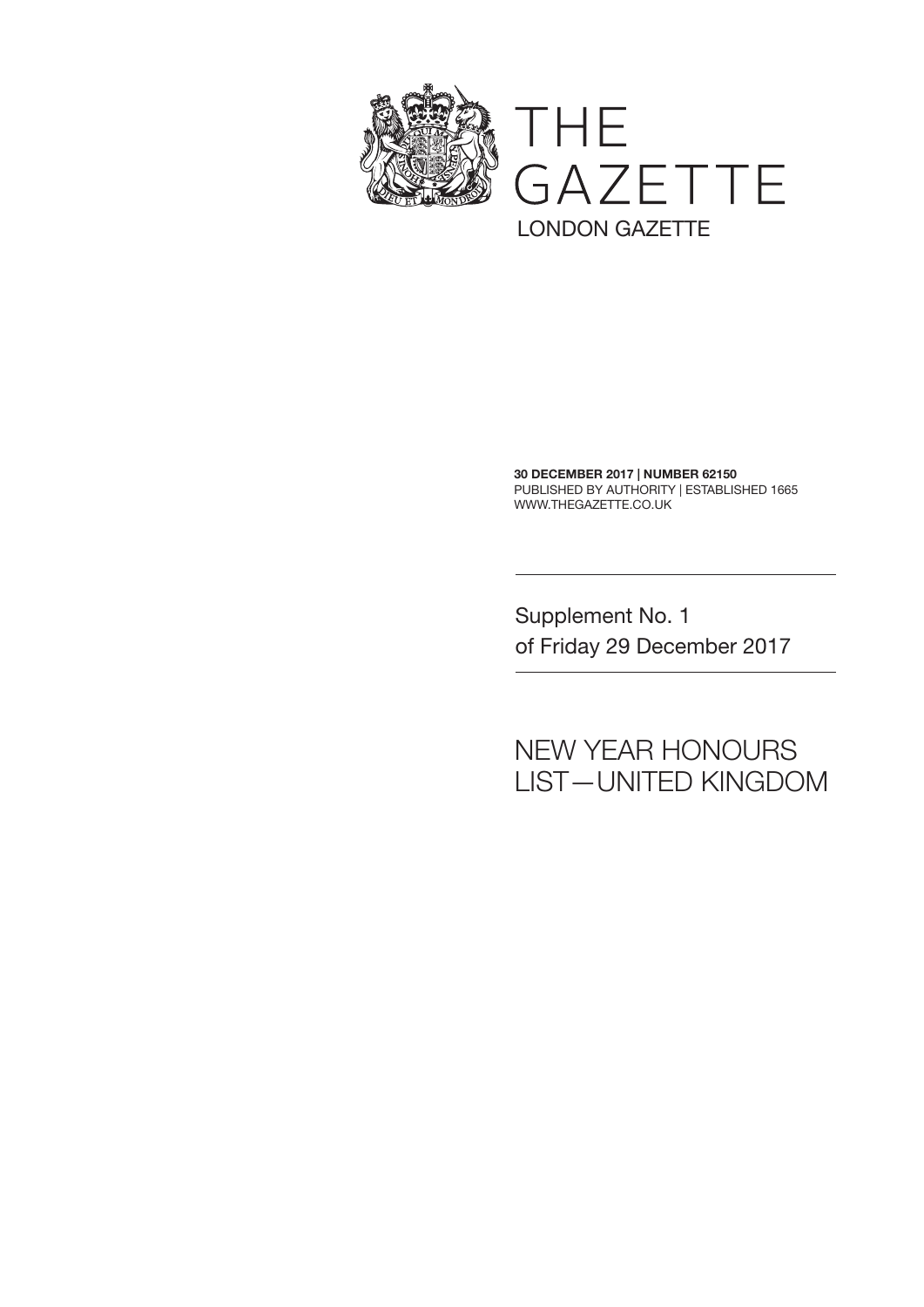### CHANCERY OF THE ORDER OF THE THISTLE COURT OF THE LORD LYON

30 December 2017

## THE MOST ANCIENT AND MOST NOBLE ORDER OF THE THISTLE

THE QUEEN has been graciously pleased to make the following appointment within the Most Ancient and Most Noble Order of the Thistle:

His Grace Sir Richard Walter John Montagu Douglas SCOTT, Duke of BUCCLEUCH AND QUEENSBERRY, K.B.E.

*(To be dated 30 November 2017)*

Chancellor of the Order

### CENTRAL CHANCERY OF THE ORDERS OF KNIGHTHOOD

St. James's Palace, London SW1

30 December 2017

THE QUEEN has been graciously pleased to signify her intention of conferring the honour of Knighthood upon the undermentioned:

## KNIGHTS BACHELOR

Professor Timothy John BESLEY, C.B.E., London School of Economics and Political Science. For services to Economics and Public Policy.

Graham Stuart BRADY, M.P., Member of Parliament for Altrincham and Sale West. For political and public service.

Christopher Robert CHOPE, O.B.E., M.P., Member of Parliament for Christchurch. For political and public service.

Right Honourable Nicholas William Peter CLEGG. For political and public service.

Geoffrey Robert CLIFTON-BROWN, M.P., Member of Parliament for the Cotswolds. For political and public service.

Professor John Kevin CURTICE, F.B.A., F.R.S.E., Professor of Politics, University of Strathclyde and Senior Research Fellow, NatCen Social Research. For services to the Social Sciences and Politics.

Barry Alan Crompton GIBB, C.B.E., Singer, Songwriter and Record Producer. For services to music and charity.

Anthony John HABGOOD, Chairman, Court of the Bank of England. For services to UK Industry.

Mark HENDRICK, M.P., Member of Parliament for Preston. For parliamentary and political service.

Right Honourable Lindsay Harvey HOYLE, M.P., Member of Parliament for Chorley. For parliamentary and political services.

Richard Julian LONG, C.B.E., Artist and Sculptor. For services to Art.

Craig Thomas MACKEY, Q.P.M., Deputy Commissioner, Metropolitan Police Service. For services to Policing.

Timothy David MELVILLE-ROSS, C.B.E., Chair, Higher Education Funding Council for England. For services to Higher Education.

Michael Andrew Bridge MORPURGO, O.B.E., Author. For services to Literature and charity.

Kenneth Aphunezi OLISA, O.B.E. For services to Business and Philanthropy.

Dr. Andrew Charles PARMLEY, lately Lord Mayor of London. For services to Music, Education and Civic Engagement.

Professor Bernard Walter SILVERMAN, lately Chief Scientific Adviser, Home Office. For public service and services to Science.

Professor Robert Stephen John SPARKS, C.B.E., Professorial Research Fellow, University of Bristol. For services to Volcanology and Geology.

Richard STARKEY, M.B.E., Musician. For services to Music.

Professor Terence John STEPHENSON, Chair, General Medical Council. For services to Healthcare and Children's Health Services.

Very Reverend Professor Iain Richard TORRANCE, Pro-Chancellor, University of Aberdeen. For services to Higher Education and Theology.

Edward Astley (John) TROUP, lately Executive Chair, HM Revenue and Customs. For public service to Taxpayers and the Tax System.

Alan John TUCKETT, O.B.E., Professor of Education, University of Wolverhampton. For services to Education, Particularly Adult Learning.

Alan Thorpe Richard WOOD, C.B.E., lately Corporate Director, Children and Young People's Services, London Borough of Hackney. For services to Children's Social Care and Education.

Dr. William Thompson WRIGHT, C.B.E., Founder, Wrightbus Ltd. For services to the Economy and the Bus Industry.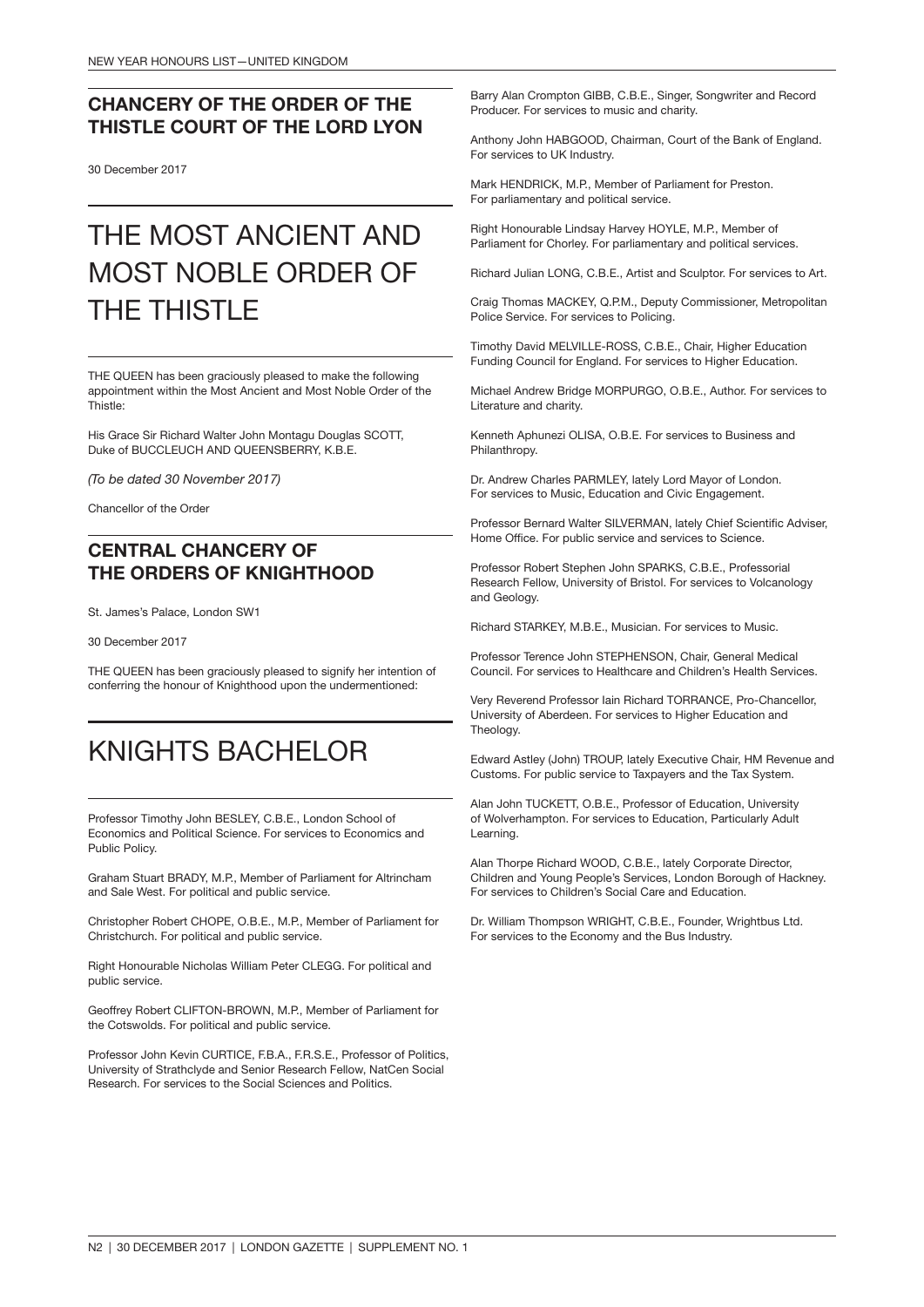### CENTRAL CHANCERY OF THE ORDERS OF KNIGHTHOOD

St. James's Palace, London SW1

#### 30 December 2017

THE QUEEN has been graciously pleased to give orders for the following promotion in, and appointments to the Most Honourable Order of the Bath:

## ORDER OF THE BATH

#### (MILITARY DIVISION)

MINISTRY OF DEFENCE (ROYAL NAVY)

#### K.C.B.

*To be an Ordinary Member of the Military Division of the Second Class, or Knight Commander, of the said Most Honourable Order:*

Vice Admiral Simon Jonathan WOODCOCK, O.B.E., Royal Navy, C029175G.

#### C.B.

*To be an Ordinary Member of the Military Division of the Third Class, or Companion, of the said Most Honourable Order:*

Rear Admiral Keith Edward BLOUNT, O.B.E., Royal Navy, C031931J.

MINISTRY OF DEFENCE (ARMY)

#### C.B.

*To be Ordinary Members of the Military Division of the Third Class, or Companions, of the said Most Honourable Order:*

Major General Angus Stuart James FAY, 516593.

Acting Lieutenant General Ivan HOOPER, 523877.

MINISTRY OF DEFENCE (ROYAL AIR FORCE)

#### C.B.

*To be Ordinary Members of the Military Division of the Third Class, or Companions, of the said Most Honourable Order:*

Air Vice-Marshal The Honourable Richard John Martin BROADBRIDGE, Q.H.S., Royal Air Force, 5204674R.

Air Vice-Marshal (The Venerable) Jonathan Paul Michael CHAFFEY, Q.H.C., Royal Air Force, 5207619P.

## ORDER OF THE BATH

(CIVIL DIVISION)

#### G.C.B.

*To be an Additional Member of the Civil Division of the First Class, or Knight Grand Cross, of the said Most Honourable Order:*

Christopher Edward Wollaston Mackenzie, The Rt Hon The Lord GEIDT OF CROBEG G.C.V.O., K.C.B., O.B.E. Lately Private Secretary to HM The Queen. For public service.

#### K.C.B.

*To be an Ordinary Member of the Civil Division of the Second Class, or Knight Commander, of the said Most Honourable Order:*

Philip McDougall RUTNAM, Permanent Secretary, Home Office. For Public Service.

#### C.B.

*To be Ordinary Members of the Civil Division of the Third Class, or Companions, of the said Most Honourable Order:*

Raymond John LONG, Programme Director, Department for Work and Pensions Digital Group. For services to Government and the Public **Sector** 

Howard ORME, Chief Financial and Operating Officer, Department for Education. For Public services especially to Finance and Building Delivery Capability.

Nicholas Proctor PERRY. For services to the Criminal Justice System in Northern Ireland.

Dr. David PROUT, lately Director General, HS2. For services to Transport.

Timothy David ROSSINGTON, lately Finance Director, Department for Digital, Culture, Media and Sport. For public service.

Stephen John Charles SPEED, Director, Civil Nuclear and Resilience, Department for Business, Energy and Industrial Strategy. For services to the Oil and Gas Industry.

#### DIPLOMATIC SERVICE AND OVERSEAS LIST

#### C.B.

*To be an Ordinary Member of the Civil Division of the Third Class, or Companion, of the said Most Honourable Order:*

Marcus Boyd WILLETT, O.B.E., Director General, Foreign and Commonwealth Office. For services to national security.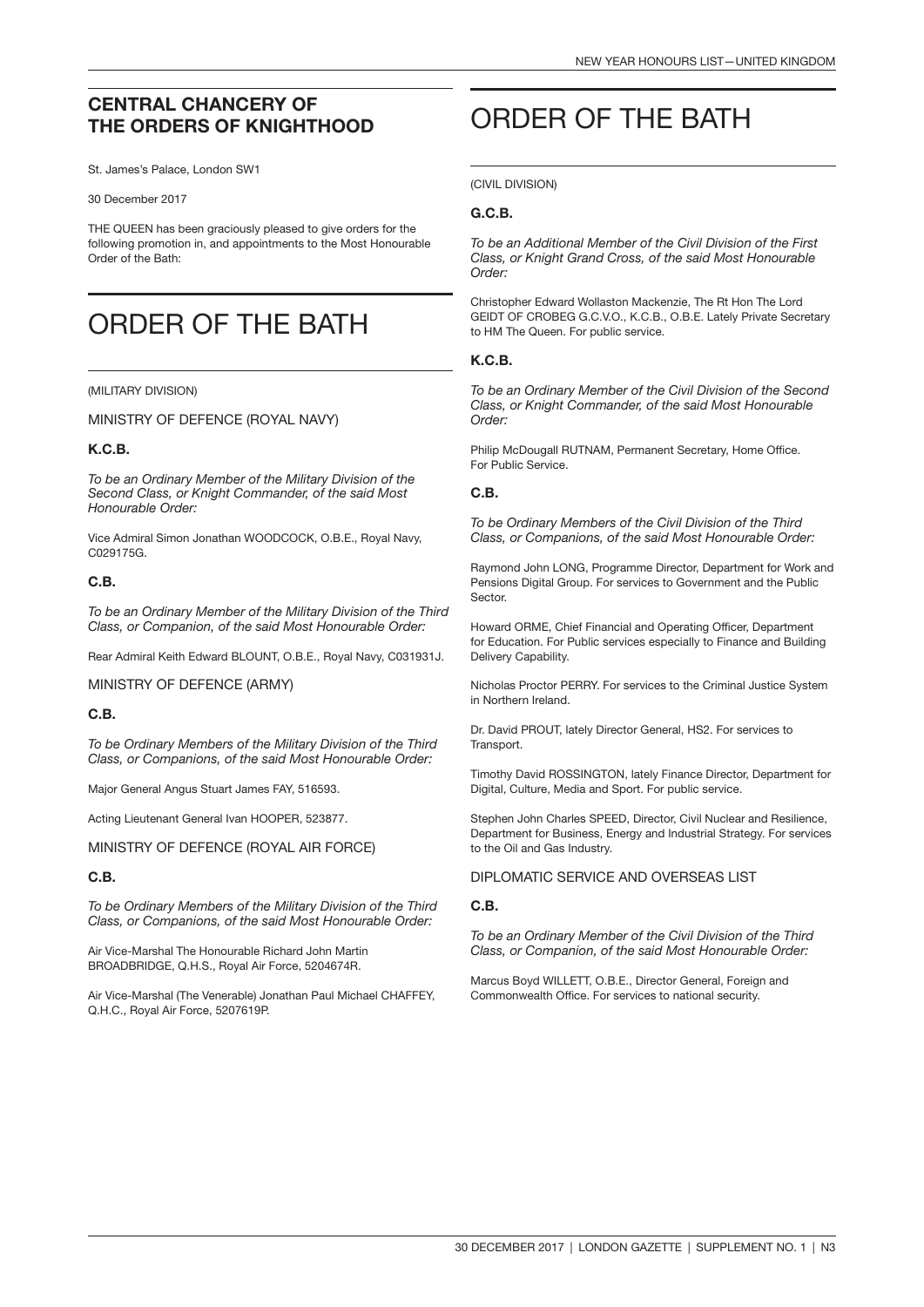### CENTRAL CHANCERY OF THE ORDERS OF KNIGHTHOOD

St. James's Palace, London SW1

30 December 2017

THE QUEEN has been graciously pleased to give orders for the following promotions in, and appointments to, the Most Distinguished Order of Saint Michael and Saint George:

## ORDER OF SAINT MICHAEL AND SAINT GEORGE

#### C.M.G.

*To be an Ordinary Member of the Third Class, or Companion, of the said Most Distinguished Order:*

Ms Helen Patricia SHARMAN, O.B.E. For services to Science and Technology Educational Outreach.

DIPLOMATIC SERVICE AND OVERSEAS LIST

#### G.C.M.G.

*To be an Ordinary Member of the First Class, or Knight Grand Cross, of the said Most Distinguished Order:*

Sir Mark Justin Lyall GRANT, K.C.M.G., former National Security Adviser. For services to UK foreign and national security policy.

#### K.C.M.G.

*To be Ordinary Members of the Second Class, or Knights Commander, of the said Most Distinguished Order:*

The Honourable Joseph John BOSSANO, Member of Parliament and Minister, former Chief Minister. For services to Gibraltar.

Dominick John CHILCOTT, C.M.G., former H.M. Ambassador, Dublin, Ireland. For services to British foreign policy.

Paul John MAHONEY, UK Judge of the European Court of Human Rights in Strasbourg. For services to international justice.

Mark SEDWILL, C.M.G., National Security Adviser and former Permanent Secretary at the Home Office. For services to UK national security.

#### C.M.G.

*To be Ordinary Members of the Third Class, or Companions, of the said Most Distinguished Order:*

Duncan Brierton ALLAN, M.B.E., Research Analyst, Eastern Europe and Central Asia Directorate, Foreign and Commonwealth Office. For services to supporting and informing British government policy towards Russia.

Francis Raymond BAKER, O.B.E., lately H.M. Ambassador, Baghdad, Iraq. For services to British foreign policy and UK/Iraq relations.

Ms Alison Mary BLAKE, High Commissioner, Dhaka, Bangladesh. For services to British foreign and security policy.

Professor Terence Vincent CALLAGHAN, Professor of Arctic Ecology and Director, University of Sheffield. For services to advancing knowledge and international collaboration in Arctic science.

Ms Diana June NELSON, O.B.E., Head of Health and Welfare International, Human Resources Directorate, Foreign and Commonwealth Office. For services to the welfare of staff and families working for the British Government overseas.

Quentin James Kitson PHILLIPS, Director, Foreign and Commonwealth Office. For services to British foreign policy.

Dr. William George STIRLING, lately Director General, European Synchrontron Radiation Facility and lately Director Institut Laue-Langevin, Grenoble, France. For services to British science and international science collaboration.

### CENTRAL CHANCERY OF THE ORDERS OF KNIGHTHOOD

St. James's Palace, London SW1

30 December 2017

THE QUEEN has been graciously pleased to make the following promotions in, and appointments to, the Royal Victorian Order:

## THE ROYAL VICTORIAN ORDER

#### D.C.V.O.

*To be Dames Commander:*

Mary, Lady CAREW POLE, C.V.O., Lady in Waiting to The Princess Royal.

Kathrin Elizabeth, Mrs. THOMAS, C.V.O., J.P., Lord-Lieutenant of Mid-Glamorgan.

#### K.C.V.O.

*To be Knights Commander:*

Denis Fitzgerald DESMOND, C.B.E., Lord-Lieutenant of County Londonderry.

Marcus James O'LONE, C.V.O., Land Agent, Sandringham Estate.

#### C.V.O.

*To be Commanders:*

Donald Angus CAMERON OF LOCHIEL, Lord-Lieutenant of Inverness-shire.

Joan, Mrs. CHRISTIE, O.B.E., Lord-Lieutenant of County Antrim.

Guy Wyndham Nial Hamilton CLARK, Lord-Lieutenant of Renfrewshire.

Lieutenant General Arundell David LEAKEY, C.M.G., C.B.E., formerly Gentleman Usher of the Black Rod.

Miss Charlotte Elizabeth MANLEY, L.V.O., O.B.E., Chapter Clerk, College of St George.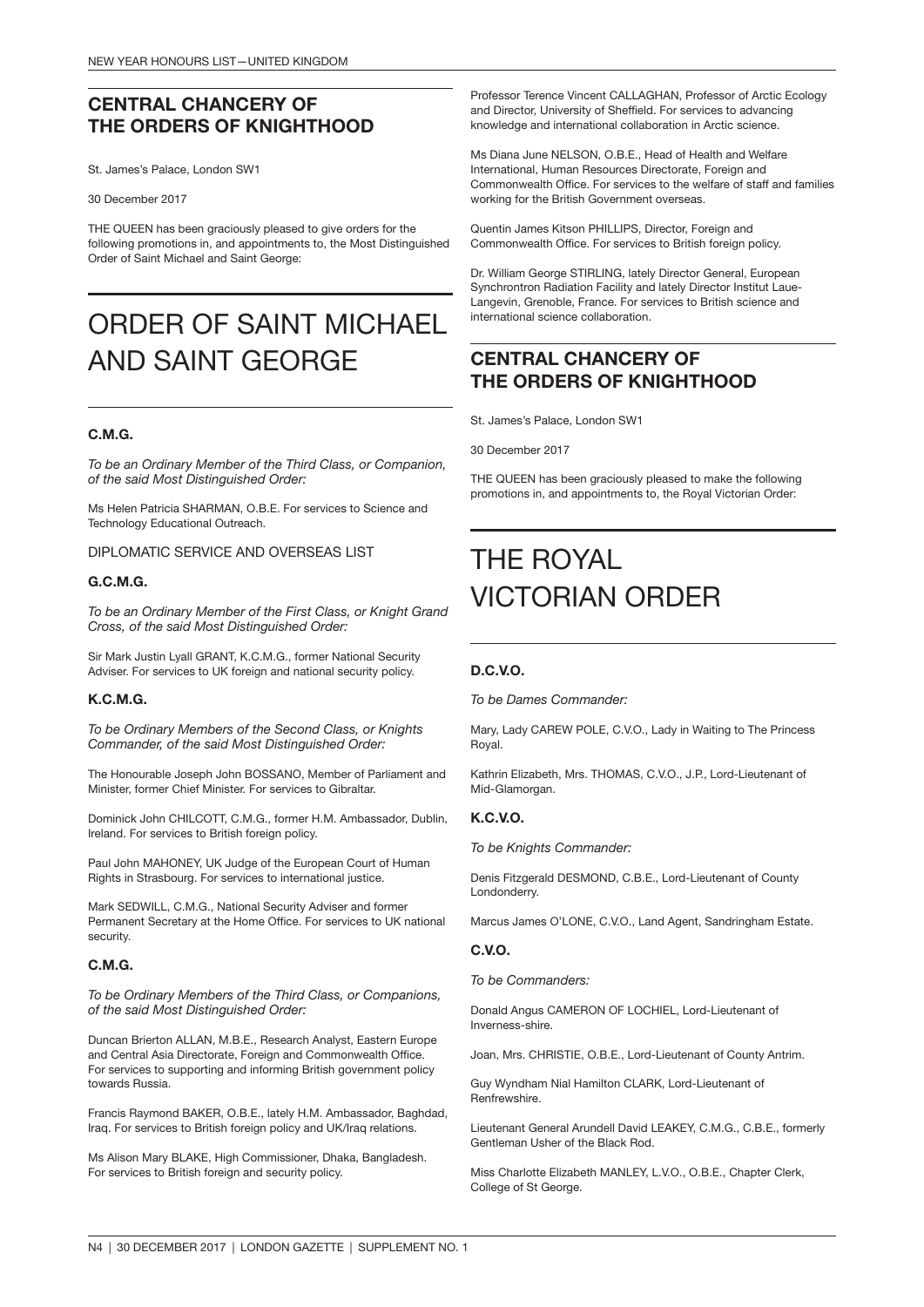Nuala Patricia, Mrs. McGOURTY, L.V.O., Retail Director, Royal Collection Enterprises Limited.

Miss Theresa-Mary MORTON, L.V.O., Head of Exhibitions, Royal Collection Trust.

Dame Janet Olive TROTTER, D.B.E., Lord-Lieutenant of Gloucestershire.

Stephen Gregory WALLACE, formerly Secretary to the Governor-General of Canada and Herald Chancellor.

Galen Willard Gordon WESTON, OC OOnt. For services to The Prince's Charities, Canada.

#### L.V.O.

*To be Lieutenants:*

Anthony Richard BIRD, Chief Pilot, The Queen's Helicopter Flight.

Alexander Christopher de MONTFORT, M.V.O., Assistant Comptroller, Lord Chamberlain's Office.

Brian Edward FORD, M.V.O., The Duke of York's Household.

Amanda Jane, Mrs. FOSTER, M.V.O., Senior Communications Officer, Household of The Prince of Wales and The Duchess of Cornwall.

Nicholas John HENDERSON, Trainer of The Queen's Racehorses.

Commodore Laurence Charles HOPKINS, RN, formerly Gentleman Usher to The Queen.

John LYNES, M.B.E., Private Secretary's Office, Royal Household.

Justin Rupert John Hainault MUNDY, Senior Director, The Prince of Wales's International Sustainability Unit.

Neil Alexander WILSON, M.V.O., Head of IT Operations, Royal Household.

#### M.V.O.

#### *To be Members:*

Evelyn Margaret, Mrs. BEATTIE, formerly Clerk to the Lieutenancy of County Armagh.

Lieutenant Commander James Alexander Kennedy BENBOW, RN, formerly Equerry to The Duke of Cambridge.

Peregrine David BRUCE-MITFORD, Gilding Conservator, Royal Collection Trust.

Sergeant Stephen COLLINGWOOD, Metropolitan Police. For services to Royalty Protection.

Inspector Rodney Paul FEICHTINGER, Metropolitan Police. For services to Royalty Protection.

Miss Emma Elizabeth GOODEY, Digital Engagement Manager, Royal Household.

Gillian, Mrs. HARDING, formerly Executive Assistant to The Private Secretary to The Queen.

Miss Karen Louise LAWSON, Picture Library Manager, Royal Collection Trust.

Simon Edward LLOYD, Systems Manager, Household of The Earl and Countess of Wessex.

Ian John MILES, Senior Manager, Specialist Operations, Dyfed Powys Police.

Geoffrey Charles MUNN, O.B.E., Managing Director, Wartski.

Jacqueline Hope, Mrs. NEWBOLD, Personal Assistant, The Queen's **Dressers** 

John REVILL, R.V.M., formerly The Duke of York's Household.

Katherine Charlotte, Mrs. SCULLY. For services to the Household of The Prince of Wales and The Duchess of Cornwall.

Paul Eric SOUTHWELL, R.V.M., Manager, Sandringham House.

Clive Anthony STEVENS, Messenger Sergeant Major, The Queen's Body Guard of the Yeomen of the Guard.

Inspector Douglas Ian THOMPSON, Metropolitan Police. For services to Royalty Protection.

Audrey, Mrs. WILLIAMS. For services to the Lieutenancy of Dyfed.

John David WILLIAMS, M.B.E., formerly Clerk to the Lieutenancy of West Sussex.

#### M.V.O.

*To be an Honorary Member:*

Miss Rachel Gwendoline Leocadia MURAT, Stud Groom, Polhampton Stud.

### CENTRAL CHANCERY OF THE ORDERS OF KNIGHTHOOD

St. James's Palace, London SW1

30 December 2017

THE QUEEN has been graciously pleased to award the Royal Victorian Medal (Gold), the Bar to the Royal Victorian Medal (Silver) and the Royal Victorian Medal (Silver) to the undermentioned:

## ROYAL VICTORIAN MEDAL (GOLD)

Stephen Henry Ronald MARSHALL, M.V.O., R.V.M., Yeoman of the Glass and China Pantry, Royal Household.

## BAR TO THE ROYAL VICTORIAN MEDAL (SILVER)

Paul Alexander LAWRENCE, R.V.M., Tractor and Machinery Operator, Crown Estate, Windsor.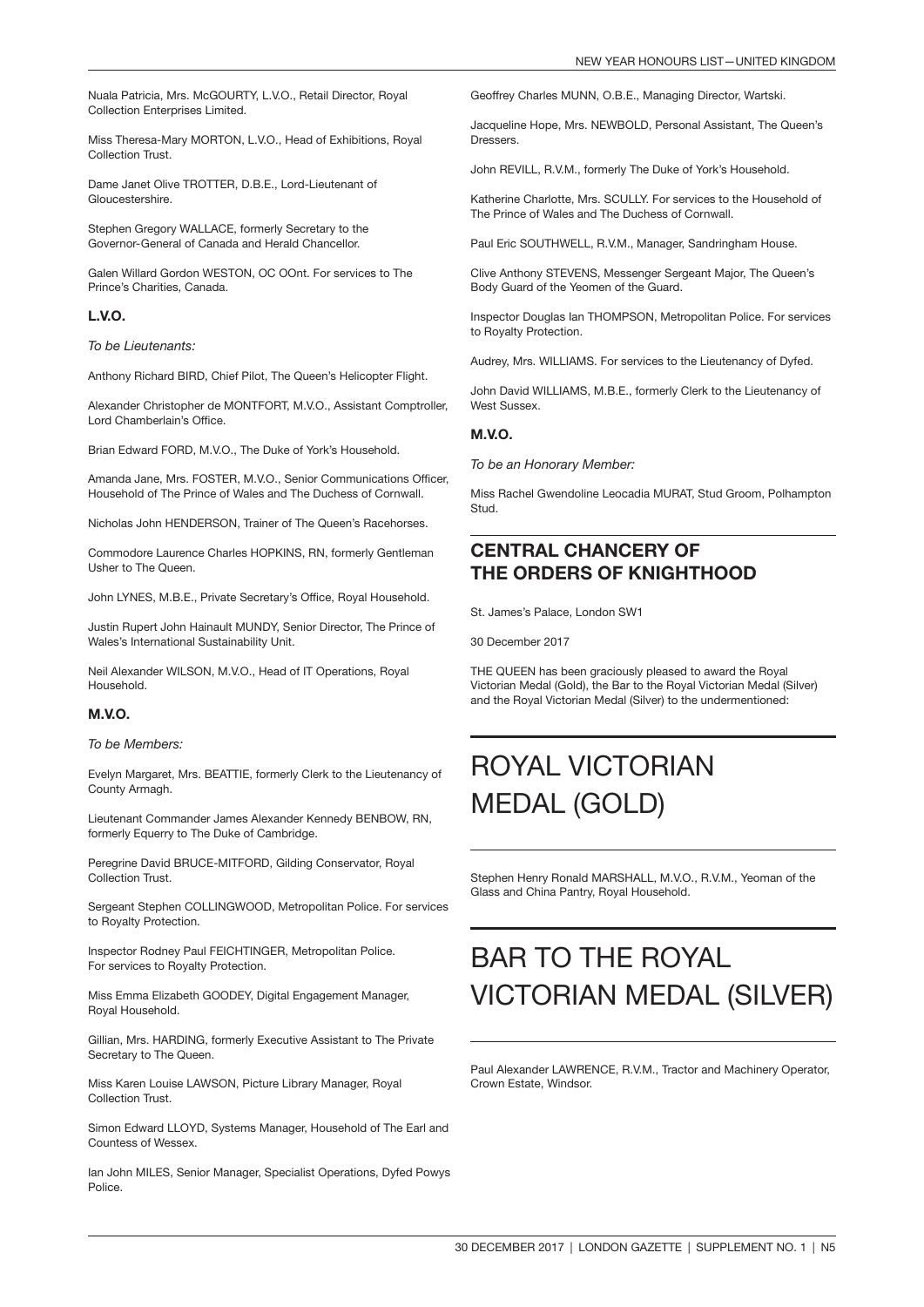## ROYAL VICTORIAN MEDAL (SILVER)

Philip Anthony COLLINS, Fire Safety and Access Officer, Buckingham Palace.

John Anthony DENTON, Yeoman Bed Goer, The Queen's Body Guard of The Yeomen of The Guard.

Henry Melbourne EVERIST, Warden, Windsor Castle.

Alan Campbell HAGGARTY, formerly Dining Room Assistant, Royal Household.

Alan Richard PARRY, Semi-State Harness Cleaner and Assistant to the Stores Manager, Royal Mews.

Barry Lyndon Jacob SHRUBB, Deputy Head Chauffeur (Operations), Royal Household.

### CENTRAL CHANCERY OF THE ORDERS OF KNIGHTHOOD

St. James's Palace, London SW1

#### 30 December 2017

THE QUEEN has been graciously pleased to give orders for the following promotions in, and appointments to, the Most Excellent Order of the British Empire:

## ORDER OF THE BRITISH EMPIRE

#### (MILITARY DIVISION)

MINISTRY OF DEFENCE (ROYAL NAVY)

#### C.B.E.

*To be Ordinary Commanders of the Military Division of the said Most Excellent Order:*

Commodore Ross ALBON, O.B.E., Royal Navy, C030567Q.

Commodore Ian SHIPPERLEY, Royal Navy, C029160H.

Rear Admiral Richard STOKES, Royal Navy, C029896M.

Commodore Phillip James TITTERTON, O.B.E., Royal Navy, C029960F.

#### O.B.E.

*To be Ordinary Officers of the Military Division of the said Most Excellent Order:*

Commander Johanna DEAKIN, Royal Navy, V030523P.

Commodore David Graham ELFORD, Royal Navy, C029812H.

Captain Clayton Richard Allan FISHER, Royal Navy, C034494D.

Lieutenant Colonel Damian Jon HUNTINGFORD, Royal Marines, N029333S.

Commander Peter John PIPKIN, Royal Navy, C037972M.

Commander Philip Charles RICHARDSON, Royal Navy, C038337H.

Captain Stephen John THOMPSON, Royal Navy, C029602D.

#### M.B.E.

*To be Ordinary Members of the Military Division of the said Most Excellent Order:*

Warrant Officer 1 (Communications Technician) David John BAGNALL, Royal Navy, D233291P.

Major Kevin Charles CARTER, G.M., Royal Marines, P043447N.

Colour Sergeant Daniel Gad CURTIS, Royal Marines, P053157V.

Major Edward Charles Malet HALL, Royal Marines, N029633X.

Lieutenant Commander (now Commander) Richard Paul HEWITT, Royal Navy, C040539R.

Commander John LEA, Royal Navy, C032762K.

Lieutenant Commander David Francis McINERNEY, Royal Navy, C041837J.

Warrant Officer 1 (Seaman) Robert RATCLIFFE, Royal Navy, D237045J.

Lieutenant Commander (Acting Commander) Stephen Eric SAYWELL-HALL, Royal Navy, C038118C.

Surgeon Lieutenant Commander Manish TAYAL, Royal Navy, C041924L.

Lieutenant Commander David Nicholas WILCOCKS, Royal Navy, C041040P

#### MINISTRY OF DEFENCE (ARMY)

#### C.B.E.

*To be Ordinary Commanders of the Military Division of the said Most Excellent Order:*

Brigadier Alastair James AITKEN, O.B.E., 528845.

Acting Brigadier Barry William BENNETT, O.B.E., 538921.

Brigadier Iain Graham HARRISON, O.B.E., 515991.

Brigadier John Henry RIDGE, 537618.

#### O.B.E.

*To be Ordinary Officers of the Military Division of the said Most Excellent Order:*

Lieutenant Colonel Matthew Richard BAKER, The Rifles, 549455.

Colonel Nicholas Hugh De Renzy CHANNER, 515763.

Lieutenant Colonel Richard George HALLETT, The Royal Logistic Corps, 550690.

Warrant Officer Class 1 Glenn John HAUGHTON, Grenadier Guards, 24830292.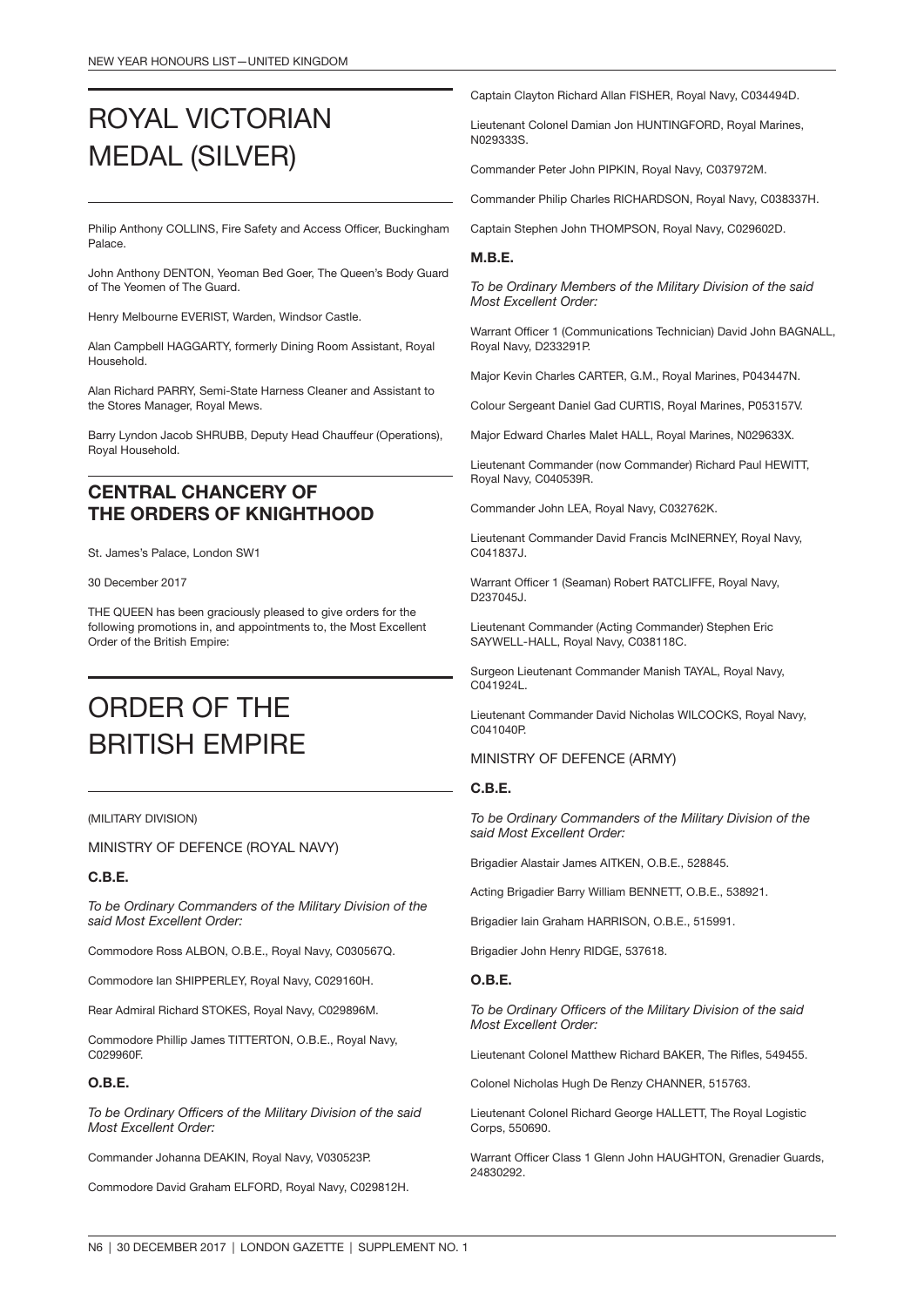Lieutenant Colonel Rachel Samantha HAWES, Royal Army Medical Corps, Army Reserve, 553596.

Colonel Neill Allan PAGE, 518166.

Lieutenant Colonel Rhodri David PHILLIP, Royal Army Medical Corps, 540265.

Lieutenant Colonel Victoria Caroline REID, M.B.E., The Royal Logistic Corps, 545442.

Colonel Michael Peter SYKES, 533762.

Lieutenant Colonel Geoffrey John WHATMOUGH, Royal Regiment of Artillery, 534619.

#### M.B.E.

*To be Ordinary Members of the Military Division of the said Most Excellent Order:*

Acting Lieutenant Colonel James BAIN, Combined Cadet Force, 552727.

Major David Andrew BARRINGER, Corps of Army Music, 24884623.

Major Adam Christopher BIRLEY, Corps of Royal Engineers, 558663.

Acting Corporal Thomas Oliver BRIGGS, Royal Corps of Signals, 25212524.

Captain Glen Paul BULLIVANT, Royal Army Medical Corps, 25037059.

Corporal Craig CARDY, Corps of Royal Engineers, 25148726.

Major Andrew John CARTER, Royal Regiment of Artillery, 565001.

Major John Robert CHETTY, The Parachute Regiment, 563763.

Staff Sergeant Louis John CLEARY, Royal Corps of Signals, 25034920.

Major Barry James COOKE, Adjutant General's Corps (Staff and Personnel Support Branch), 560188.

Major Oliver Philip Butler DOBSON, The Royal Regiment of Scotland, 555425.

Captain Martin Geoffrey DOHERTY, Royal Regiment of Artillery, 25026513.

Warrant Officer Class 1 George Richard DOUGLAS, The Royal Irish Regiment, Army Reserve, 24683466.

Warrant Officer Class 1 Roy Paul DUFFIN, Corps of Royal Electrical and Mechanical Engineers, Army Reserve, 24463373.

Major Damian John FLANAGAN, The Rifles, 556679.

Lieutenant Colonel Richard Michael GARBUTT, Corps of Royal Electrical and Mechanical Engineers, 535986.

Lieutenant Colonel Timothy John GILLIES, Corps of Royal Electrical and Mechanical Engineers, 541982.

Major Paul Dennis HEADINGTON, The Parachute Regiment, 25082723.

Captain Timothy Shanti HOLMES-MITRA, Royal Canadian Corps of Signals, 30202540.

Staff Sergeant David Mark JONES, Intelligence Corps, 25113695.

Sergeant Christopher Robert JORDAN, The Parachute Regiment, 24462883.

Captain Kevin KIRKHAM-BROWN, Royal Corps of Signals, Army Reserve, 559877.

Major Edwyn Nicholas LAUNDERS, Welsh Guards, 555506.

Staff Sergeant Adrienne Richelle LAVERY, Adjutant General's Corps (Staff and Personnel Support Branch), W1034727.

Major James Douglas Louther LEASK, Scots Guards, 555507.

Warrant Officer Class 1 John Richard LEWIS, Corps of Royal Electrical and Mechanical Engineers, 25051911.

Lieutenant Colonel Lorraine Elizabeth MARKHAM, Intelligence Corps, 551223.

Warrant Officer Class 2 Neil McRae MARTIN, The Royal Logistic Corps, Army Reserve, 24900589.

Warrant Officer Class 2 Todd William McCARTNEY, Intelligence Corps, 24716613.

Sergeant Matthew Robert McGLOWN, Royal Corps of Signals, 25162939.

Major Andrew Thomas George McLANNAHAN, The Princess of Wales's Royal Regiment, 552439.

Lieutenant Colonel Paula Janet NICHOLAS, Adjutant General's Corps (Staff and Personnel Support Branch), 541674.

Major Thomas Michael PARSONS, Scots Guards, 555550.

Captain Simon Colin PATERSON, Intelligence Corps, 30133022.

Major Richard William ROBERTS, Corps of Royal Engineers, 563675.

Major Bijayant SHERCHAN, The Royal Gurkha Rifles, 554611.

Major John Patrick TYMON, Army Air Corps, 562983.

Captain Grant WALLACE, Royal Corps of Signals, 25128699.

Major Aaron John WEST, The Rifles, 562905.

MINISTRY OF DEFENCE (ROYAL AIR FORCE)

#### C.B.E.

*To be Ordinary Commanders of the Military Division of the said Most Excellent Order:*

Group Captain Richard Andrew DAVIES, Royal Air Force, 8304440K.

Air Commodore Alan Kenneth GILLESPIE, Royal Air Force, 2637703G.

Group Captain (now Air Commodore) Michael John SMEATH, M.B.E., Royal Air Force, 8285997H.

#### O.B.E.

*To be Ordinary Officers of the Military Division of the said Most Excellent Order:*

Group Captain Andrew Edgar BATTYE, Royal Air Force, 8186646D.

Wing Commander Sean DONOGHUE, Royal Air Force, 8260714R.

Wing Commander Darryn George RAWLINS, Royal Air Force, 8304391E.

Group Captain Roland Stephen SMITH, Royal Air Force, 5205268Q.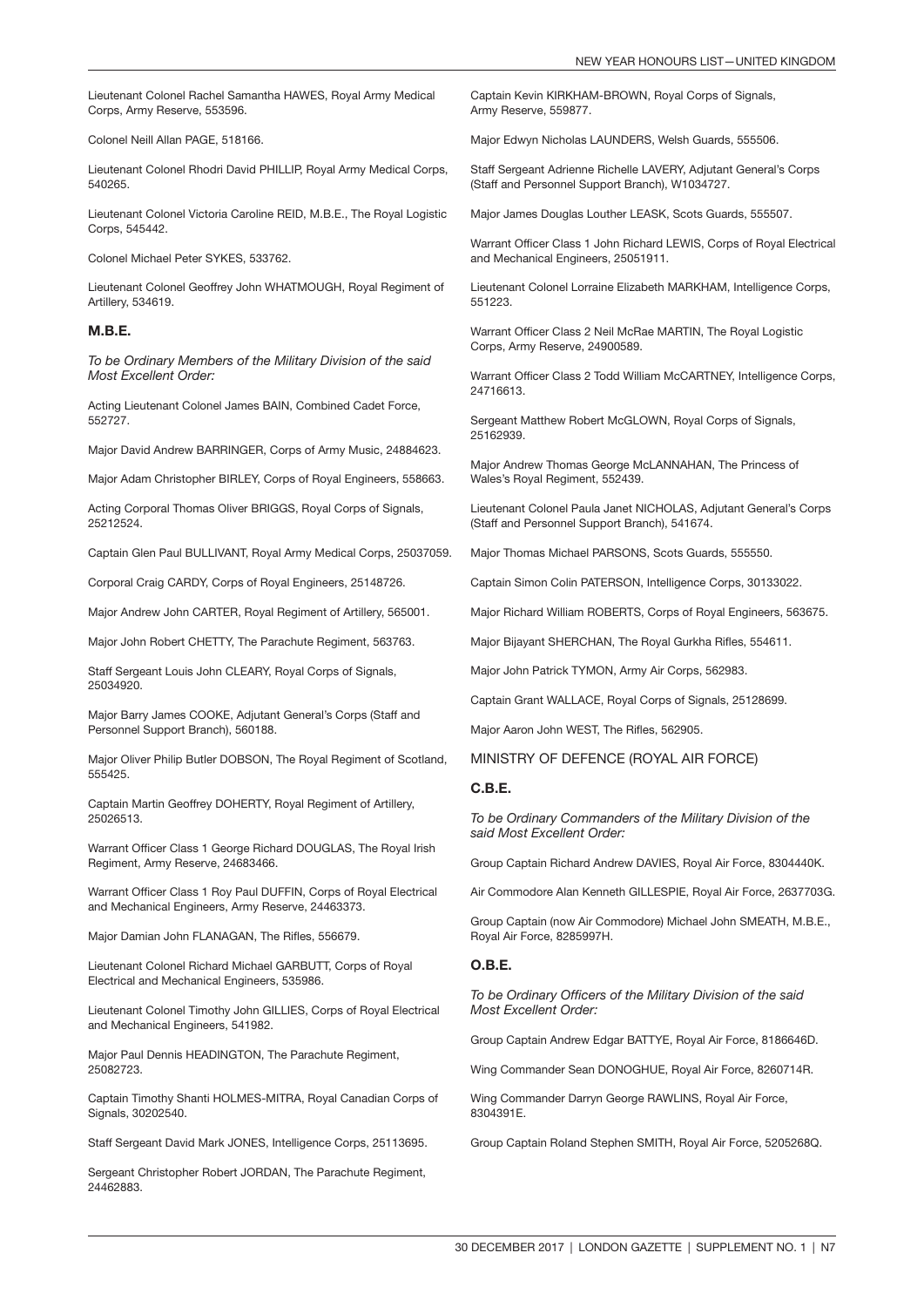#### M.B.E.

*To be Ordinary Members of the Military Division of the said Most Excellent Order:*

Wing Commander Edward CHALLONER, Royal Air Force Volunteer Reserve (Training), 021073V.

Wing Commander John Howard DAVIES, Royal Air Force, 30212057.

Flight Sergeant Alison Frances FISHER, Royal Air Force, R8234799.

Squadron Leader Martin GERAGHTY, Royal Air Force, 8700335D.

Corporal Liam Paul GRIME, Royal Air Force, 30085234.

Warrant Officer Alan Stuart HART, Royal Air Force, D8177404.

Squadron Leader Scott Smith MACCOLL, Royal Air Force, 5209042V.

Squadron Leader Thomas Martin McMORROW, Royal Air Force Volunteer Reserve (Training), 0216485X.

Sergeant Louise Mary MULLEN, Royal Air Force, F8243585.

Corporal Anthony Grant MULLER, Royal Air Force, 30102826.

Squadron Leader James Andrew SCHOFIELD, Royal Air Force, 8434981K.

Warrant Officer Robert Ernest WEAVING, Royal Air Force, E8222612.

## ORDER OF THE BRITISH EMPIRE

(CIVIL DIVISION)

#### G.B.E.

*To be an Ordinary Knight Grand Cross of the Civil Division of the said Most Excellent Order:*

Sir Keith (David) PETERS. For services to the Advancement of Medical Science.

#### D.B.E.

*To be Ordinary Dames Commander of the Civil Division of the said Most Excellent Order:*

Professor Janet Patricia BEER, Vice-Chancellor, University of Liverpool. For services to Higher Education and Equality.

Ms Darcey Andrea BUSSELL, C.B.E. For services to Dance.

Professor Hilary Anne CHAPMAN, C.B.E., Chief Nurse, Sheffield Teaching Hospitals NHS Foundation Trust. For services to Nursing.

Ms Jacqueline Lesley DANIEL, Chief Executive, University Hospitals of Morecambe Bay NHS Foundation Trust. For services to Healthcare.

Professor Pratibha Laxman GAI, (Mrs. Gai-Boyes), Professor and Chair of Electron Microscopy, University of York. For services to Chemical Sciences and Technology.

Right Honourable Cheryl Elise Kendall GILLAN, M.P., Member of Parliament for Chesham and Amersham. For political and public service.

Ms Vivian Yvonne HUNT, Managing Partner for UK and Ireland, McKinsey and Company. For services to the Economy and to Women in Business.

Miss Clare Lucy MARX, C.B.E., lately President, Royal College of Surgeons. For services to Surgery in the NHS.

Angela Mary, Mrs. PEDDER, O.B.E., lately Chief Executive, Devon Success Regime and Sustainability and Transformation Plan. For services to Healthcare.

Lady RICE, (Susan Ilene), C.B.E. For services to Business, the Arts and charity in Scotland.

Ms Christine RYAN, lately Chief Inspector, Independent Schools Inspectorate. For services to Education.

Ms Rosemary Anne SQUIRE, O.B.E., Co-founder, The Ambassador Theatre Group Limited. For services to Theatre and Philanthropy.

Catherine Lilian, Mrs. WARWICK, C.B.E., lately Chief Executive, Royal College of Midwives. For services to Midwifery.

#### C.B.E.

*To be Ordinary Commanders of the Civil Division of the said Most Excellent Order:*

Professor Stuart Ryan BALL. For services to Political History.

Paul David BAUMANN, Chief Financial Officer, NHS England. For services to NHS Financial Management.

Professor Nevin Fraser David BELL. For services to Economics and Public Policy.

Professor Norman David BLACK. For services to Higher Education, Science and the Voluntary Sector.

Ms Josephine Catherine BOADEN, (Mrs. Totton), Chief Executive, Northern Housing Consortium. For services to Housing Providers in the North of England.

Professor Timothy William Roy BRIGGS, Consultant Orthopaedic Surgeon, Royal National Orthopaedic Hospital NHS Trust. For services to the Surgical Profession.

Dale Graham BYWATER, Executive Regional Managing Director for Midlands and East, NHS Improvement. For services to NHS Patients and Taxpayers.

Professor Joy CARTER, Vice-Chancellor, University of Winchester. For services to Higher Education.

David Alan CLARKE, Chief Executive, Assured Food Standards. For services to the British Food and Farming Industry.

Blondel Bernadette Rosceilia, Mrs. CLUFF, Member, Royal Mint Advisory Committee and Chief Executive, West India Committee. For services to Numismatic Design and the Caribbean community in the UK and Abroad.

Ms Clare Joanne CONNOR, O.B.E., Director of Women's Cricket, England and Wales Cricket Board. For services to Cricket.

Joyce Evelyn, Mrs. COOK, O.B.E. For services to Sport and Accessibility.

Jilly, Mrs. COOPER, O.B.E., Author and Journalist. For services to Literature and charity.

Professor Diane COYLE, O.B.E. For services to Economics and the Public Understanding of Economics.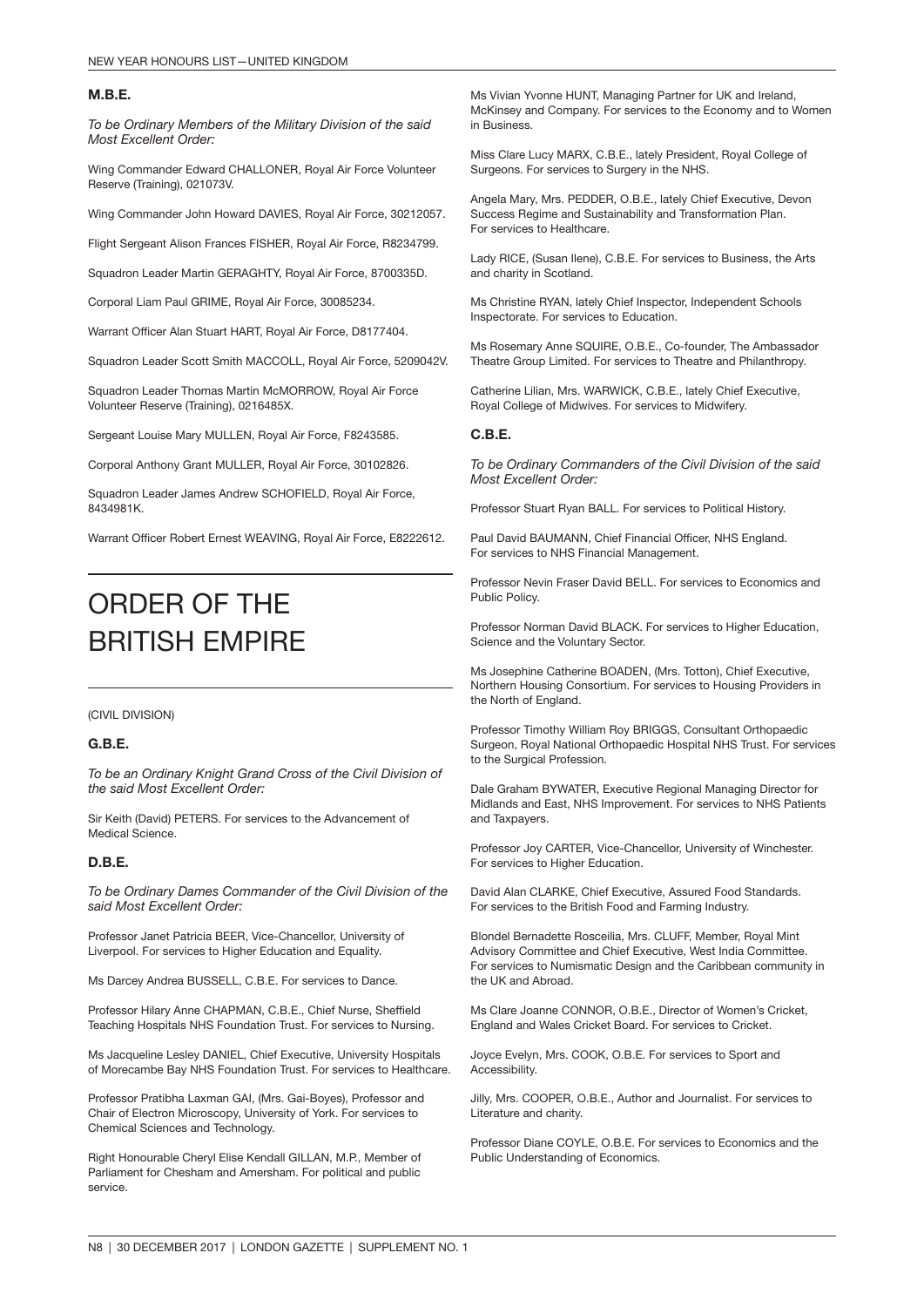Patrick Lorne CRERAR. For services to the Hospitality Industry in Scotland and to charity.

Professor Martyn Christopher DAVIES, lately Professor of Biomedical Surface Chemistry, University of Nottingham. For services to Pharmacy and Pharmaceutical Sciences.

Thomas Auguste Read DELAY, Chief Executive, The Carbon Trust. For services to Sustainability in Business.

Sean Nicholas DENNEHEY, Deputy Chief Executive, Intellectual Property Office. For services to Intellectual Property.

Professor Caroline DIVE, Professor of Cancer Pharmacology and Deputy Director, Cancer Research UK Manchester Institute. For services to Cancer Research.

Professor Christl Ann DONNELLY, Professor of Statistical Epidemiology, Imperial College London. For services to Epidemiology and the Control of Infectious Diseases.

Professor Michele Karen DOUGHERTY, Professor of Space Physics, Imperial College London. For services to UK Physical Science Research.

Ms Judith DOYLE, Principal and Chief Executive Officer, Gateshead College. For services to Education and Skills in the North East.

Janette Anita, Mrs. DURBIN, Director, Civil Service Talent. For services to Diversity in the Senior Civil Service.

Elizabeth Lucy, Mrs. DYMOND, Finance Director, The Charity for Civil Servants. For public service.

David Robert EARNSHAW, Chair, Outwood Grange Academies Trust. For services to Education.

Professor Richard Ludlow ENGLISH, Pro-Vice-Chancellor and Professor of Politics, Queen's University Belfast. For services to the Understanding of Modern Day Terrorism and Political History.

Dr. Phillip Andrew EVANS, Head, DFID Somalia, Department for International Development. For services to Humanitarian Relief.

Peter Kenrick FLORENCE, M.B.E., Co-founder and Director, Hay Festival. For services to Literature and charity.

Professor Jonathan FREEMAN-ATTWOOD, Principal, Royal Academy of Music. For services to Music.

Hilary Mary, Mrs. GARRATT, Director of Nursing, NHS England. For services to Nursing and the Safeguarding of Vulnerable People.

Michael Anthony GIANNASI, Q.P.M., Chairman, Welsh Ambulance Services NHS Trust. For services to the NHS.

Professor Simon John GIBSON, O.B.E., Chief Executive, Wesley Clover Corporation. For services to the Economy in Wales.

Martin Keith GREEN, Chief Executive and Director, Hull UK City of Culture. For services to the Arts in Hull.

Paul GREGG, Professor of Economic and Social Policy, University of Bath. For services to Children and Social Mobility.

Andrew Melvin HAMILTON. For services to Government and to charitable fundraising.

Ms Jane Sarah HAMLYN. For services to Philanthropy and the Arts.

Dr. Demis HASSABIS, Co-founder and Chief Executive Officer, DeepMind. For services to Science and Technology.

Dave Christopher HILL, Executive Director for Social Care and Education, Essex County Council. For services to Children's Social Care.

Dawn Elysea, Mrs. HILL, Chairman, Black Cultural Archives. For services to Culture.

Lilian, Mrs. HOCHHAUSER. For services to the Arts and Cultural Relations.

Professor Karen Margaret HOLFORD, Deputy Vice Chancellor, Cardiff University. For services to Engineering and the Advancement of Women in Science and Engineering.

Denise Susan, Mrs. HORSFALL, Work Services Director, Department for Work and Pensions. For services to Welfare in Scotland.

Stephen William HOWLETT, D.L., Group Chief Executive, Peabody. For services to Housing.

Professor Katherine Jane HUMPHRIES, F.B.A., Professor of Economic History, University of Oxford. For services to Social Science and Economic History.

Raymond Joseph JAMES, lately President, Association of Directors of Adult Social Services, London Borough of Enfield. For services to Adult Social Services.

Shaun KINGSBURY, Chief Executive, Green Investment Bank. For services to the UK Green Economy.

Susan HAMPSHIRE, (Lady KULUKUNDIS), O.B.E., Actress. For services to Drama and to charity.

James Hugh Calum LAURIE, O.B.E., Actor. For services to Drama.

Professor Richard James LILFORD, Professor of Public Health, University of Warwick. For services to Health Research.

Dr. Suzannah Claire LISHMAN, Consultant Histopathologist, North West Anglia NHS Foundation Trust. For services to Pathology.

Dr. Robin Howard LOVELL-BADGE, Senior Group Leader, Francis Crick Institute. For services to Genetics, Stem Cell Research and the Public Understanding of Science.

James Brown MARTIN, lately Scottish Public Services Ombudsman. For services to the Scottish Public Sector.

Professor Maureen Lesley McARA, Professor of Penology and Assistant Principal for Community Engagement, University of Edinburgh. For services to Criminology.

Ms Anne McGAUGHRIN, Legal Director for Department for Education, Government Legal Department. For services to Law and Order in the Public Sector.

Ms Julia Kathleen Nancy McKENZIE, Actress, Singer and Director. For services to Drama.

David Robert Michael MELDING. For political and public service.

David Robert MELLER, Founder, Meller Educational Trust and Chair, National Apprenticeship Ambassadors Network. For services to Education.

Nigel John MILLS, Co-founder and Chairman, The Lakes Distillery. For services to Entrepreneurship in the North East and Cumbria.

Professor Andrew David MORRIS, F.R.S.E., lately Chief Scientist (Health), Scottish Government and Vice-Principal (Data Science), University of Edinburgh. For services to Science in Scotland.

Dr. Joseph John MORROW, President, Mental Health Tribunal for Scotland. For public service to Mental Health.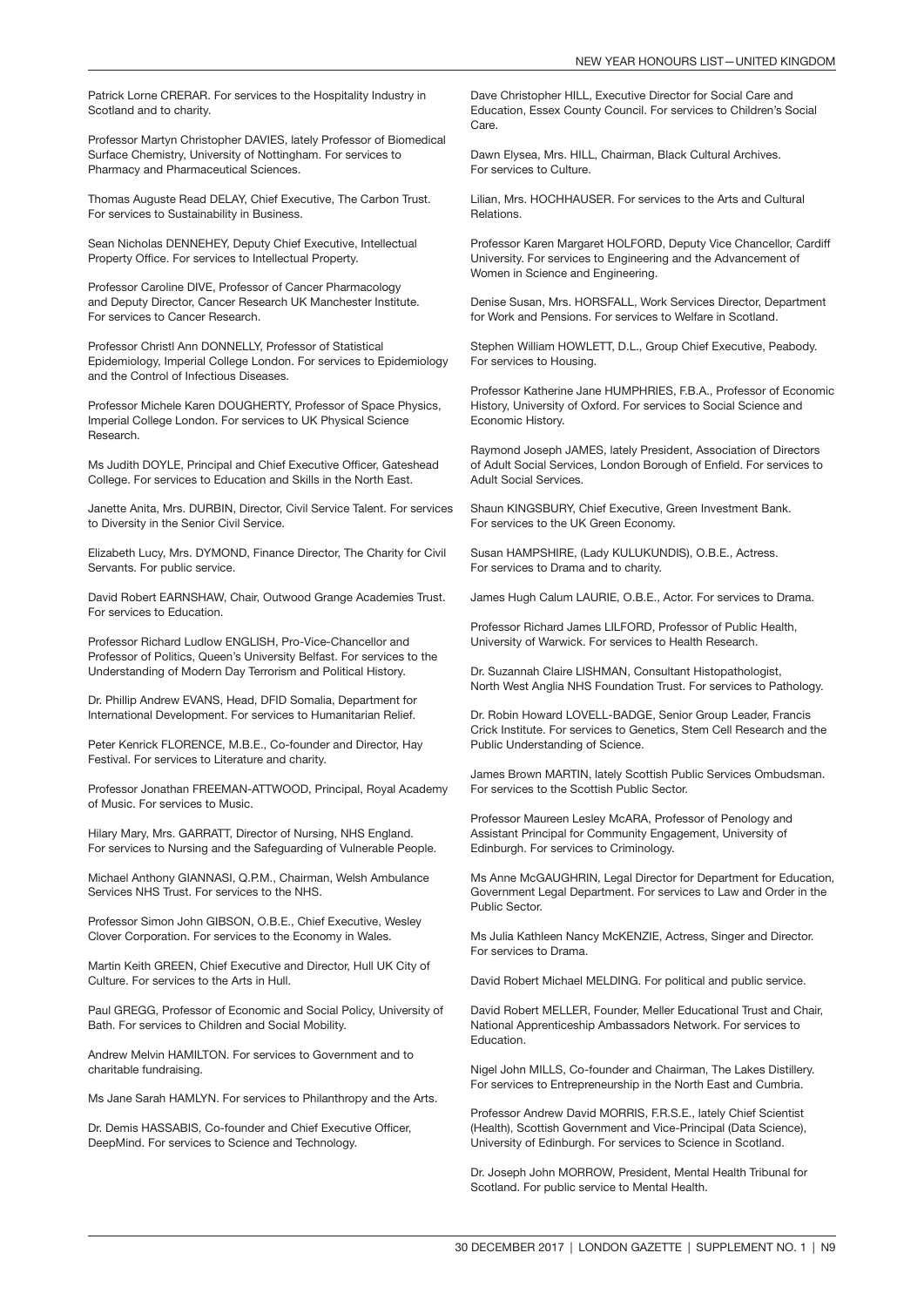John Frederick NELSON, D.L., lately Chairman, Lloyd's of London. For services to the Global Promotion of British Business and to Diversity in the Workplace.

Professor Philip Arthur NELSON, Chief Executive Officer, Engineering and Physical Sciences Research Council and Chair, Research Councils UK. For services to UK Engineering and Science.

Peter Richard NICHOLS, Playwright. For services to Drama.

Dr. Anne Louise RAINSBERRY, Regional Director, London, NHS England. For services to the NHS.

Norma, Mrs. REDFEARN. For public and community service in Tyneside.

Hilary Marion Ruth, Mrs. REYNOLDS, Executive Director, Research Councils UK. For services to Policy and Research.

Howard Charles Fraser RIDDLE, lately Senior District Judge (Chief Magistrate) for England and Wales. For services to the Administration of Justice.

Timothy John RIX, Group Managing Director, J R Rix and Sons Ltd. For services to the Economy and Regeneration in the Humber Region.

Andrew Ogilvie ROBERTSON, O.B.E., Chairman, LAR Housing Trust. For services to Veterans, Healthcare and Affordable Housing in Glasgow and the West of Scotland.

Ms Jacqueline DE ROJAS, (Mrs Andrews), President, techUK. For services to International Trade in the Technology Industry.

Professor Philip Alexander ROUTLEDGE, O.B.E., Consultant Physician, Llandough Hospital, Cardiff and Professor Emeritus of Clinical Pharmacology, Cardiff University. For services to Medicine.

Kevin Ian SADLER, Director, Courts and Tribunals Development, HM Courts and Tribunals Service. For services to the Administration of Justice.

Ms Nuzhat SALEH, (Mrs. Gould), Assistant Director, Directorate of Legal Services, Metropolitan Police Service. For services to Policing.

Alan SCOTT, Deputy Director, North West Prisons. For services to HM Prison and Probation Service and to the community in the North West.

Dr. Siu Hung Robin SHAM, Global Long Span and Speciality Bridges Director, AECOM. For services to the Civil Engineering Profession.

Ms Alexandra SHULMAN, O.B.E., lately Editor, British Vogue. For services to Fashion Journalism.

Ms Amanda SKELTON, Chief Executive, Redcar and Cleveland Council. For services to the Redcar and Tees Valley Economy.

Alison Helen, Mrs. STANLEY. For services to the Creation and Leadership of Civil Service Employee Policy, with a Particular Focus on Improving and Implementing Workforce Policies.

Christopher Richard STEIN, O.B.E., Chef and Restaurateur. For services to the Economy.

David James Edwin STEPHENS, Director of Resources (Army), HM Armed Forces, Ministry of Defence. For services to Defence.

Ms Andrea Mary SUTCLIFFE, Chief Inspector of Adult Social Care, Care Quality Commission. For services to Adult Social Care in England.

Robert William Ashburnham SWANNELL, Non-Executive Chairman, UK Government Investment. For services to the Public, Retail and Financial Sectors.

Ms Joanna Kate SWINSON. For political and public service.

Benjamin John Paget THOMSON, lately Chairman, Board of Trustees, National Galleries of Scotland. For services to Arts and Culture in Scotland.

Anthony Edward TIMPSON. For public and parliamentary service.

Dana Rachel Pressman, Mrs. TOBAK, Chief Executive Officer and Managing Director, Hyperoptic. For services to the Digital Economy.

Ms Veronica Judith Colleton WADLEY, (Mrs. Bower), Chair, Arts Council London. For services to the Arts.

Anthony James WALKER, D.L., Deputy Managing Director, Toyota Manufacturing (UK) Ltd. For services to the Motor Industry.

Ms Deborah Anne WALSH, Deputy Head of Counter Terrorism, Special Crime and Counter Terrorism Division, Crown Prosecution Service. For services to Law and Order.

Dr. Lindsey Janet WHITEROD, O.B.E., Chief Executive, South Tyneside College. For services to Education and the community in South Tyneside.

Nick Gerard Peter WHITFIELD, Chief Executive, Achieving for Children and Children's Services and lately Commissioner, Sunderland and Reading. For services to Children.

Professor Ngaire Tui WOODS, Dean, Blavatnik School of Government, Oxford University. For services to Higher Education and Public Policy.

#### O.B.E.

*To be Ordinary Officers of the Civil Division of the said Most Excellent Order:*

Miss Christine ABBOTT, Chief Executive Officer, The Education Alliance and Executive Principal, South Hunsley School and Sixth Form College, Melton. For services to Education.

Ms Irene ADAMS, Adviser to the Chair, Green Investment Bank. For services to the UK Green Economy.

Raja Mohammed ADIL, Chairman, The Adil Group. For services to Business, Job Creation and charity.

Ms Sarah ALEXANDER, Chief Executive and Artistic Director, National Youth Orchestra. For services to Music.

Peter Mark (Marc) ALMOND, Singer-Songwriter, Musician and Campaigner. For services to Arts and Culture.

Ms Sophie ANDREWS, Chief Executive, Silver Line. For services to Older People.

Patricia Ann, Mrs. ARMSTRONG, Chief Executive Officer, Association of Chief Officers of Scottish Voluntary Organisations. For services to Voluntary Organisations.

Dr. William Stewart ARNOLD, Principal Mechanical Specialist Inspector, Health and Safety Executive. For services to Industry Health and Safety.

Professor James ARTHUR, Professor of Education and Civic Engagement, University of Birmingham. For services to Education.

Jarnail Singh ATHWAL, Founder and Managing Director, Premier Decorations Ltd. For services to Business and charity.

Professor Jeremy BAGG, Head of Dental School, University of Glasgow. For services to Dental Education.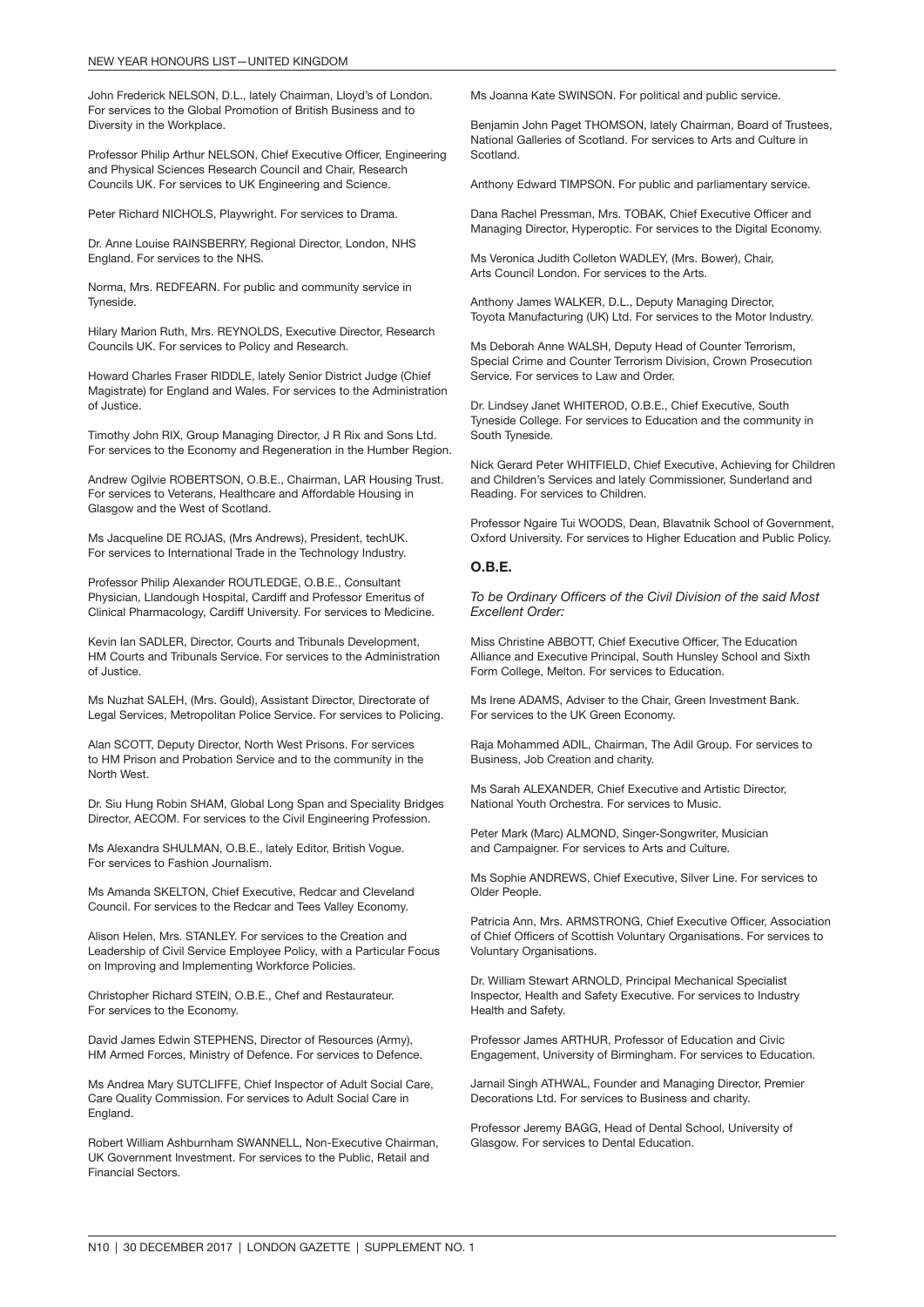Dr. Tina Lorraine BARSBY, Chief Executive and Director, National Institute of Agricultural Botany. For services to UK Agricultural Science and Biotechnology.

Professor Clive BEHAGG, lately Vice-Chancellor, University of Chichester. For services to Higher Education and Economic **Regeneration** 

Professor Derek BELL, President, the Royal College of Physicians of Edinburgh. For services to Unscheduled Care and Quality Improvement.

Dr. Jacqueline BENE, Chief Executive, Bolton NHS Foundation Trust. For services to Healthcare.

Pamela, Mrs. BIRCH, Executive Principal, Hambleton Primary Academy and Deputy Chief Executive Officer, Fylde Coast Academy Trust. For services to Education.

Nilufer, Mrs. VON BISMARCK, Head Financial Institutions Group and Equity Capital Markets, Slaughter and May. For services to Financial **Services** 

Professor Charanjt BOUNTRA, Professor of Translational Medicine, University of Oxford. For services to Translational Medical Research.

Dr. Brian Robert BOWSHER, Chief Executive, Science and Technology Facilities Council. For services to International and National Metrology.

James Gerard BOYLE, Head of Infrastructure Architecture, Telford, HM Revenue and Customs. For services to Taxpayers and Government Modernisation.

Matthew BOYLE, President and Chief Executive, Sevcon. For services to Engineering and Skills.

Dr. Fiona Janet BRADLEY, Director, The Fruitmarket Gallery. For services to the Arts.

Stephen BRADY, Leader, Hull City Council. For services to Local Government.

Professor Karen BRYAN, lately Pro Vice-Chancellor, Regional Engagement and Dean, Faculty of Health and Wellbeing, Sheffield Hallam University. For services to Higher Education.

Thomas Lional Ashley BURGESS. For services to charity, the RNLI and Business.

David George Harmer BUTTERY, lately Deputy Director, High Speed Rail Legislation and Environment, Department for Transport. For services to Transport.

John Neil BUXTON, General Manager, Association of Community Rail Partnerships. For services to Local and Rural Railways.

David Alexander CANNING. For services to Children, Young People and Education.

Zoe Elizabeth, Mrs. CARR, Chief Executive Officer, WISE Academies Multi Academy Trust. For services to Education.

Ms Katharine Elizabeth CARRUTHERS, Director, UCL Institute of Education, Confucius Institute for Schools. For services to Education.

Suranga CHANDRATILLAKE, FREng, General Partner, Balderton Capital. For services to Engineering and Technology.

Professor Antony CHAPMAN, lately Vice Chancellor, Cardiff Metropolitan University. For services to Higher Education.

Ms Sarah Joanne CHURCHMAN, Head of Diversity, Inclusion and Employee Wellbeing, PricewaterhouseCoopers. For services to Women in Business.

Ms Jane CLARE, (Margaret Jane Buddle), lately Executive Producer, English Touring Theatre. For services to Drama.

Ms Catherine Jane CLARKE, lately Headteacher, King's Oak Primary School, New Malden. For services to Education.

Kevin Leslie CLIFFORD, lately Chief Nurse, NHS Sheffield Clinical Commissioning Group. For services to Nursing.

Lynn, Mrs. CODLING, Executive Headteacher, Portswood Primary and St Mary's CE Primary School. For services to Education.

Ms Joanna Clare COLEMAN, Director of Strategy, Energy Technologies Institute. For services to the Energy Sector.

Michael Hyde COLLON. For parliamentary and public service.

Professor Sally-Ann COOPER, Professor of Learning Disabilities, University of Glasgow. For services to Science and Medicine.

Stephen Melville CRIDDLE, Principal, South Devon College, Paignton. For services to Education.

Professor Timothy John CROW, Honorary Scientific Director, Prince of Wales International Centre for SANE Research. For services to Schizophrenia Research and Treatments.

David DEANE, Headteacher, St Thomas of Canterbury Primary School, National Leader for Education and Ofsted Inspector. For services to Primary Education.

Anthony Peter DELAHUNTY, Non-Executive Board Member, Marine Management Organisation. For services to the Fishing Industry.

Ranjit Lal DHEER. For services to Local Government and to charity.

Robert John (Jack) DOBSON, Group Executive Director, Dunbia (NI) Ltd and Consultant, Cranswick (Ballymena) Ltd. For services to Economic Development in Northern Ireland.

Ms Caroline DOCHERTY, Deputy Keeper of the Signet. For services to the Legal Profession and The Society of Writers to Her Majesty's Signet.

Dr. David DOCHERTY, Chief Executive, National Centre for Universities and Business. For services to Higher Education and Business.

Ms Geraldine Patricia DOHERTY. For services to Public Safety and Social Care.

Nicholas Byron DRINKAL, Deputy Director, Border Force, Home Office. For services to Border Security in Calais and Dunkirk.

Dr. Michael Anthony Patrick DURKIN, lately National Director, Patient Safety, NHS England. For services to Patient Safety.

Ian Trevor EDWARDS, Executive Vice President, Spectrum Geo. For services to the UK Oil and Gas Exploration Industry.

Robert Thomas EDWARDS, Chairman, Scotframe Timber Engineering Ltd. For services to Business and charity in Inverurie, Aberdeenshire.

Oliver James ENTWISTLE, lately Chair, Civil Service Rainbow Alliance. For services to Diversity and Inclusion in the Civil Service.

Raymond Marvin ENTWISTLE. For voluntary and charitable services particularly to the Arts in Scotland.

Professor Margaret Catherine FRAME, Professor of Cancer Research and Science Director, Edinburgh Cancer Research Centre. For services to Cancer Research.

Ms Lynne Joanne FRANKS. For services to Business, Fashion and Women's Empowerment.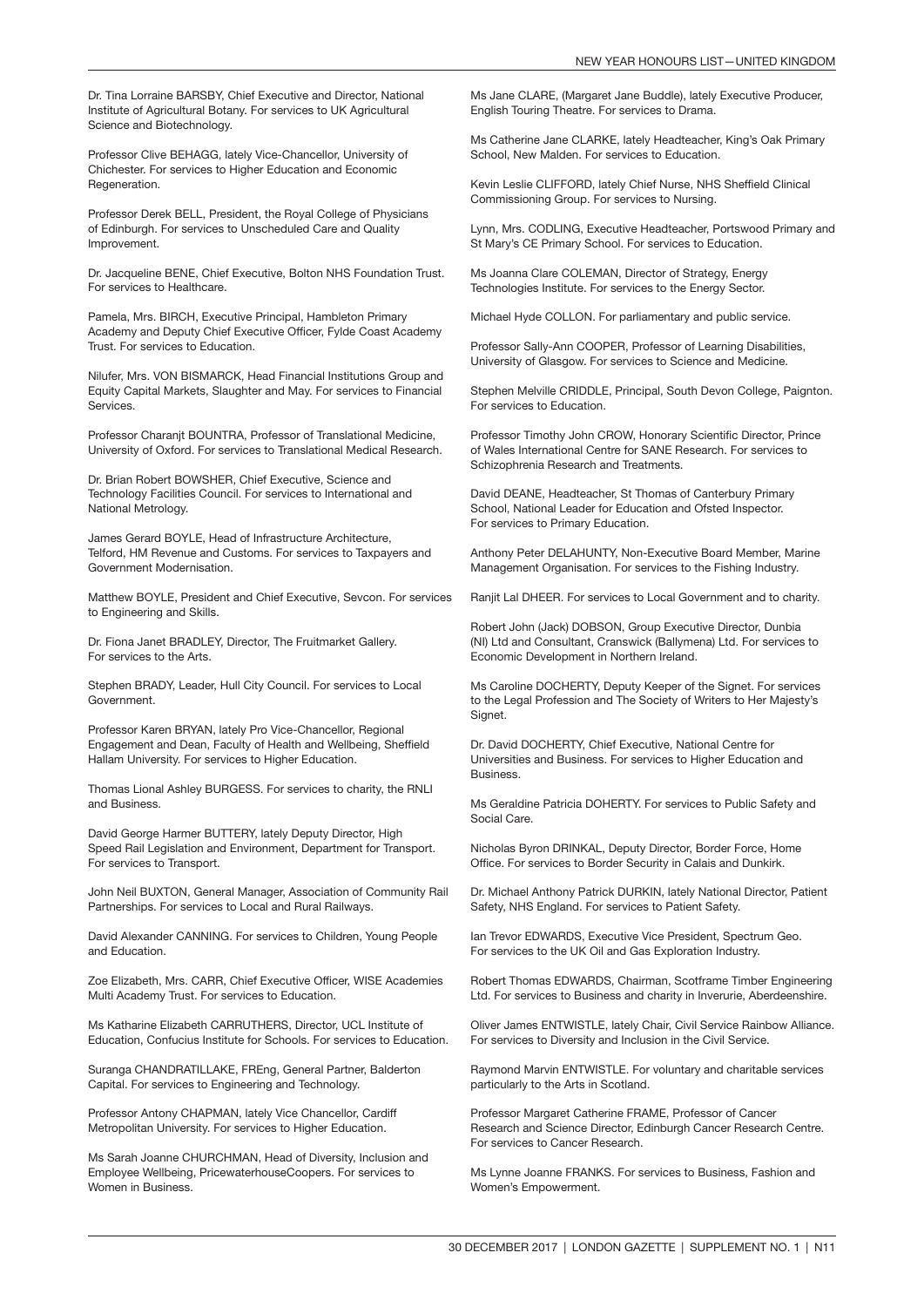Dr. Janet FROST, Chief Executive, Health Research Authority. For services Health and Social Care Research.

Andrew John FRY, lately Chief Fire Officer and Chief Executive, Royal Berkshire Fire and Rescue Service. For services to the Fire and Rescue Service.

Carol, Mrs. GARRETT, Team Leader for Ports and Borders, Trading Standards. For services to Business.

Graham Henry Tarbet GARVIE, lately Convener, Scottish Borders Council. For services to Local Government and to the community in the Scottish Borders.

Alan James GILES, Non-Executive Director, Competition and Markets Authority. For services to UK Business and the Economy.

Dr. John Harry GODBER, Writer and Director. For services to the Arts.

Jonathan Philip Pryce GOODWIN, Entrepreneur and Co-founder, Lepe Partners and the Founders Forum. For services to the Economy.

Professor Ian Michael GOODYER, Professor of Child and Adolescent Psychiatry, University of Cambridge. For services to Psychiatry Research.

Ms Ellvena GRAHAM, Chair, Northern Ireland Economic Advisory Group. For services to the Economy and the Advancement of Women in Business.

Dr. Giles Andrew GRAHAM, Technical Sponsor, Atomic Weapons Establishment. For services to National Security and Counter Terrorism.

Professor Hilary Joyce GRAINGER, (Mrs. Viner), Dean, Academic Development and Quality Assurance, London College of Fashion, University of the Arts London. For services to Higher Education.

David GREENSMITH, Justices' Clerk, HM Courts and Tribunals Service. For services to the Administration of Justice and to the UK Scout Movement.

Professor Christopher Ernest Maitland GRIFFITHS, Foundation Professor of Dermatology, Faculty of Biology, Medicine and Health, University of Manchester. For services to Dermatology.

Revel Sarah, Mrs. GUEST ALBERT, Chair, Hay Festival. For services to Literature.

Philip HAMILTON, Chief Executive Officer and Founding Trustee, Community Academies Trust. For services to Education.

Willimina Ann Beauchamp (Annie), Mrs. HAMPSON, Chief Planning Officer and Development Director, City of London Corporation. For services to Planning in London.

Dr. Shabana Rounak HAQUE, Head, Government Science and Engineering Profession Team, Government Office for Science. For services to Civil Service Science and the Engineering Profession.

Edward Mortimer HARLEY. For services to Heritage.

Dennis HARVEY, Leader, Nuneaton and Bedworth Borough Council. For political service in Warwickshire.

Frances Anne, Mrs. HAWKES, Headteacher, the Federation of St Elphege's and Regina Coeli Catholic Schools. For services to Education.

Judith Ann, Mrs. HAY, Assistant Director for Children and Families, North Yorkshire County Council. For services to Child Protection in North Yorkshire.

Paul Leslie HAYDEN, Q.F.S.M., Chair, Anglian Eastern Regional Flood and Coastal Committee. For services to Flood Risk Management and Disaster Response.

Ms Francesca Elizabeth HEGYI, Executive Director, Hull City of Culture 2017. For services to Culture in Hull.

Ms Jeannine HENDRICK, Governor, HM Prison Exeter and Violence Reduction Project Manager. For services to Prison Safety and Governance.

Robert HERMAN-SMITH. For services to the Global Aerospace Sector.

Ms Jacqueline HEWITT-MAIN, Chief Executive Officer, The Cascade Foundation. For services to Prisoners.

Dr. Stanley Derek HIGGINS, lately Chief Executive, North East Process Industry Cluster. For services to the Chemical Process Industry.

Dr. Graham Russell HOARE, Director of Global Product Verification, Engineering Operations, Ford Motor Company. For services to the Automotive Industry.

Barbara Jane, Mrs. HOLM, Principal, Westminster Adult Education Service and Founder, National Adult Community Learning Support and Development Network. For services to Adult Education.

Eamonn HOLMES. For services to Broadcasting.

Joseph HOLNESS, Q.P.M., lately Inspector, Kent Police. For services to Policing and the National Police Memorial Day.

Ralph Christopher HOULT. For services to the community in Ramsgate, Kent.

Professor Margaret Ann HOUSE, (Mrs. CALDERBACK), Vice-Chancellor, Leeds Trinity University. For services to Higher Education.

Nora Helen, Mrs. HOUSTON, Senior Delivery Manager, HM Revenue and Customs. For services to Taxpayers.

John HUDSON. For political and public service.

Ms Joan INGRAM, (Mrs. Logan), For voluntary service to Healthcare, particularly Type 1 Diabetes Treatment.

Rilesh Kumar JADEJA, National Access to Work Delivery Manager, Department for Work and Pensions. For services to People with Disabilities.

Poppy, Mrs. JAMAN, Chief Executive, Mental Health First Aid England. For services to People with Mental Health Issues.

Clare, Mrs. JAMES, Ministry of Defence. For services to Defence.

Richard JAMES, Tailor. For services to Men's Fashion.

David JOHNSTON, Chief Executive, Social Mobility Foundation. For services to Social Mobility and Education.

Harry JOHNSTON. For services to charity and the community in Manchester.

Philip James Kevin JONES, Defence Adviser to the Ukrainian Ministry of Defence. For services to International Defence Relations.

Rohinton Minoo KALIFA, Vice Chairman Worldpay. For services to Financial Services and Technology.

Ms Stephanie Jane KARPETAS, Founder and Director, Sustainability Connections CIC and Director, Orchard Community Energy. For services to the community in East Kent.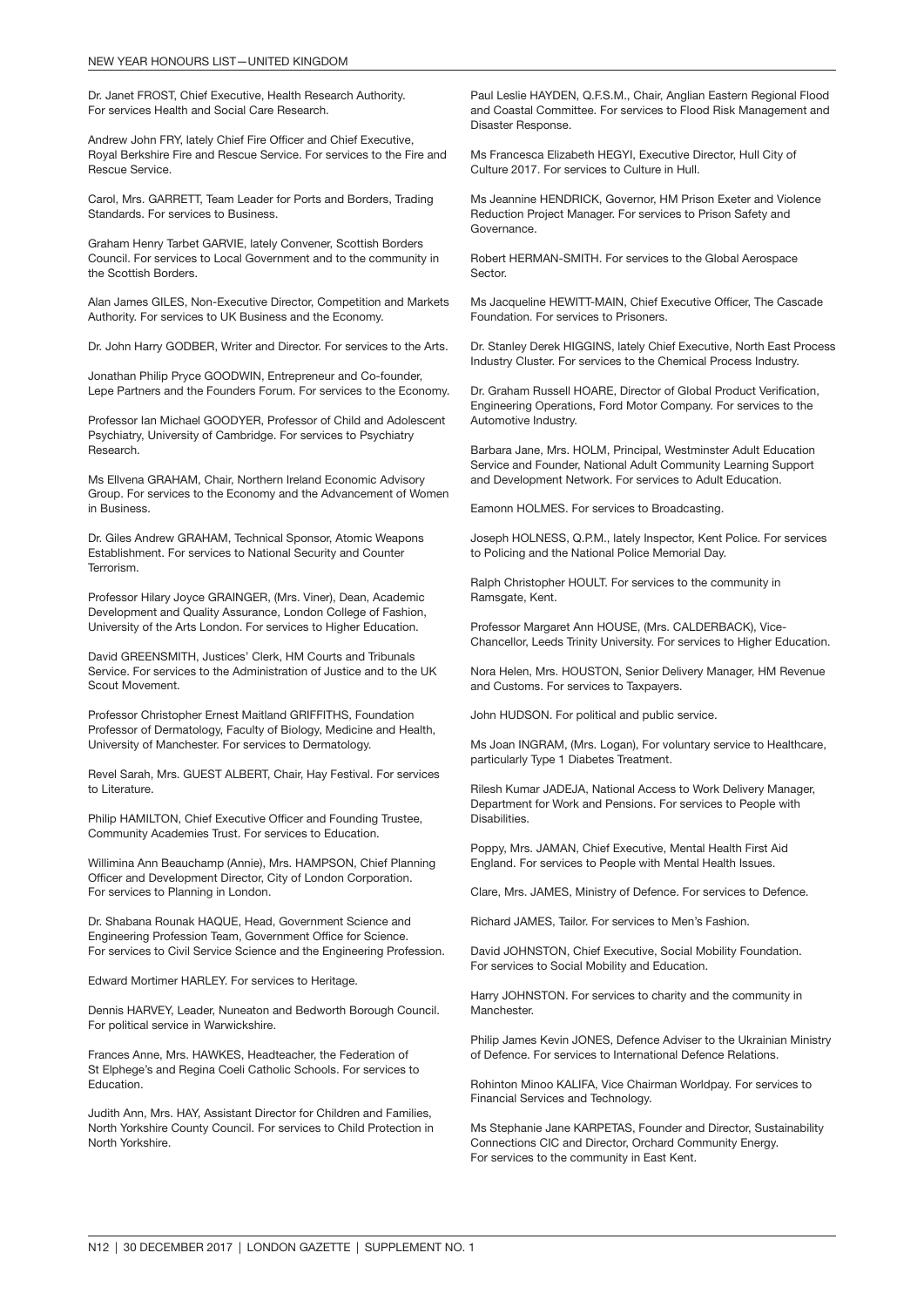Martin KELLY, Head of Resources, Children and Young People's Services, North Yorkshire County Council. For services to Children and Young People in North Yorkshire.

Ms Aina KHAN. For services to the Protection of Women and Children in Unregistered Marriages.

Ms Rosamund Ann KIDMAN COX, Wildlife Editor and Writer. For services to Wildlife Conservation through Photography.

William Stanyer KILBY, Deputy Head, Afghanistan, Department for International Development For services to International Development.

Miss Heather Clare KNIGHT, Captain, England Women's Cricket Team. For services to Cricket.

Ms Emma Shevvan KNIGHTS, Chief Executive, National Governance Association. For services to Education.

Paromita, Mrs. KONAR-THAKKAR, Deputy Director, Energy Economics and Analysis, Department for Business, Energy and Industrial Strategy. For services to Energy Analysis.

Professor Elizabeth Alice KUIPERS, Professor of Clinical Psychology, King's College, London. For services to Clinical Research, Treatment and Support for People with Psychosis.

Ms Deborah LAMB, Deputy Chief Executive, Historic England. For services to Heritage.

Stephen Alan LAMB, lately Director, Returns Preparation, Immigration Enforcement, Home Office. For services to Improving Immigration Systems.

Susan, Mrs. LANCIONI, Customer Insight and Analysis Lead, HM Revenue and Customs. For services to UK and Global Nuclear Security.

Bernard Derek LANE, Grade 6, Tackling Crime Unit, Crime Policing and Fire Group, Home Office. For services to Community Safety and Reducing Crime.

Professor Hilary Margaret LAPPIN-SCOTT. For services to Microbiology and the Advancement of Women in Science and Engineering.

Ms Donna LEONG, Deputy Director, Consumer and Competition Policy, Department for Business, Energy and Industrial Strategy. For services to Business.

Ms Sarah LEWIS, Secretary General, International Ski Federation. For services to Sport.

Professor Christopher Swee Chau LIU, Consultant Ophthalmic Surgeon, Sussex Eye Hospital. For services to Ophthalmology.

Alwen, Mrs. LYONS, lately Company Secretary, Post Office Ltd. For services to the Post Office and to Equality and Diversity.

Dr. Rajan MADHOK, Trustee, Darlinda's Charity for Renal Research. For services to Renal Research and Tackling Health Inequalities in Scotland.

Dr. Clifford John MANN, President, Royal College of Emergency Medicine. For services to Emergency Medicine.

Ms Naomi MAREK, Chief Executive, Sky Badger. For services to Special Educational Needs.

Miss Jane Marjorie MARRIOTT, Cabinet Office. For services to Public Administration and Finance.

Wendy, Mrs. MATTHEWS, Director of Midwifery and Deputy Chief Nurse, Barking, Havering, and Redbridge University Hospitals NHS Trust. For services to Midwifery.

Olive Mary, Mrs. MAYBIN, lately Strategic Policy Adviser to Head of the Northern Ireland Civil Service. For public service.

Ms Geraldine McANDREW, Chief Executive, Buttle UK and Chair, Grant Management Panel, Consortium of Voluntary Adoption Agencies. For services to the Voluntary Sector.

Bernice Alda, Mrs. McCABE, Headmistress, North London Collegiate School. For services to Education.

Dr. Elizabeth Angela McDONNELL, lately Head, Biomass Electricity Policy, Department for Business, Energy and Industrial Strategy. For services to Bioenergy Policy.

John McGREGOR, Founder, Contamac. For services to International Trade and Innovation in Polymer Technology.

John Ian McLAUCHLAN. For services to Rugby and charity.

Dr. Clive Julian MEUX, Consultant Forensic Psychiatrist, Oxford Health NHS Foundation Trust. For services to People with Mental Ill Health.

Ms Rosemary Harriet MILLARD, Chair, Hull City of Culture 2017. For services to Culture in Hull.

Richard MINTZ. For services to Philanthropy.

Victoria Marion, Mrs. MIRO, Gallery Owner. For services to Art.

Ms Deborah MOGGACH. For services to Literature and Drama.

Dr. Patricia Anne MOORE, Regional Chairman, South West of England, Conservative Party. For voluntary political service.

Jonathan Howell MORGAN. For services to Disability Sport in Wales.

Colin MORRISON. For charitable services to Vulnerable Young People.

Edward Francis MORRISON. For services to Rugby Union.

Ms Elma MURRAY, Chief Executive, North Ayrshire Council. For services to Local Government, Education and the Economy.

Ms Vinodka (Vin) MURRIA. For services to the UK Digital Economy and Advancing Women in the Software Sector.

Robert Anthony NEIL, Head, Project Race, Ministry of Justice. For services to Race Equality in the Workplace and the community.

Grace Foster, Mrs. NESBITT, Head, Pensions Division, Department of Finance, Northern Ireland Executive. For services to Government in Northern Ireland and for voluntary and charitable services.

Dr. Trevor Leo OGDEN. For services to Occupational Hygiene and Workplace Air Quality.

Anthony O'HEAR, Professor of Philosophy and lately Head, Department of Education, University of Buckingham. For services to Education.

Gavin David Redvers OLDHAM. For services to Children and Young People through The Share Foundation.

Ms Sarah Louise PARKINSON, (Lou Cordwell), Chief Executive Officer, Magnetic North. For services to the Creative and Digital Economy.

Kevin Allen Huw PARRY, Chairman, Royal National Children's Springboard Foundation. For services to Vulnerable Children.

Norman Nathaniel PASCAL, lately Chief Inspector Operations, Avon and Somerset Constabulary. For services to Diversity in the community in Avon and Somerset.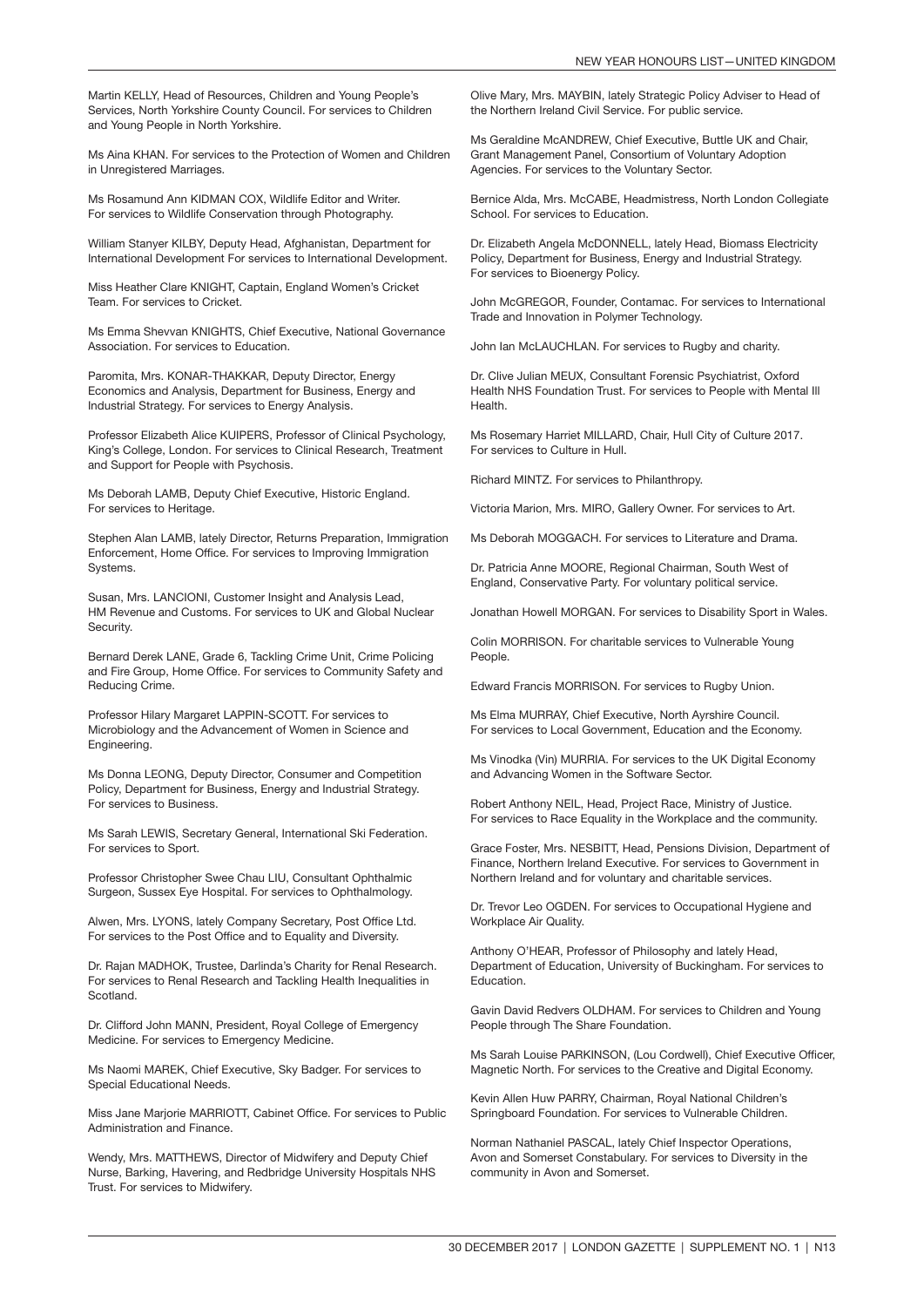John Cook PATTULLO, lately Chair, NHS Blood and Transplant. For services to Healthcare.

Graham Richard PELLEW, lately Deputy Chief Executive Officer, Families for Children Adoption Agency. For services to Children.

Dr. Lynsey PINFIELD, Grade 6, British Defence Staff Washington. For services to International Defence Relations.

Nicholas POWELL, lately Director, National Film and Television School. For services to the Music, Film and Television Industries.

William John PRIESTLEY. For services to Criminal Justice.

Antony Alan PRITCHARD, Deputy Command Secretary, Navy Command, Ministry of Defence. For services to the Royal Navy.

Jonathan Peter PYWELL, City Culture and Place Manager, Hull City Council. For services to Culture.

Rhona Mary, Mrs. QUINN. For services to the Construction Industry and the community in Northern Ireland.

Jaswant, Mrs. RAMEWAL, Ministry of Defence. For services to Defence.

Ms Barbara Kathleen RAYMENT, Director, Youth Access. For services to Children and Young People.

Dr. Dorothy Glenda Cerys REES, Fellow, Chemical and Biological Analysis, Defence Science and Technology Laboratory. For services to Defence.

Richard RHODES, District Manager, Essex, Work Services Directorate, Department for Work and Pensions. For services to Disadvantaged People in Essex.

Gary RIDLEY, Assistant Chief Officer, Durham Constabulary. For services to Policing.

Mark ROBINSON, Head Coach, England Women's Cricket Team. For services to Cricket.

Dr. Marian Brooke ROGERS, Reader in Risk and Terror, King's College London. For services to Academia and Government.

Ms Christian RUCKER, M.B.E., Founder, The White Company. For services to Retail.

Dr. Lesley SAWERS, Equality and Human Rights Commissioner for Scotland. For services to Business and Equality.

Ms Teresa Patricia SCOTT, Founder and Chief Executive Officer, Kennedy Scott. For services to Entrepreneurship and Employability.

Professor Judith Carmel SEBBA. For services to Higher Education and to Disadvantaged Young People.

Alison Norma, Mrs. SELLAR, Chief Executive, Activpayroll. For services to Business in Scotland and Abroad.

Professor Richard SENNETT, Chair, LSE Cities Programme. For services to Design.

Ms Samenua SESHER, Coach and Culture Management Consultant. For services to Art.

Naymitkumar SHAH, Manager, International Liaison Officer, National Crime Agency. For services to Law Enforcement and Diversity.

John Strother SHALLCROSS. For voluntary services to Young People and Youth Clubs in the North East.

Pauline, Mrs. SHAW, Director of Care and Service Development, The Royal Star and Garter Homes. For services to Veterans.

Professor Andrew Hoseason SHENNAN, Consultant Obstetrician, St Thomas' Hospital London. For services to Maternity Care.

Acting Detective Inspector David John SIMM, Metropolitan Police Service. For services to National Security and Counter Terrorism.

Professor John Anthony SLOBODA, F.B.A., Research Professor, Guildhall School of Music and Drama. For services to Psychology and Music.

Ms Annika Elisabeth SMALL, Social Entrepreneur and Co-founder, Centre for Acceleration of Social Technology. For services to Social Innovation and Digital Technology.

Bartholomew Evan Eric SMITH, Founder, Amber Foundation. For services to Young People.

Colin Stuart SQUIRE. For services to the Horticultural Industry and to charity.

Emeritus Professor Nicholas David STAFFORD, Professor of Otolaryngology, Head and Neck Surgery, University of Hull. For services to Medical Research and Healthcare.

Peter Graham STEBBINGS, lately Regional Chairman, East of England, Conservative Party. For voluntary political service in the East of England.

Professor Mary (Maria) Josephine STOKES, Professor of Musculoskeletal Rehabilitation, University of Southampton. For services to Physiotherapy Research.

Ms Lynne Marie SWIFT, Director of People and Organisational Development, Buckinghamshire Fire and Rescue Service. For services to the Fire and Rescue Service.

Paul TAIANO, Chair of Governors, Central School of Speech and Drama. For services to Drama Training and Horse Racing Welfare.

Timothy William Trelawny TATTON-BROWN. For services to Heritage.

Kim Bernadette, Mrs. TAYLOR, Headteacher, Spring Common Academy. For services to Education.

Ms Julia TEMPLEMAN, Chief Executive Officer, Northampton Primary Academy Trust Partnership. For services to Education.

Ms Teresa TENNANT, Co-founder Jupiter Ecology Fund. For services to Sustainable Investment.

Professor Angela Eleine THOMAS, (Mrs. Brown), Consultant Paediatric Haematologist, Royal Hospital for Sick Children, Edinburgh. For services to the Regulation of Public Health.

David Barrie THOMPSON, Head, First World War and Ceremonials Team, Department for Digital, Culture, Media and Sport. For services to the First World War Centenary Commemorations.

Professor Richard Charles THOMPSON, Professor of Marine Biology, University of Plymouth. For services to Marine Science.

John Richard TIFFANY, Director. For services to Drama.

Dr. Sally Clare UREN, Chief Executive, Forum for the Future. For services to Sustainability Practice in Business.

Dr. James Patrick VESTEY, lately Consultant Dermatologist and Head of Service, NHS Highland. For services to Dermatology.

Marc Ferdinand VLESSING, Chief Executive Officer, Pocket Living. For services to Housing Delivery.

Dr. Joanne WADE, Chief Executive, Association for the Conservation of Energy. For services to Energy Efficiency.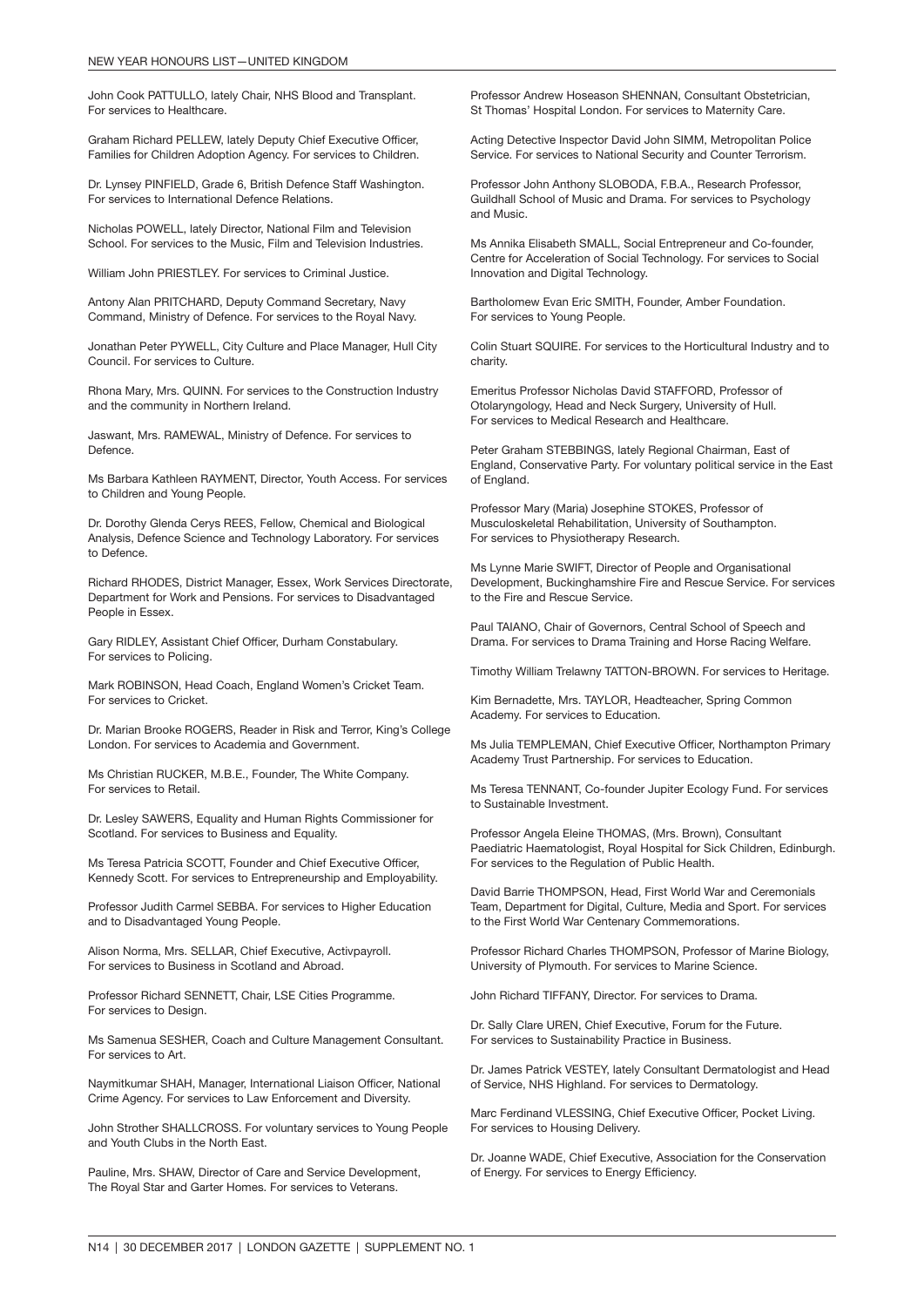Paul WALKER, Grade 6, Department for Environment, Food and Rural Affairs. For services to Engineering, Bio-Containment and UK Animal, Plant and Food Science.

Sam KENNEDY-WARBURTON. For services to Rugby Union.

William WARD, Chief Executive Officer and Co-founder, Clipper Round the World Yacht Race. For services to the Economy and the GREAT Campaign.

David Arwyn WATKINS, Managing Director, Cambrian Training Company. For services to Education and Training in Wales.

Professor Kathryn Anne WHALER, Chair of Geophysics, University of Edinburgh. For services to Geophysics.

Nicholas Charles Tyrwhitt WHEELER, Founder and Managing Director, Charles Tyrwhitt Shirts. For services to Retail.

Joyce Helen, Mrs. WHITE, Chief Executive, West Dunbartonshire Council. For services to Local Government, Further Education and Girlguiding.

Miss Linda Teresa WILLSON, lately Head, Maritime Commerce and Infrastructure, Department for Transport. For services to Transport.

Richard WILSON, Head, Office of the Chairman and Chief Executive, Maritime and Coastguard Agency. For services to Transport.

Dr. Richard Christopher WILSON, Chief Executive Officer, Independent Game Developers Association. For services to the Video Game Industry.

Miss Diane WINDER, Neighbourhood Watch Coordinator, West Yorkshire Police. For services to Community Safety.

Ms Elizabeth WOLVERSON, Chief Executive, London Diocesan Board for Schools Academies Trust. For services to Education.

John Nicholas WOOLF, Co-founder, Charities Leadership Programme. For services to the Charitable Sector in the UK and Abroad.

Marion, Mrs. WYNN. For services to Girlguiding in the UK and Abroad.

#### M.B.E.

*To be Ordinary Members of the Civil Division of the said Most Excellent Order:*

Charmian Jacqueline (Jackie), Mrs. ADAMS-BONITTO, Head of Training Assurance, London Fire Brigade. For services to the Fire and Rescue Service and to Equality and Diversity.

Ms Joyce ADELUWOYE-ADAMS, lately Head of Diversity, PACT. For services to Diversity in the Media.

Ms Philipa Ann AILION, Casting Director. For services to Theatre and Diversity in the Arts.

Adetunji Adeboyejo AKINTOKUN, Director of CISCO Systems and Co-Director, Your Future, Your Ambition. For services to Young People from Minority Ethnic Backgrounds in Science and Technology.

Dr. Anwara ALI, General Practitioner, The Spitalfields Practice, East London. For services to Community Healthcare.

Daphne Claire, Mrs. AMLÔT. For voluntary service to the community in Wirral, Merseyside.

Peter Robert ANDREW, Deputy Chairman, House Builders Federation. For services to the Construction Industry.

Maria Emilia, Mrs. ANGEL. For services to the community in Normandy, Surrey.

Ms Susan Jane ANSTISS. For services to Grassroots and Women's Sport.

Afrasiab ANWAR. For services to Community Cohesion in Burnley.

Ethel, Mrs. ARMSTRONG, Chair, NHS Retirement Fellowship. For services to the NHS Workforce and Retired People.

Janet Mary, Mrs. ARMSTRONG. For services to the community in Oakworth, West Yorkshire.

Ms Sally ARNISON, Pharmacist and Director, Barnton Pharmacy and Travel Clinic. For services to Healthcare and the community in Edinburgh.

Dr. Elaine Louise ATKINS, Programme Leader, Society of Musculoskeletal Medicine. For services to Physiotherapy.

Elizabeth Rachel, Mrs. ATKINSON, Cancer Specialist Nurse, Cancer Focus Northern Ireland. For services to Cancer Patients and their Families.

Robert Henry BAGLEY. For services to Disadvantaged Children and the community in Canterbury, Kent.

Lisa Anne, Mrs. BALDOCK, Administrative Officer, Human Resources, Department for Work and Pensions. For services to People with Disabilities in Public Service.

Iain Godfrey BALL. For services to Cathedral Choral Music and to Young People.

Joan, Mrs. BAMBER, Governor, Dame Evelyn Fox and Newfield Schools. For services to Education.

Comfort Louise Anna, Mrs. BANAHENE, Head of Educational Engagement, University of Leeds. For services to Higher Education.

Isabella Bell, Mrs. BANKS, Secretary, Lightburn Elderly Association Project. For services to Older People in South Lanarkshire.

Norman Leslie BANNER. For public and charitable services.

Anne Ellen (Annie), Mrs. BARR, Founder, Annie Barr Associates. For services to Exports in Healthcare.

Michael John BARRATT, Director of Road Space Management, Surface Transport. For services to Transport.

Claire Elizabeth, Mrs. BATT, Welfare Officer, Defence Police Federation. For services to the Ministry of Defence Police.

Philip Andrew BATT. For services to Community Safety in Northern Ireland.

Jean Barbara, Mrs. BEAUCHAMP. For services to Young People in Lockerley, Hampshire.

Miss Tamsin Tilley BEAUMONT. For services to Cricket.

Sara Catherine, Mrs. BEAUREGARD, Co-founder, Youth Vision. For services to Special Needs Education in Edinburgh.

William Alexander BECKETT. For services to the voluntary sector and to Sport.

Ms Cindy Bonita BECKFORD, Principal Programme Controls Manager, Network Rail, Network Operations, High Speed Rail Phase One Team. For services to the Railway Industry.

Michael BELL. For services to the Cardiff Philharmonic Orchestra.

Paul Nicholas BERMAN, Chair of Trustees, Wargrave House School. For services to Children with Special Educational Needs and **Disabilities**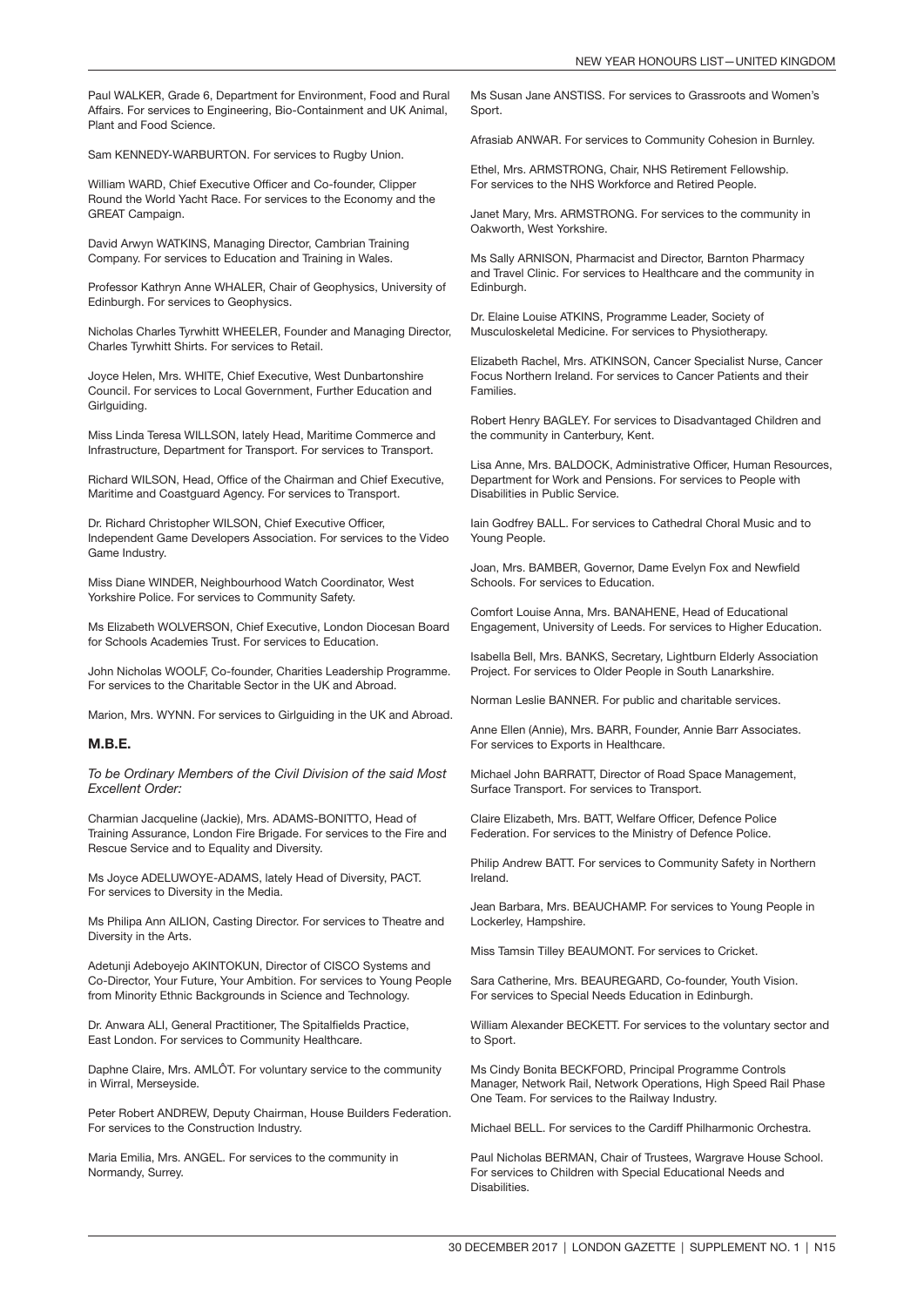Onkardeep Singh BHATIA. For services to the community particularly Young People.

Detective Constable Timothy John BIRD, North Wales Police. For services to Policing and the community in North Wales.

Robert George BLACK, Northern Ireland District Chairman, Royal British Legion. For services to ex-Service Personnel and their Families.

Rosamund Anne, Mrs. BLAIR, County Vice-President, Girlguiding Dunbartonshire and Instructor, Riding for the Disabled. For services to Children and People with Disabilities.

Lorraine, Mrs. BLISS. For services to Disadvantaged Young People in Norfolk and Suffolk.

Neil David BOHANNA, Head of Operations, Royal Northern College of Music. For services to Higher Education.

Donovan BOLESSA, Head of International Visits, Department for International Trade. For services to International Trade.

Leanne Jayne, Mrs. BONNER-COOKE, Managing Director, Evolve-IT Consulting Ltd. For services to Women in Business.

Barbara, Mrs. BOWER, Foster Carer, West Sussex County Council. For services to Children and Families.

Ms Christine Ann BOWER, Athletes' Services Coordinator, British Olympic Association. For services to British Olympic Sport.

John Edwards BOWERS, Chair of Governors, Dixons Kings Academy. For services to Education.

Patricia Edith, Mrs. BOYD. For services to Religious and Moral Education in Scotland.

Douglas BRADBURY, Master Farrier and Fellow, Worshipful Company of Farriers. For services to the Farrier Profession and the community in the East Midlands.

Ms Jayne BRADY. For services to Economic Development in Northern Ireland.

Ian James BRAILEY, J.P. For services to the Magistracy and the community in Bristol.

Lucille de Zalduondo, Mrs. BRIANCE, Founder, London Children's Ballet. For services to Dance.

Morris BRIGHT, Leader, Hertsmere Borough Council. For services to Local Government.

John Ross BRODIE, Chief Executive, Scottish Midland Co-operative Society. For services to Business and the Voluntary Sector in Scotland.

Joanna Caroline Jane, Mrs. BROTHERSTONE, Governor, Greenmead School, Wandsworth, London and Co-founder, Small Steps Charity. For services to Children with Special Educational Needs and Disabilities.

Christopher Malcolm BROWN, Governor, Sir Tom Finney Community High School, Preston. For services to Children with Special Educational Needs and Disabilities.

James (Jim) BROWN, Policy Officer, Secure Children's Homes, Department for Education. For services to Education.

Miss Carol Leslie BROWNE, Coordinator, 16 Air Assault Brigade, Ministry of Defence. For services to Army Personnel.

Deborah Louise, Mrs. BROWNSON. For services to Autism **Awareness** 

Dr. Jane BRUCE, lately Clinical Director, Out of Hours Service, NHS Tayside. For services to General Practice and Primary Care Services in Tayside.

Colin George BRYANT. For services to Young People.

Adrian James BULL, Director of External Relations, National Nuclear Laboratory. For services to the Development of Public Understanding in Nuclear Research.

Michael BURGESS. For services to Disadvantaged Young People in North Tyneside.

David Richard Beveridge BURN. For services to the Magistracy and the community in Hexham, Northumberland.

Margaret Rose, Mrs. BURN. For services to the Salvation Army and Vulnerable People.

Kathleen Nancy, Mrs. BURNS. For services to Post 16 Education and Skills in Wales.

Ms Jessica Rose BUTCHER, (Mrs. Simpson), Co-Founder and Director, Blippar. For services to Digital Technology and Entrepreneurship.

Sarah, Mrs. BUTCHER, Director of Care, Priors Court School, Berkshire. For services to Children with Special Educational Needs and Disabilities.

Charles Richard BUTLER, Assistant Headteacher (Community) and Head of Performing Arts, Ulverston Victoria High School, Cumbria. For services to Music Education.

Darrell George BUTTERY. For services to Heritage in York.

Philip Peter BUXTON. For services to Mountain Rescue and the community in Cumbria.

Rosemary Jayne, Mrs. CADBURY. For services to Philanthropy and the community in Bournville, West Midlands.

Donald Delachevois CAMPBELL, lately Chairman, East Devon Area of Outstanding Natural Beauty. For services to Nature Conservation.

Hilary, Mrs. CANTLE. For services to the Older People and to charity in Bedfordshire and Hertfordshire.

Ian David CARNELL. For services to Young People in Solihull.

Monica Catherine, Mrs. CARROLL. For services to the community in South Yorkshire.

Craig CARSCADDEN. For services to Athletes with Disabilities and to the Paralympics.

David CARTER. For services to the community in Teesside.

Richard Alan CARTER, Governor, West Suffolk College. For services to Education.

John Millar CASKIE. For services to the community in Dumfries.

Balwant Singh CHADHA, lately Councillor, North Lanarkshire Council. For services to Local Government and Community Cohesion in the West of Scotland.

Professor David Hugh Gray CHEAPE. For services to Scottish Cultural Education and Traditional Music.

Cynthia Louise Hart, Mrs. CHERRY, J.P. For services to the community and Charitable Fundraising in Northern Ireland.

Claire Marie, Mrs. CHIPPINGTON, Deputy Director, Border Force, Home Office. For services to Border Security.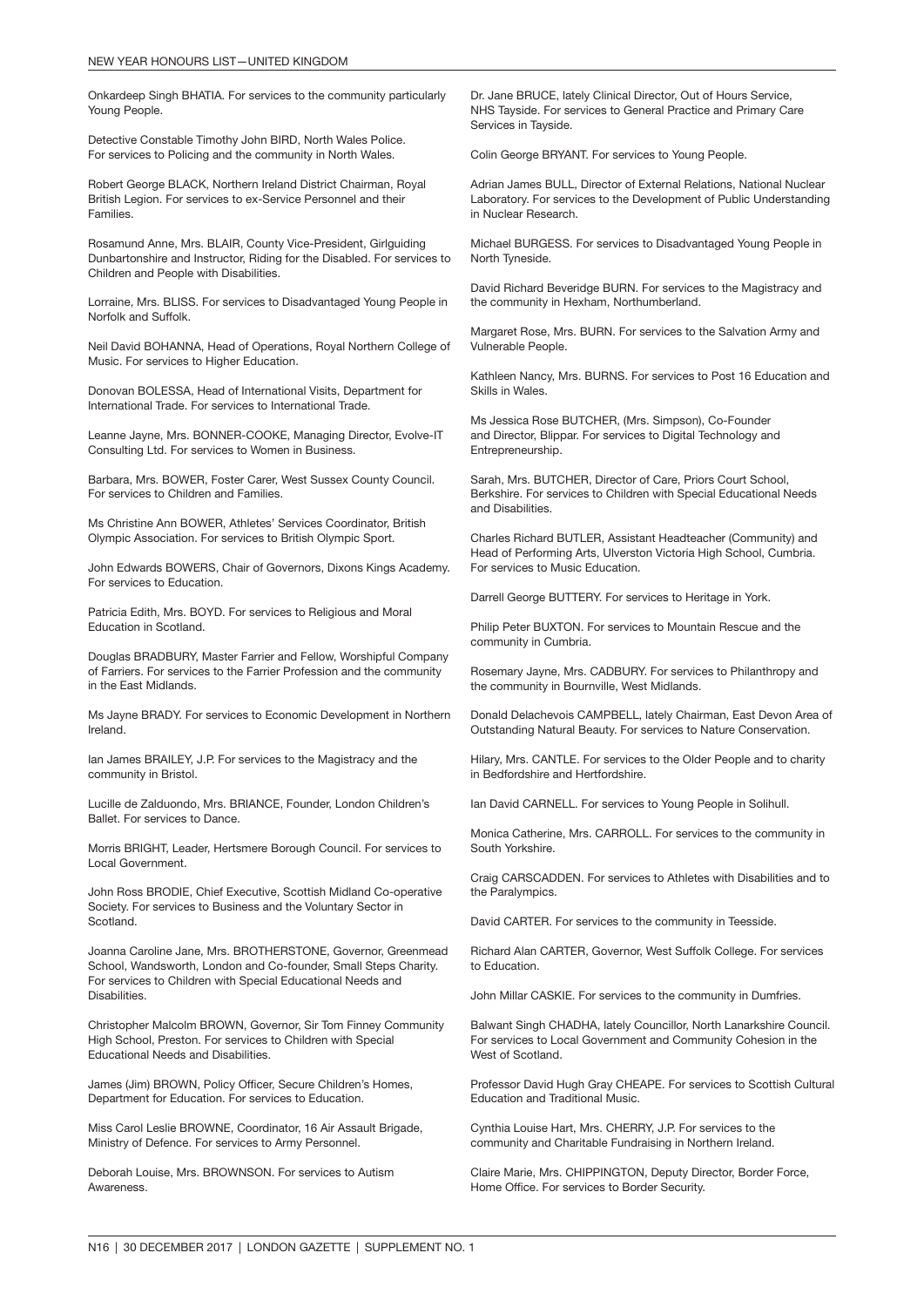Elinor, Mrs. CHOHAN, Chair, North West Regional Board, Remembering Srebrenica. For services to Interfaith and Community Cohesion.

Nicola, Mrs. CLARK, Tax Professional Manager, HM Revenue and Customs. For services to Business and the community in the North East.

Derek Kenneth CLARKE, Duke of Edinburgh's Award Coordinator, Broxbourne and Richard Hale Schools. For services to Young People in Hertfordshire.

Jane Helen, Mrs. CLARKE, lately Chief Executive, Churches Housing Association, Dudley and District. For services to Vulnerable Women and Children.

Catherine Vivian Lindsay, Mrs. CLAY. For political and public service.

Jeffrey Alan COATES, Social Worker and Member, Adoption Support Expert Advisory Group. For services to Children.

Susan Mary, Mrs. COATES. For services to Girlguiding.

Paul Anthony COBBING, Chief Executive Officer, National Flood Forum. For services to Flood Management Risk.

Lieutenant Colonel Mordaunt COHEN, T.D., D.L. For services to Second World War Education.

Michael Francis COKER. For services to the community in Warwickshire.

Linda, Mrs. COLCLOUGH. For services to Victims of Sexual Abuse in West Yorkshire.

Mary Barbara, Mrs. COLLEN, Volunteer, Young Witness Service, NSPCC. For services to Children and Young People in Northern Ireland.

George Edward COLLIGAN. For services to the Museums Sector.

Ms Christine Rosemary COLLINS, Member, Northern Ireland Rare Disease Partnership. For services to People with Rare Diseases.

Alec George COLLYER, Chairman, Dartmoor Search and Rescue Group. For services to Search and Rescue in Dartmoor.

Christopher CONSTANTINE, Ministry of Defence. For services to Defence.

Martin James Paul COOKE. For services to the Arts and the community in Chester, Tattenhall and North Cornwall.

Wendy, Mrs. COOMBEY, Community Partnership and Funding Officer, Hereford Diocese. For services to Churches in Herefordshire.

Dr. Tracey COOPER, Head of Midwifery, Warrington and Halton Hospitals NHS Foundation Trust. For services to Midwifery.

James Cosmo COPELAND (COSMO), Actor. For services to Drama.

Royston Vincent COURT. For services to Inclusive Judo.

Richard COWIE, Musician. For services to Music.

Gail, Mrs. CROUCHMAN, Senior Officer, Border Force, Home Office. For services to Border Security and Prevention of Modern Slavery.

Brian Albert Leopold DAVIES, Senior Executive Officer, Engineering Authority, Ministry of Defence. For services to Military Aviation.

Dr. Ian Morris DAVIES, Programme Manager, Renewables and Energy, Marine Scotland Science. For services to Marine Science and voluntary service in the UK and Abroad.

Alan DAVIS, Coach, Maindy Flyers, Cardiff and Newport. For services to Youth Cycling and Diversity Inclusion in South Wales.

Bobby Gurbhej Singh DEV. For services to Young People in Sheffield, South Yorkshire.

Albert George DICKEN. For charitable services.

Gillian, Mrs. DILLON, Senior Executive Officer, District Employer and Partnership Manager, Department for Work and Pensions. For services to Employment and Skills in the Humber.

Ms Nora DILLON. For services to Affordable Housing, Credit Management and the community in Rutherglen and Cambuslang, South Lanarkshire.

Julie, Mrs. DIXON. For services to the community in Northumberland.

Nicholas DOBRIK, Volunteer, The Thalidomide Trust. For services to People affected by Thalidomide.

Michael John DOHERTY. For services to Community Cohesion in Northern Ireland.

Grant Jonathan DOUGLAS, Founder and Chief Executive Officer, S'up Products Limited. For services to People with Disabilities.

Mary Louise, Mrs. DRINKWATER. For services to the community in Worcester.

Ms Jill DUDLEY-TOOLE, Chair, Frank Dudley Ltd. For services to Business and the community in Birmingham.

David DUKE, Founder and Chief Executive, Street Soccer Scotland. For services to Football and Socially Disadvantaged People.

Alexander DUNCAN, Regional Commissioner, East Region, Scout Association. For services to the Scouting Movement and the Vine Trust.

Dr. William Jake DUNNING, Deputy Programme Director for High Consequence Infectious Disease, NHS England. For services to Clinical Research.

Ms Karyn DUNNING, Head of Detained Casework, Immigration Enforcement, Home Office. For services to Asylum and Humanitarian **Operations** 

Richard Anthony EDWARDS. For services to the community in Hastings.

Derek Ernest ELTON. For services to Scouting and the community in Stourbridge, West Midlands.

John Alfred ELTRINGHAM, Chairman of Trustees, South Shields Sea Cadets. For voluntary service to Young People.

Dr. Alistair Mark EMSLIE-SMITH, General Practitioner, Arthurstone Medical Centre, Dundee. For services to Healthcare, particularly Diabetes Treatment in Scotland.

Dr. David Martyn EVANS, lately General Practitioner, Budleigh Salterton Health Centre. For services to the community in Budleigh Salterton, Devon.

Geoffrey Frank EVANS. For services to Local Government and the community in Falmouth.

Maria, Mrs. EVES, Chair of Governors, Broughton Hall Catholic High School and Vice Chair, St Teresa of Lisieux Catholic Primary School. For services to Education.

Brian Timothy EXELL, President, Seashell Trust and Chair of Governors, Ysgol y Deri, Penarth. For services to Special Needs Education in Wales and England.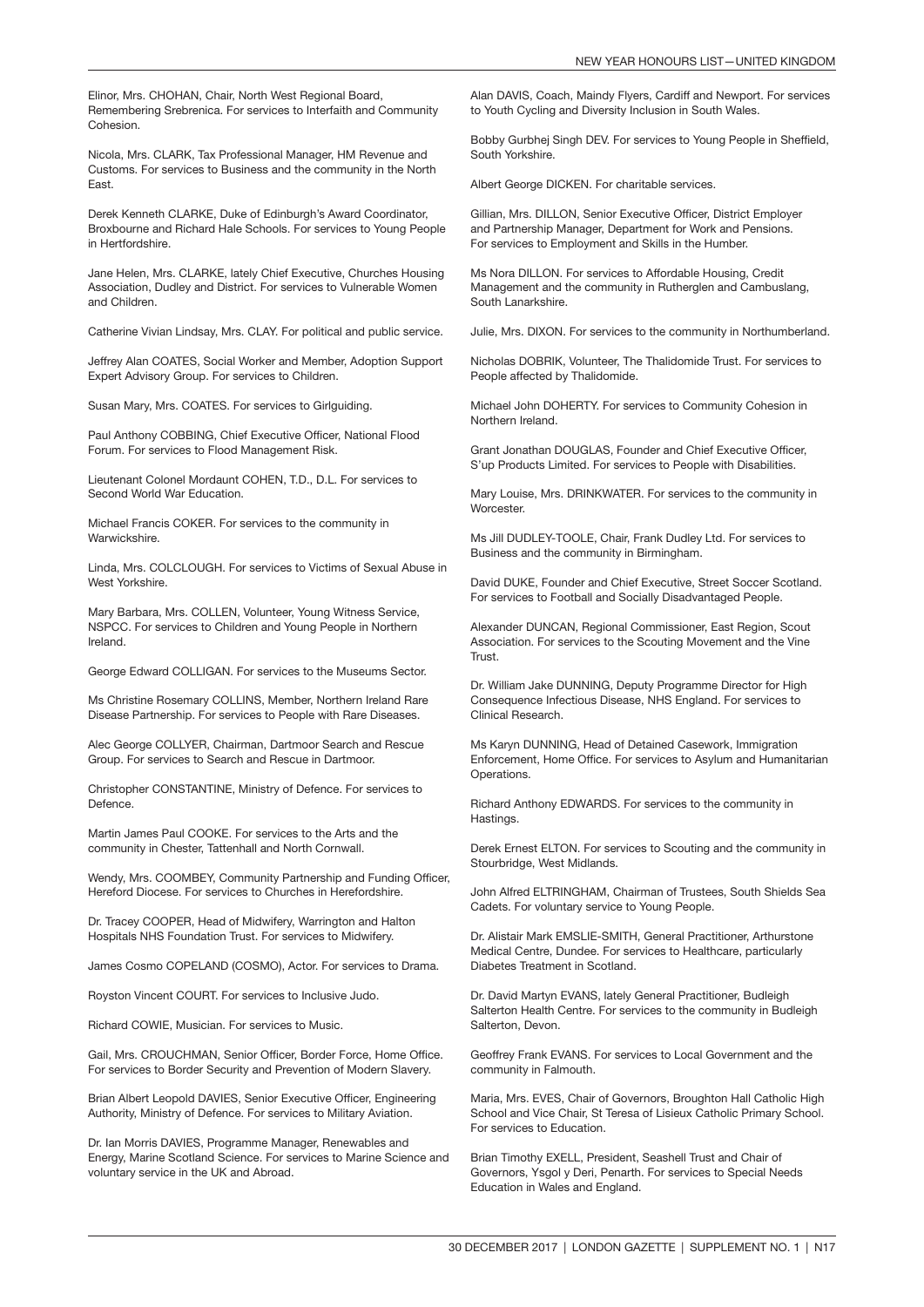Miss Julia Emma FARMAN, Head, European Intake Unit, UK Visas and Immigration, Home Office. For public service.

Ms Neelam FARZANA, Co-founder and Managing Director, The Listening Service. For services to Mental Health in the Community.

Miss Susan Mary FAZACKERLEY. For services to the community in Lytham St. Annes, Lancashire.

James William FERGUSON. For services to Mental Health Awareness in Devon.

Paul Hugh Paterson FERGUSON. For services to Carving, Gilding and Conservation.

Shimon FHIMA, Programme Director, HM Revenue and Customs. For services to Taxpayers.

Norman FINLAY. For services to UK Shipbuilding.

Michael William FINNEY, Director of Advice, Admissions and Marketing, South Cheshire College. For services to Education.

Louise, Mrs. FITZROY-STONE, Executive Director of Sport, Guildford High School. For services to Education.

Sara Lee, Mrs. FITZSIMMONS, Executive Charity Director, SiMBA. For services to Bereaved Families.

William David FLEETWOOD. For services to the community in the North East of England.

Charlie FOGARTY. For services to Young People in Solihull, West Midlands.

Lawrence FORSHAW, Life President, Governing Body, Alder Grange School, Rossendale, Lancashire. For services to Education.

Ms Rebecca Jane FOSTER, Course Leader for Physical Education and Senior Lecturer in Adapted Physical Education, University of Worcester. For services to Inclusive Sport and Young People.

Dr. Rosemary FOX, National Director for Screening Programmes, Public Health Wales. For services to Healthcare in Wales.

Arthur FROST, Foster Carer, East Cheshire Council. For services to Children and Families.

Dorothy Ann, Mrs. FROST, Foster Carer, East Cheshire Council. For services to Children and Families.

Ms Patricia Veronica FULLER. For services to the community in Norwich.

Dr. Nicholas Pearson GAIR. For services to ex-Service Personnel and Young People in London.

Sergeant Scott John GALLAGHER, North Wales Police. For services to Policing and the National Police Air Service.

Constable James David GALLIENNE, Devon and Cornwall Police. For services to Policing and Search and Rescue.

Miss Angela GANNON, Training Standards Verifier, London and South Region, St John Ambulance. For voluntary service to First Aid.

Deborah Sylvia, Mrs. GARDINER, Chief Executive Officer, Qube Learning. For services to Apprenticeships and charity.

Donovan John GARDNER. For services to the community in Cornwall.

Edward GATENBY, Head of Residence and Services, HM Prison Durham. For services to HM Prison Service.

Miss Beverly GAYLE, Higher Executive Officer, Department for Work and Pensions. For services to Unemployed People.

Ms Jacqueline Alexandra GERRARD, Chair of the Corporation, Stode's College, Egham. For services to Education.

Ms Margaret Emily GIANOTTI, Executive Officer, Work Service Directorate, Department for Work and Pensions. For services to Employment in South London.

Dr. Ben Michael GOLDACRE, Senior Clinical Research Fellow, Centre for Evidence-Based Medicine, University of Oxford. For services to Evidence in Policy.

Antony GOODMAN, Chief Executive Officer, Yumsh Snacks Ltd. For services to International Trade and UK Exports.

Tobiasz GORNIAK. For services to Young People in Plymouth.

Craig Andrew GRAHAM, Chairman, The Spartans Community Football Academy. For services to Football and the community in Edinburgh.

Michael William GRAHAM, lately Constable, Police Service of Northern Ireland. For services to Policing and the community in Northern Ireland.

Ms Ruth GRAHAM. For services to Disabled and Bereaved Children in Northern Ireland.

Evelyn Joan, Mrs. GRIEVE, Speaker, Children's Hospice Association Scotland. For voluntary service in Perthshire.

Malcolm GRINDROD. For services to Mountain Rescue in Cumbria.

Anita Rosina, Mrs. GRODKIEWICZ, Manager, the Rosmini Centre. For services to the community in Wisbech, Cambridgeshire.

Howard GROVES, Member, Senior Mathematical Challenge Problems Group and Member, UK Mathematics Trust Challenges Sub Trust. For services to Education.

Catherine Diane, Mrs. GULLEN. For services to Children.

Rosemary, Mrs. HADFIELD, Member, The Clement Danes Trust Board and Associate Governor, Westfield Academy, Hertfordshire. For services to Education.

Susan Morgan, Mrs. HALLAM, Managing Director, Hallam Internet Limited. For services to Entrepreneurship and Innovation.

Sacha Ian HARBER-KELLY, Case Controller, Serious Fraud Office. For services to Investigating and Prosecution of Fraud, Bribery and Corruption.

David Lawrence HARCOURT. For services to the community in Stourbridge, West Midlands.

Jill, Mrs. HARDY. For voluntary service to the Arts in Dumfries and Galloway.

Ms Jane HARLEY, Team Leader, Teacher Strategy and Practice Unit, Department for Education. For services to Education and to the community in Sheffield.

Florence, Mrs. HARPER. For services to Cardiology in County Tyrone.

Ian David HARRABIN. For services to Heritage and Regeneration in Coventry.

Ian Michael HARRIS, Chief Executive, Wine and Spirit Education Trust. For services to the Wine and Spirit Industry.

Ian Richard HARRIS, Honorary Trustee, Citizens' Advice Bureau. For services to the Citizens' Advice Bureau in Newcastle upon Tyne.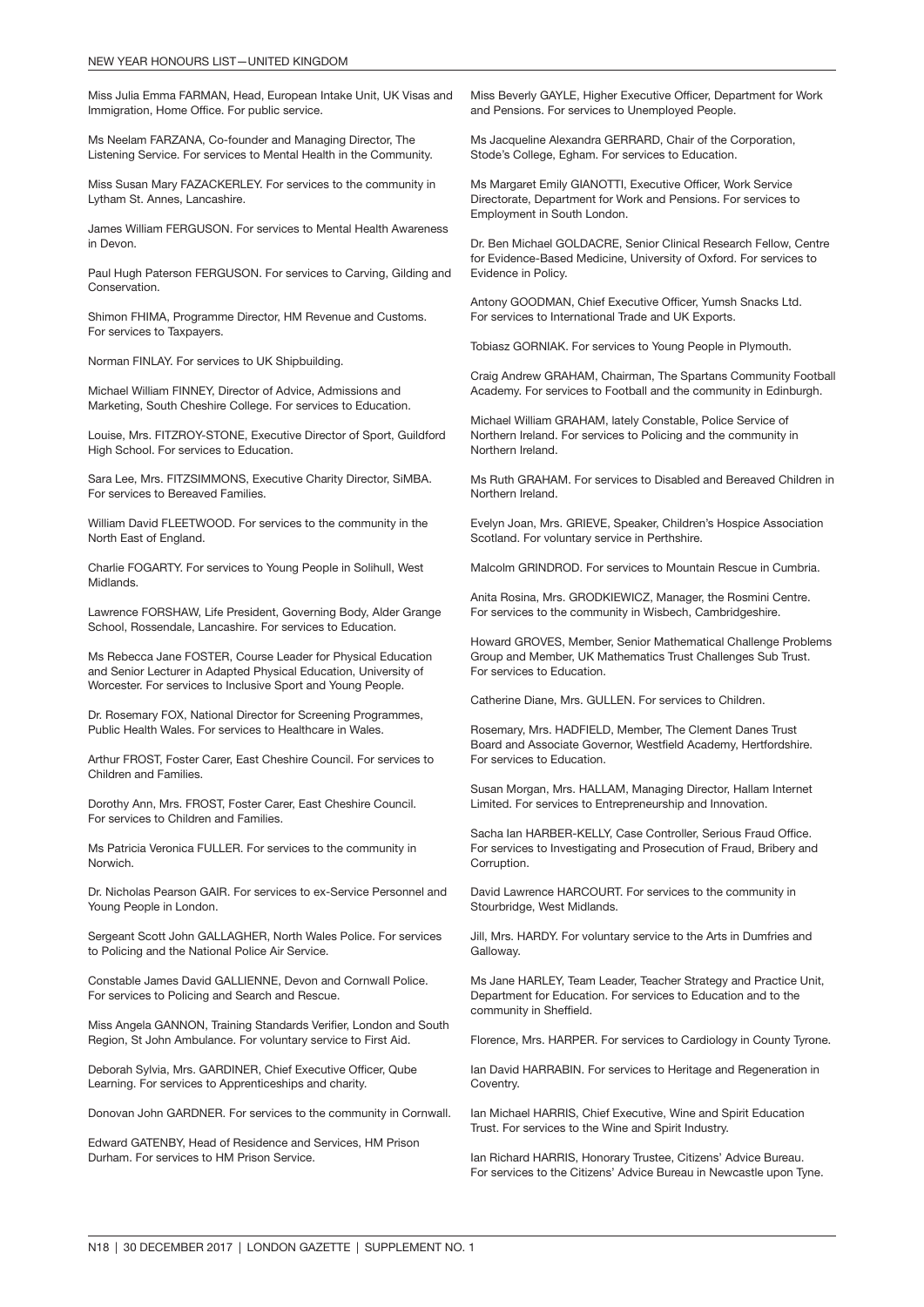Eric George HARRISON, lately Youth Team Coach, Manchester United Football Club. For services to Football.

Professor Matthew HARRISON, Trustee, STEMNET. For services to Engineering and Education.

Margaret Ann, Mrs. HARVEY, Vice Chair, Camden Association of Foster Carers. For services to Children.

Deborah Maria, Mrs. HEALD, Managing Director, Heald Ltd. For services to Exports and Promotion of STEM Careers for Women.

Peter John HEALD, Director, Lunds of Otley. For services to Business and the community in West Yorkshire.

Roderick John HEATHER. For services to Flood Risk Management.

Christopher Charles HEBDEN, Chair, Southend MENCAP. For services to People with Disabilities in Essex.

Dr. Jonathan HEGGARTY, Director of Curriculum, Belfast Metropolitan College. For services to Further Education in Northern Ireland.

Margaret Dorothy, Mrs. HELLER. For services to the Magistracy and to Vulnerable Families in the community in Southampton.

Miss Jennifer HENDERSON. For parliamentary and voluntary service.

Anne, Mrs. HENDY, Teacher, Hitchin Girls' School. For services to Education.

Inez May, Mrs. HENRIQUES. For services to the West Midlands Caribbean Parents and Friends Association.

Matt HENRY, Actor and Singer. For services to Musical Theatre.

Maureen Constance, Mrs. HERCULES, Founder and Headteacher, Dallington School, London. For services to Education.

Hedley George HERON. For services to charity and the community in Northumberland.

Kenneth Malcolm HEWITT. For services to Cross Community Relations in Londonderry.

Beverley Elizabeth, Mrs. HICKEY, Administrative Officer. For services to Defence.

Patricia, Mrs. HILEY. For services to Adoption.

Ms Rachael Maria HILL, (Mrs. Thomas), National Flood and Coastal Risk Manager, Environment Agency. For services to Flood Risk Management and Flood Recovery.

Michele, Mrs. HODGSON, lately Chair, County Durham and Darlington Fire and Rescue Authority. For services to Fire and Rescue.

Margaret Helen (Maggie), Mrs. HOLLINGSWORTH, lately Trustee, Inspiration Trust. For services to Education.

Susan Yvonne, Mrs. HOLLISTER, Headteacher, Cefn Hengoed Community School, Swansea. For services to Education in Swansea.

Carol, Mrs. HOLT, Flood Incident Manager, Environment Agency. For services to Flood Risk Management and the Environment.

Colin Roy HOPKINS, School Governor and Chair of Trustees, Church of England Central Education Trust. For services to Education.

William Thomas HOPKINS. For services to the community, particularly Children and Maritime Safety, in South Wales.

Pearline Evadney, Mrs. HOWARD, Foster Carer, Wandsworth Borough Council. For services to Children and Families.

Christopher Paul HUDSON, Founder and Owner, Chimo Sheffield (Manufacturing) Limited. For services to Exports and Investment in Sheffield.

Alan Thomas HUGHES, Area Convener, Glasgow Children's Panel. For services to the Children's Hearings System in Scotland.

Glenys Irene, Mrs. HUGHES. For services to Music in Orkney and Charity in Malawi.

John Martin HUGHES, Managing Director, Ryobi Aluminium Castings (UK). For services to Economic Development in Northern Ireland.

Christopher Robin HYSON. For services to the Magistracy and the community in Hampshire.

Anthony IMPEY, Founder and Chief Executive Officer, Optimity. For services to Apprenticeships, Small Businesses and Broadband Connectivity.

Lindsey Ann, Mrs. ISAACS, lately Head of Prevention, Dorset Fire and Rescue Service. For services to Fire Prevention and Community Safety in Dorset.

Adrian Antony JACKSON, Artistic Director and Chief Executive Officer, Cardboard Citizens. For services to the Arts.

Dr. Sarah Caroline JARVIS, General Practitioner, Shepherd's Bush, London. For services to General Practice and Public Understanding of Health.

Mark Richard JEFFERSON, lately Higher Officer, National Deep Rummage Team Immingham, Border Force North Region, Home Office. For public service.

Ms Christine Ann JEFFERY, Chair, Skills Group UK Ltd. For services to Skills Training and charity.

David Ellis JENKINS. For services to Maritime Safety.

Philippa Helen Dodds, Mrs. JOHN. For services to Young People and Culture in London.

Ms Sian Bassett JOHN, lately Chief Security Strategist, Symantec Corporation. For services to Cyber Security.

Anthony Colin JOHNSON, Chair of Governors, Oaklands Primary School, Yeovil, Somerset. For services to Education.

Shahina Baloch, Mrs. JOHNSON. For services for the Arts and Creative Industries in Swindon and Wiltshire.

Elizabeth Anne, Mrs. JOHNSTON. For voluntary service to the community in Donaghadee, County Down.

Miss Carly Jayne JONES. For services to People with Autism.

Karen, Mrs. JONES. For services to Children with Life Limiting Illnesses in the North West and North Wales.

Peter JONES, National Account Manager, National Employer and Partnership Team, Department for Work and Pensions. For services to Unemployed People.

Rowena Wendy, Mrs. JONES, Paediatric Oncology Outreach Specialist Nurse, Hywel Dda University Health Board. For services to Sick and Disabled Children and End of Life Care.

Trevor John JONES. For services to the community in Stoke-on-Trent, Staffordshire.

Mohammad Yaqub JOYA. For services to the Army and the Muslim community in Northern Ireland.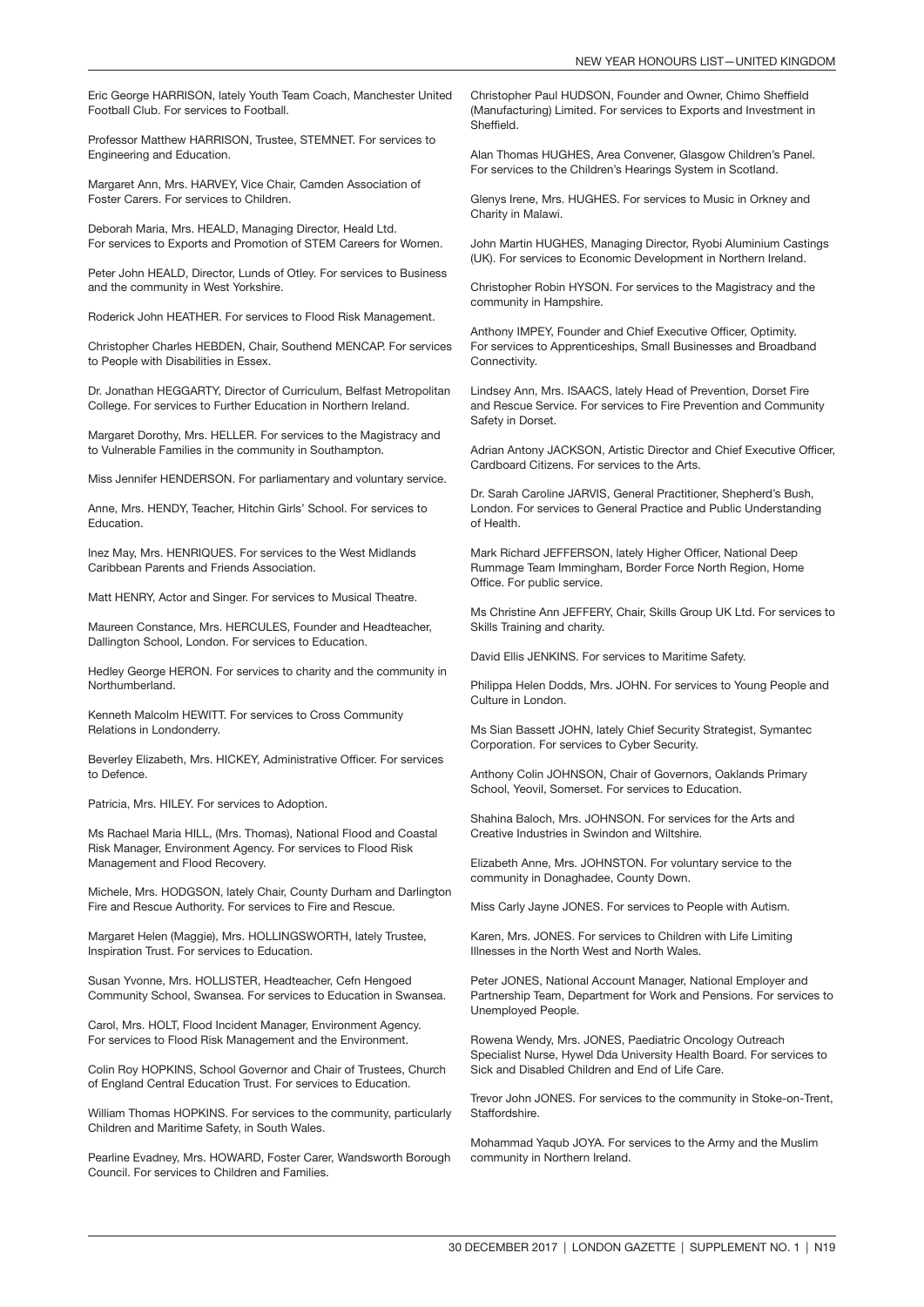Shirley, Mrs. KANKOWSKI, Project Manager, HM Revenue and Customs. For services to State Pension Reform.

Andrew Charles KAUFMAN. For services to Holocaust Education.

Dorothy Harriet, Mrs. KEANE, Clinical Lead, E-Learning for Healthcare Image Interpretation Project, Society of Radiographers. For services to Radiography.

Kathleen, Mrs. KEILLOR, Governor, Caroline Haslett Primary School. For services to Education.

Susan Stephen, Mrs. KENNEDY, lately National Co-ordinator, General Practice Nursing in NHS Education Scotland. For services to General Practice Nurse Education.

Alexander KHAN, Chief Executive Officer, Lifetime Training. For services to Apprenticeships.

Ms Sadi (Mehmood Sajdah) KHAN. For services to Cultural/Religious Awareness Training and voluntary service to Vulnerable Women.

Ronald George KNIGHT, Co-Founder, Knight Farm Machinery Limited and Harvesting Machinery Historian. For services to Agricultural Engineering Entrepreneurship and Charitable Fundraising.

Geoffrey Arthur KNIGHTS. For services to the community in High Kelling, Norfolk.

Reverend Bernd KOSCHLAND. For services to Holocaust Education.

Dr. Susan Elizabeth KRUSE. For services to Community Archaeology in the Highlands of Scotland.

Ms Grace LADOJA. For services to Music.

Gillian, Mrs. LANE, lately Vice-Chair of Governors, Central College Nottingham and Governor, Acorn Primary Federation. For services to Education.

Mark Ralph LANGSHAW, Managing Director, Continental Teves Ltd. For services to the Economy and community in Blaenau Gwent.

Ganiyu LANIYAN, Managing Director, Shian. For services to the community in London.

John LARKE, T.D. For services to Music in Cornwall.

Susan Florence Moyes, Mrs. LAW, Chair, Muirfield Riding Therapy. For services to Riding for the Disabled.

Ms Rosemary LEACH, Principal Lecturer, Sport Development, Sheffield Hallam University. For services to Education.

Ms Ivy Agnes LEE. For services to Girlguiding in Northern Ireland.

Michele Ganley, Mrs. LEE, Chair, Dyspraxia Foundation Charity. For services to Improving the Diagnosis and Treatment of Children with Dyspraxia.

Professor Michael LEVIN, Professor, Paediatrics and International Child Health, Imperial College London and St Mary's Hospital. For services to Infectious Disease Critical Care and Research.

Alison, Mrs. LEWIS, Site Lead, HM Revenue and Customs. For public service.

Christopher David LEWIS, Lifeguard, RNLI. For services to Maritime Safety.

Hannah, Mrs. LEWIS. For services to Holocaust Education.

Leonie Rachelle, Mrs. LEWIS. For services to the Jewish community in London.

Robert Joseph Stanley LONG. For services to the community in Maldon, Essex.

Christopher Charles LOVEDAY. For services to Children, to People with Mental Health Issues and the community in Swindon.

Elizabeth Ann, Mrs. LOVESEY. For services to Education and the community in Great Barford, Bedfordshire.

Deborah Karen, Mrs. LOVETT (BASS), Director of Export and Trade Finance, Credit Agricole Corporate and Investment Bank. For services to Exports.

Timothy James LOVETT, Director of Public Affairs, British Beekeepers Association. For services to the Beekeeping Industry.

Carol LUKINS. For services to HM Coastguard and the Prison Service.

Ms Margaret Ann LYNCH. For political service.

Ms Inez Therese Philomena Alice LYNN. For services to Literature and Libraries in London.

James Jamieson LYON, Forest Management Director, Forestry Commission. For services to Forestry and to Conservation in the North East.

Katherine Mary (Kay), Mrs. MACKAY, Chair, Isle of Lewis Local Committee, Cancer Research UK. For services to Charitable Fundraising.

Miss Sine Cameron MACVICAR, lately Headteacher, Dunbeg Primary School. For services to Education and the community in Dunbeg, Argyll.

Ms Roisin MAGUIRE, lately Principal, St Joseph's College, Stoke-on-Trent. For services to Education.

Sajda, Mrs. MAJEED. For services to the community in Burnley.

Suzanne Marie, Mrs. MARKLEW, Senior Executive Officer. Foreign Liaison Staff (Army), Ministry of Defence. For services to Defence Engagement.

Ian George MARKS. For services to the community in Warrington, Cheshire.

Ms Lucy MARKS, Chief Executive Officer and Clinical Psychologist, Compass Wellbeing. For services to Children's Mental Health and Primary Care.

Margaret Patricia, Mrs. MARTIN. For voluntary service to Road Safety in Northern Ireland.

Anthony MARWOOD, Violinist. For services to Classical Music.

Ms Margaret MATHER, Founder, Dundee Junior Showtime Youth Theatre. For services to the Arts and community in Dundee.

John Bernard Roger MATTHEWS, Trustee, Heart Your Smile. For services to Dentistry.

Ms Linda Jane McAULEY, (Mrs. Wilson) Presenter, BBC Radio Ulster. For services to Consumers in Northern Ireland.

Thomas Adrian McAULEY. For services to First Aid and Healthcare in Northern Ireland.

Thomas Celestine McBRIDE, Head, Department for Business Services, South West College. For services to Further Education in Northern Ireland.

Margaret Lynne, Mrs. McCABE, Head, Welsh Tribunals Unit. For services to Administrative Justice in Wales.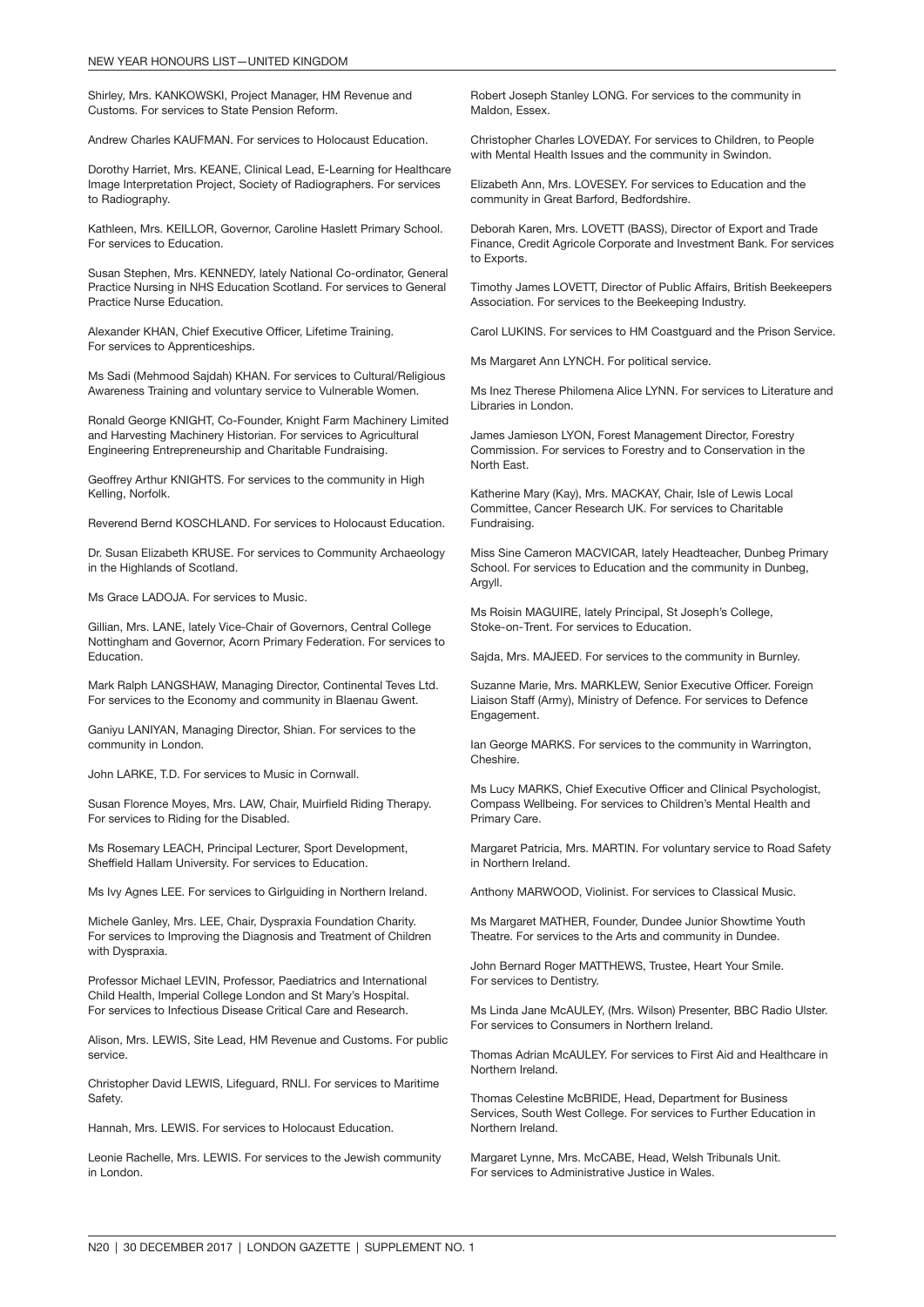Daniel McCALLUM, Co-founder and Managing Director, Awel Aman Tawe. For services to Community Energy in Wales.

Hazel Roberta, Mrs. McCREADY. For services to Disabled ex-Police Officers in Northern Ireland.

Angus James McINTOSH, Managing Director, Lecht Ski Centre. For services to Skiing and Tourism in North East Scotland.

John Stuart McLESTER. For services to Education and the community in Monmouth.

Stefa Janita, Mrs. McMANNERS. For services to the community in County Durham.

Robert Duncan McPHAIL. For services to the community in Tarbert, Aravll.

Donald Wallace McPHIE, National Trustee and Regional Representative, West Midlands, SSAFA. For voluntary service to ex-Service Personnel.

Carolyn Anne, Mrs. McVITTIE, Managing Director, Stepahead. For services to Children and Families.

Bazil Leonard Duncan MEADE, London Community Gospel Choir. For services to the development of British Gospel Music.

Jennifer, Mrs. MEAKIN. For services to Children with Disabilities, particularly through Sport.

Thomas Frederic METCALFE. For services to Bell Ringing in Cumbria.

Detective Constable Garry MILLAR, Police Service of Northern Ireland. For services to Policing and the community in Northern Ireland.

Professor Mark Andrew MIODOWNIK, Professor of Materials Science, University College London. For services to Science, Engineering and Broadcasting.

Ms Christine Valerie MITCHELL, Account Manager, Department for International Trade. For services to International Trade.

Ms Gillian MOGLIONE. For services to the community in Liverpool.

Moira Anne, Mrs. MONAGHAN, lately Head Teacher, Bushes Primary School, Paisley. For services to Education in Renfrewshire.

Margaret Gilmour Wilson, Mrs. MOODIE, lately Volunteer, St Columba's. For services to People with Life Limiting Illnesses and to Deaf People in Scotland.

Henry Joseph MOORE, T.D. For services in support of the Northern Ireland peace process.

Sandra, Mrs. MOORE, Chief Executive Officer, Welcome Organisation. For services to Tackling Homelessness.

Rachel Duncan, Mrs. MORGAN. For services to UK Antarctic Heritage and Conservation.

Constable Richard Hugh MORGAN, South Wales Police. For charitable services to Armed Forces Veterans.

Elizabeth Julie, Mrs. MORRIS, Headteacher, Severn Primary School, Cardiff. For services to Education.

Margaret Anne, Mrs. MORRIS. For services to Health and Wellbeing in Salford.

Richard MORRIS, lately Senior Head of Service, Children and Family Courts Advisory and Support Service. For services to Children in England.

Karen Vivienne, Mrs. MORRISON. For services to the Children's Hearings System in Scotland and the community in North Lanarkshire.

Michael Cecil MOSS. For services to Golf, Tourism and charity in Northern Ireland.

Ms Alison MOTH. For services to Education in Northern Ireland.

Sylvia Doreen, Mrs. MOYS, Member, Court of Common Council. For services to the City of London Corporation and Education in Croydon.

Ms Ann Stewart MUIR, Volunteer, Macmillan Cancer Voice. For services to People Affected by Cancer in Scotland.

Eric Eugene MURANGWA. For services to Raising Awareness of the Rwandan Genocide.

Kenneth John NELSON, Chief Executive Officer, LEDCOM. For services to Economic Development and the Voluntary Sector.

Edward Augustus NESTOR. For services to Radio and to charity.

Moira, Mrs. NEWTON. For services to the Jewish community in North London.

Peter John Wellesley NOBLE. For services to Photography and to charity.

Alison Elizabeth, Mrs. NORTH, Teacher and Choir Leader, Lindley Junior School, Huddersfield. For services to Education.

Josephine Maria, Mrs. O'FARRELL. For services to the community in Crowthorne and Bridport, Dorset.

David George OPENSHAW. For services to Music in Northern Ireland.

Professor Gerard Patrick PARR. For services to Developing Telecoms Infrastructure in Northern Ireland.

Miss Janet Elizabeth PARROTT. For voluntary political service.

Dr. Bernard Neil PARSONS, Co-founder and Chief Executive Officer, Becrypt. For services to Digital Technology.

Atulkumar Bhogilal PATEL. For services to Heritage and the community in the East Midlands.

Mubeen Yunus PATEL, Administrative Officer, Personal Tax Operations, HM Revenue and Customs. For services to Public Sector Digital Transformation Programme.

Robert Ian PATERSON. For services to Paralympic Sport.

Desmond George Arthur PAYNE, Master Distiller, Beefeater London Dry Gin. For services to the British Gin Industry.

Ms Bernadette PEERS, Compliance Manager, Strategic Shipping Ltd. For services to Export Control.

Major (retired) Donald PEPLOE, Staff Officer, Army Equipment Support, Ministry of Defence. For services to Military Capability.

Clifford Edward PERRY, Business Coordinator, Railway Division, Institution of Mechanical Engineers. For services to Railways.

Janice, Mrs. PETTIT. For services to Youth Work and the community in the London Borough of Waltham Forest.

Ms Marcella Eileen PHELAN. For services to Young People in Ealing, London.

Ms Helen Margaret PHILLIPS. For services to Welsh Gymnastics and the Commonwealth Games Council for Wales.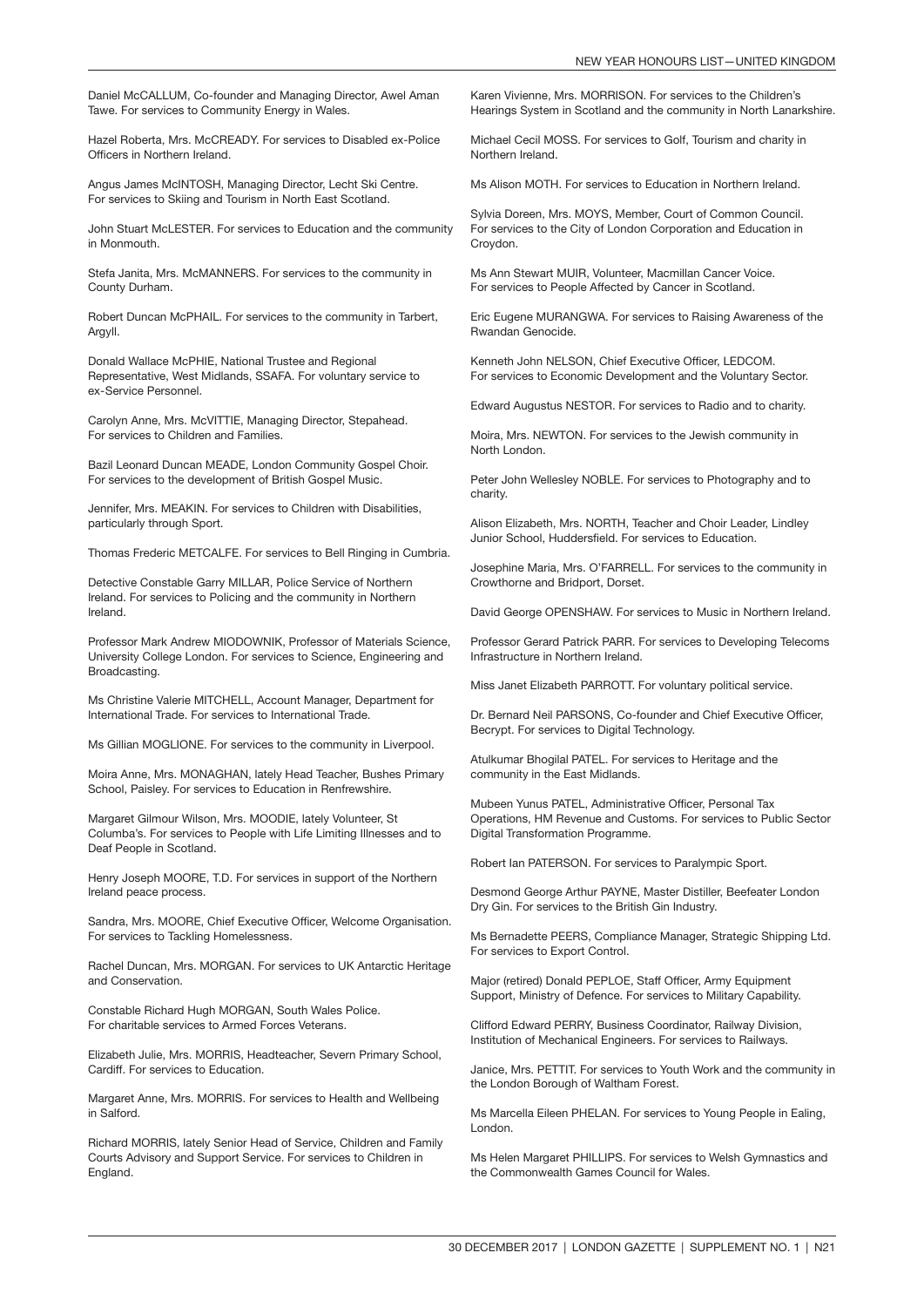Martin Graham Highmore PHIPPS, Harbour Master. For services to UK Exports.

David PICKERING, Education Administrator and Teacher, The Royal Ballet. For services to the Arts and Education.

Michael John PIPES, lately School Governor, Hampshire. For services to Education.

Susan, Mrs. PLATTEN, Bedfordshire and Hertfordshire Business and Partnership Manager, Department for Work and Pensions. For services to Young People.

Timothy Michael Staden POCOCK. For services to Education and charity.

Kathryn, Mrs. PODMORE, lately Principal, Birkenhead Sixth Form College. For services to Education.

Diana Lois, Mrs. PORTER, Founder, Fresh Start-New Beginnings. For services to Sexually Abused Children, Young People and their Families.

Stephen Philip PRENTER. For services to Arts, Business and Education.

Michael Julian PRIOR, Commercial Officer, Military Flying Training System Programme, Ministry of Defence. For services to Military Training Provision.

Adrian John PRIOR-SANKEY. For services to the community in Taunton, Somerset.

Captain (retired) Santa PUN, Staff Officer, Army Division, Defence Academy. For services to Defence.

Naeem Rabbani QURESHI. For services to the community in Sparkbrook, Birmingham.

Dr. Robert RAMDHANIE. For services to Dance.

Dr. Michael John RANCE. For services to the community in Macclesfield, Cheshire.

Dorothy Anne, Mrs. RAND. For services to Local Government and the community in Durham.

Gurmit Singh RANDHAWA. For services to Community Cohesion in the Vale of Glamorgan.

Linda Mary, Mrs. RANSOM. For services to the community in East London and Essex.

Andrew Rowland READY, Senior Surgeon, Renal Transplant Programmes, University Hospital Birmingham. For services to Renal Transplantation.

Alan REGIN. For services to Campanology and its Heritage.

Allan Martin Russell REID. For services to the community in Winchester, Hampshire.

Ann Lorraine, Mrs. REID, Councillor, City of York Council. For services to Local Government.

Patricia Ann, Mrs. REID, Secretary, Dunfermline Tennis Club. For services to Tennis and Lacrosse in Scotland.

Stefanie McLeod, Mrs. REID. For services to Paralympic Sport.

Janet Elizabeth, Mrs. RICHES. For political and public service.

Watch Manager Christine Elizabeth ROBSON, County Durham and Darlington Fire and Rescue Service. For services to the Fire and Rescue Service and the community in County Durham.

Dr. James Peter ROBSON, Doctor, Scotland National Rugby Team and Head of Medical Services, Scottish Rugby Union. For services to Rugby.

Louise Mary, Mrs. ROONEY, Senior Nurse, Head of Prison Healthcare, HM Prison Usk. For services to Nursing and Prison Healthcare in **Monmouthshire** 

Paula, Mrs. ROOTS, Group Manager, Early Years and Early Intervention, West Lothian Council. For services to the community in West Lothian.

Ms Carolyn Ann ROSEBERRY-SPARKES, Deputy Director, Border Force, Home Office. For services to Border Security.

Dr. Nicholas Andrew Nesbitt ROWE, Director of Converge, York St John University. For services to People with Mental Ill Health in Yorkshire and the North East.

Linda Ruth, Mrs. ROWLES, Personal Assistant to Directors for Higher Education Reform, Department for Education. For services to Education and to the community in Bromley.

Professor Helen Elizabeth ROY, Group Leader, Population Ecology, Centre for Ecology and Hydrology. For services to Biodiversity Research, Science Communication and Citizen Science.

Miss Leslie Ann ROY. For services to Athletics in Scotland.

Sean Edward RYAN, Volunteer, St Monica's Flixton Parish, Manchester. For services to Refugee Resettlement.

Watch Manager Simon Charles RYDER, Greater Manchester Fire and Rescue Service. For voluntary service to the Manchester Children's Burns Camp and Northern Burns Care Network.

Ms Joan SALTER. For services to Holocaust Education.

Joan Mary, Mrs. SANGER. For services to charity and the community in Beckingham, South Yorkshire.

Dr. Mehool Harshadray SANGHRAJKA. For services to the Jain Faith and Education.

Jeffrey SCORAH, Ministry of Defence. For services to Defence.

Neil Duncan SCOTT, Project Support Officer, Department for Business, Energy and Industrial Strategy. For public service.

Dr. Martin Pengton SEAH, Emeritus Senior Fellow in Surface and Nanoanalysis, National Physical Laboratory. For services to Measurement Science.

Keith Dennis SEARS, lately Inspector, Sports Ground Safety Authority. For services to Sport.

Diana Joyce, Mrs. SEENEY. For services to the Girls' Brigade.

Shyamal Kanti SENGUPTA. For services to Interfaith Relations in Renfrewshire.

William Robert SERGEANT, Q.P.M., County Vice-Chairman, Merseyside and West Lancashire, Royal British Legion. For voluntary service to ex-Service Personnel and to First World War Remembrance.

Professor Vikas Sagar SHAH, Member, Industrial Development Advisory Board and Chief Executive Officer, Swiscot Group. For services to Business and the Economy.

Ms Summera Naheed SHAHEEN, Owner, The Diamond Studio. For services to Business and the community in Glasgow.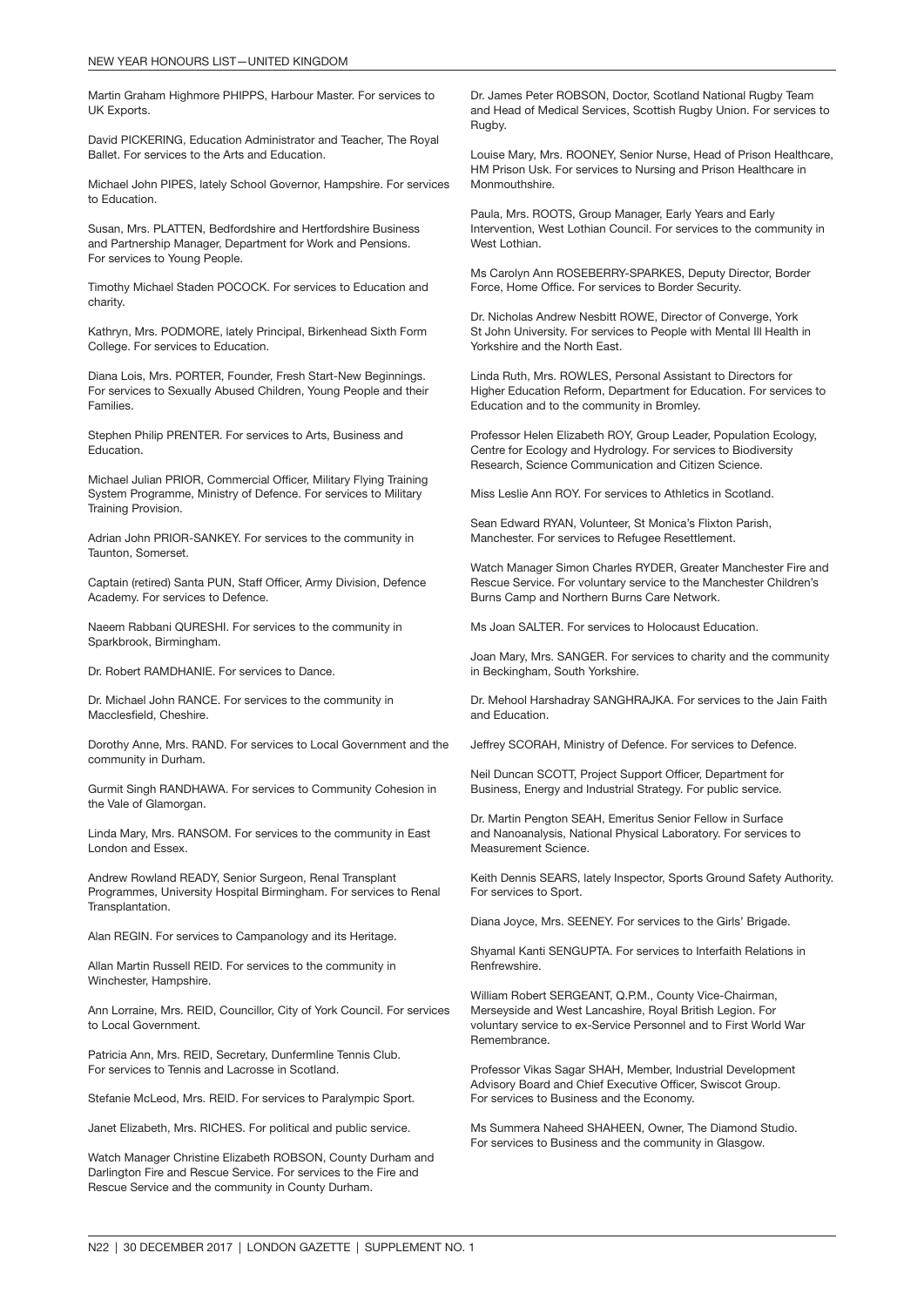Dr. Rohit SHANKAR, Consultant in Adult Developmental Psychiatry, Cornwall Partnership NHS Foundation Trust. For services to People with Learning Disabilities in Cornwall.

Ms Anne Florence May SHAW, Foster Carer, Sheffield City Council. For services to Children and Families.

Margaret Ann, Mrs. SHIELDS, Administrative Assistant, Ministry of Defence. For services to Defence.

Patricia Anne, Mrs. SHORE. For services to the community in Harrogate.

Dr. Sanjiv Kumar SHRIDHAR, General Practitioner, Nantwich, Cheshire. For services to Primary Care.

Miss Anya SHRUBSOLE. For services to Cricket.

Ms Hazel Marie SIMMONS. For services to Local Government in Luton.

Colin Ian Angus SKEATH, lately Neighbourhood Inspector, West Yorkshire Police. For services to Policing and the community in Halifax.

Frances Jane, Mrs. SLOAN, Chair, Aldouran Wetland Garden. For voluntary service in Leswalt, Wigtownshire.

Emma Louise, Mrs. SMITH, Head of Operations, National Crime Agency. For services to Tackling Economic Crime.

Jeffrey Douglas Reginald SMITH, Founder, Ards Peninsula First Responders Group. For services to Health in Northern Ireland.

Raymond John SMITH, Ceremonial Technical Officer, House of Commons. For services to Parliament.

Susan, Mrs. SMITH, Joint Chief Executive, South Northamptonshire and Cherwell District Councils. For services to Local Government.

Ms Wendy Jane SMITH, Community Engagement Strategic Lead, Peninsula School of Dentistry. For services to Oral Healthcare and Dental Education in the South West.

Jonathan William SPENCER, Head of Planning and Environment, Forest Enterprise England. For services to Woodlands, Nature Conservation and the Environment.

Peter Stewart SPENCER, Adviser, Environment Agency. For services to Flood Hydrology and the Economy.

Dr. Andrew SPIERS, Director of Science and Technology, Ardingly College. For services to Education.

Michael George SQUIRE, Foster Carer, Wiltshire Council. For services to Children and Families.

Rachel Denise, Mrs. SQUIRE, Foster Carer, Wiltshire Council. For services to Children and Families.

Dr. Seema SRIVASTAVA, Safety Programme and Falls Lead, North Bristol NHS Trust. For services to Improving Quality and Patient Safety.

David Leonardus STEENVOORDEN, Superintendent Coxswain, Humber Lifeboat Station, RNLI. For services to Maritime Safety.

Professor William STEPHENS, University Secretary and Head, Executive Office, Cranfield University. For services to Higher **Education** 

Dr. Martin Adam STERN. For services to Holocaust Education.

Alison Rosemary, Mrs. STEWART. For services to Libraries in Suffolk.

David Arthur STONE. For services to Young People and the community in Wolverton, Warwickshire.

Freda, Mrs. STREETER. For services to Open Water Swimming.

Paul Anthony STROTHERS, lately Chief Executive Officer, Zodiac Seats (UK) Ltd. For services to the Development of Aerospace Manufacturing in the UK.

Ms Deborah Alison SUGG. For political and public service.

Madeleine SUMPTION, Director, Migration Observatory, University of Oxford. For services to Social Science.

Bryan James SUTHERLAND, Engineer, Loganair. For services to the Orkney Air Service.

Claudette Joyce, Mrs. SUTTON, lately Chief Executive Officer, Minority Ethnic Talent Association. For services to Diversity in the Civil Service.

Rosamund Anne, Mrs. SWEET, Police Community Support Officer, City of London Police. For services to Policing and the community in the City of London.

Dr. Melinda TAN, Rector, University of Central Lancashire Cyprus Branch Campus. For services to British Higher Education Overseas and the Promotion of Bi-communal Relations in Cyprus.

Ms Elizabeth TAPPENDEN, Owner and Founder, In to Biz Ltd. For services to Small Business Start-ups and Women in Business on the Isle of Wight.

Angela TATE, Probation Officer, HM Prison Isle of Wight. For services to Probationers and voluntary work to the community on the Isle of Wight.

Patrick Francis Benjamin (Ben) TATHAM. For services to the community in the Mole Valley, Surrey.

Suzanne Jane, Mrs. TAYLOR. For services to Education.

David Anthony TEMPLE, Musical Director, Crouch End Festival Chorus. For services to Music.

Gerald Robert TESSIER, Review Manager, Boundary Commission for England, Cabinet Office. For services to Democracy.

David THOMAS. For services to Social Work Education and People with Disabilities.

Elizabeth Ann Patricia, Mrs. THOMAS, Group Leader, Bereavement Service, Gloucestershire. For services to Supporting People Bereaved by Suicide in Gloucestershire.

Michael Everard THORNHILL. For services to the community in Leominster, Herefordshire.

Robert Telford TINLIN, lately Chief Executive, Southend on Sea Borough Council. For services to Local Government in Essex.

Professor Michael John TIPTON, Professor of Human and Applied Physiology, University of Portsmouth. For services to Physiological Research in Extreme Environments.

Stella Gladys, Mrs. TOMKINSON. For services to Foster Care in Warwickshire.

Adrian TREHARNE, Grade 7, Capabilities and Resources, Home Office. For services to People with Disabilities in the Public and Charitable Sectors.

Kevin TRICKETT. For services to the community in Wakefield, West Yorkshire.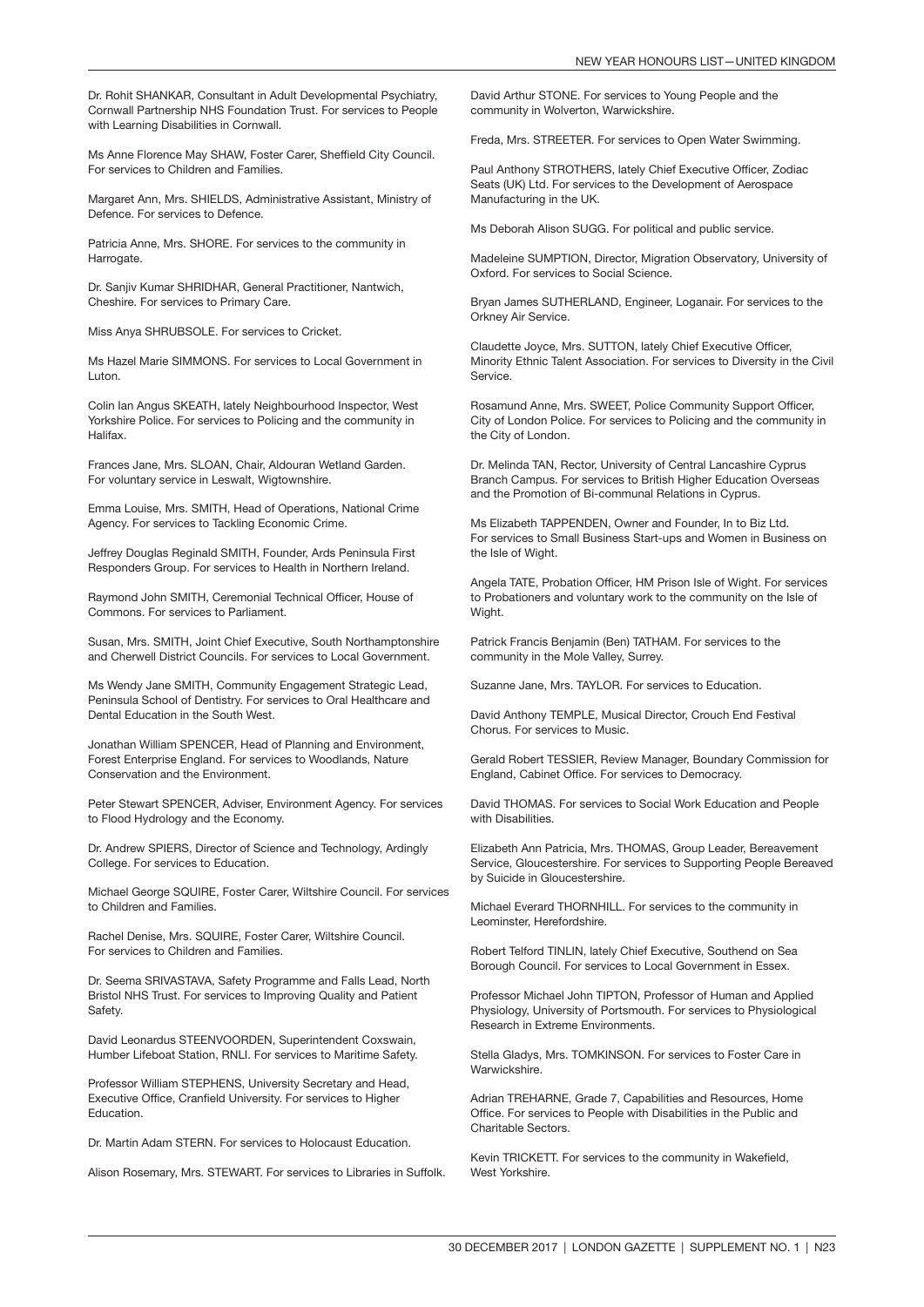Ian Nigel TULLY. For services to Music.

Professor Lynne Frances TURNER-STOKES, Consultant in Rehabilitation Medicine, Northwick Park NHS Trust and Herbert Dunhill Professor of Rehabilitation, King's College, University of London. For services to Rehabilitation Medicine.

Professor Philippa Jane TYRELL, (Mrs. Jones), Professor and Consultant, Stroke Medicine, Salford Royal NHS Foundation Trust and University of Manchester. For services to Stroke Medicine and Care.

Frances Margaret, Mrs. VEAL. For services to the community in Bridgnorth, Shropshire.

Dr. Tracey Jayne VELL, General Practitioner, Surrey Lodge Group Practice, Greater Manchester. For services to Primary Care.

John Victor Frederick VOSS. For services to Rugby.

Dr. Joanna Margaret WALKER, Consultant Paediatrician, Portsmouth Hospitals NHS Trust. For services to Children, Young People and Families in Hampshire and West Sussex.

Ms Anne Amelia Manson WALLACE, Senior Personal Secretary, Department for Communities, Northern Ireland Executive. For services to the Northern Ireland Civil Service.

Miss Verena Lesley WALLACE, Midwife. For services to Midwifery in Northern Ireland.

David WALSH, Ministry of Defence. For services to Defence.

Dr. Jennifer Mary WALSH, (Mrs. Cooper), Independent Research and Development Manager. For services to Transmissions Research and Development.

Ms Hayley WALTERS, Welfare and Anaesthesia Veterinary Nurse, University of Edinburgh. For services to Veterinary Education and Animal Welfare.

Stephen James (Steve) WALTHO, lately Mayor of Dudley. For services to Local Government and the community in Dudley.

Cleveland Alexander WATKISS, Jazz Vocalist, Actor and Composer. For services to Music.

Alison Jayne, Mrs. WATSON, Chief Executive Officer, Class of Your Own. For services to Education.

Andrew Paul WATSON, Leader, Geese Theatre Company. For services to the Arts in the Criminal Justice System.

William John Allen WATSON. For services to Cycling.

William Duncan WATT, Chairman, Wick Harbour Authority. For services to the community in Wick and Caithness.

Edward John WATTS. For services to the Scouting Movement, Mission to Seafarers and Community Cohesion in South Wales.

Derek WEAVER, Curator, Marine Engineering Museum, HMS Sultan. For voluntary service to Naval Heritage.

James Lewis WEST, lately Head, Product Assurance, AWE Aldermaston. For services to Nuclear Safety.

Christopher John WHITESIDE. For political and public service.

Derrick John WILLER, Schools Liaison Officer, Institution of Engineering and Technology. For services to Education.

Cheryl Barbara, Mrs. WILLIAMS, Director, Yorkshire Wildlife Park and Chief Executive, Yorkshire Wildlife Park Foundation. For services to Business and Conservation.

James Hugh Alexander WILLIAMS. For services to the Shrievalty and the community in Hertfordshire.

Mark WILLIAMS, Manager, Investigations, Specialist Operations, National Crime Agency. For services to Law Enforcement.

Martin WILLIAMS, Foster Carer, Croydon Borough Council and Chair, Croydon Foster Carer Association. For services to Children and Families.

Ms Jacqueline Frances WILLIAMSON, Founder, Kinship Care Northern Ireland. For services to Carers and Children in Northern Ireland.

Robert Clive WILSON, Director of Estates and Facilities, University of Bradford. For services to Higher Education and Sustainability.

Dr. John Albert WOOD, General Practitioner, St Elizabeth's Medical Centre. For services to General Practice in Leicester.

Janet Sarah, Mrs. WOODROFFE. For voluntary and charitable services in Wistanstow, South Shropshire.

Barbara Ann, Mrs. WOODWARD-CARLTON, Chair, University of Bradford Panel for Dementia Research. For services to Patient and Public Involvement in Furthering Dementia Research.

#### DIPLOMATIC SERVICE AND OVERSEAS LIST

#### O.B.E.

*To be Ordinary Officers of the Civil Division of the said Most Excellent Order:*

Margaret Therese, Mrs. AL-SAYER, Founding Director, Kuwait Association for the Care of Children in Hospital and the Bayt Abdullah Children's Hospice, Kuwait. For services to child health and hospice provision in Kuwait.

Susanna Gisela, Mrs. BERRY, Deputy Director, Foreign and Commonwealth Office. For services to national security.

Simon CHAPMAN, First Secretary, Foreign and Commonwealth Office. For services to British foreign policy.

Angus John CLARKSON, lately Head, Syria Office, Amman, Foreign and Commonwealth Office. For services to furthering UK interests in Jordan and Syria.

Hannah Kathryn, Mrs. COCKBURN-LOGIE, M.V.O., Head, Political and Bilateral Affairs, British High Commission, New Delhi. For services to UK/India relations.

Colin Wynn CRORKIN, M.B.E., lately H.M. Ambassador, Banjul, Gambia. For services to British interests in The Gambia.

Karen, Mrs. DANESI, First Secretary, Foreign and Commonwealth Office. For services to British foreign policy.

Matthew KINGSWOOD, First Secretary, Foreign and Commonwealth Office. For services to British foreign policy.

Robert James LYGOE, First Secretary, Foreign and Commonwealth Office. For services to British foreign policy.

Olive Hilda, Mrs. MILLER, Community volunteer. For services to the community in the Cayman Islands.

Dr. Paul Willion MUNRO FAURE, former Deputy Director, Climate Energy and Tenure Division, United Nations Food and Agriculture Organisation, Rome. For services to the development of international land policy.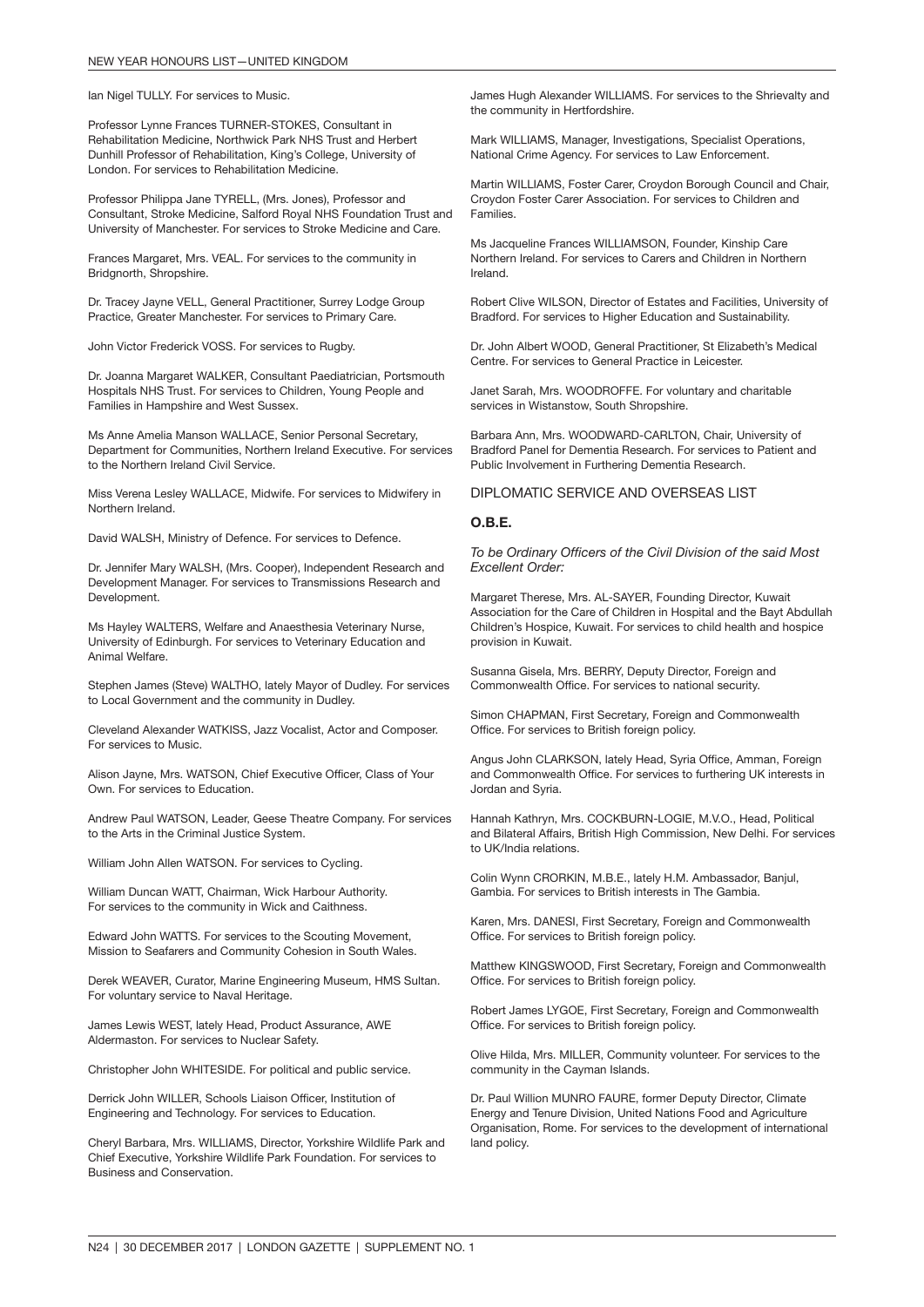Stephen Christopher PHILLIPS, Chief Executive, China/Britain Business Council, China. For services to promoting trade and investment in support of UK/China relations.

Hugh Stanley PHILPOTT, H.M. Ambassador, Dushanbe,Tajikistan. For services to British foreign policy.

Ms Consulota Carmen PRICE, British Council Country Director, Nigeria. For services to UK/Nigeria cultural relations.

Professor Christopher Douglas RUDD, Provost and Chief Executive Officer, University of Nottingham, Ningbo, China. For services to higher education and UK/China co-operation.

Professor Patrick SALMON, Chief Historian, Foreign and Commonwealth Office. For services to British foreign policy.

Ms Nichola Jane SAMUEL, First Secretary, Foreign and Commonwealth Office. For services to the British Government's legal service.

Ms Susan Barbara SPELLER, lately Consul General, Düsseldorf. For services to UK/German relations.

Dr. Philip Neil TRATHAN, Head, Conservation Biology, British Antarctic Survey and Scientific Adviser to the Commission for the Conservation of Antarctic Marine Living Resources. For services to Southern Ocean science and conservation.

Ms Barbara WICKHAM, British Council Country Director, Bangladesh. For services to UK/Bangladesh and UK/Pakistan cultural relations.

#### M.B.E.

*To be Ordinary Members of the Civil Division of the said Most Excellent Order:*

Ann, Mrs. ASPINALL, Past Patron and Lifetime Honorary Member of the British Women's Association Manila. Trustee of Stepping Stone Foundation. For services to charity and the British community in the Philippines.

Ms Betty Louise BARAUD, Fundraiser and community volunteer, Cayman Islands. For services to the community in the Cayman Islands.

Alison, Mrs. BLAIR, Founder and Clinical Director, Madrugada Associacao, Praia da Luz, Portugal. For services to supporting people with life limiting illness and their families in Portugal.

Marrena Ruby, Mrs. BRADSHAW, Chief of Staff to the Director, Middle East and North Africa Directorate, Foreign and Commonwealth Office. For services to British foreign policy.

Paul BROOM, Political Officer, British High Commission, Singapore. For services to UK/Singapore relations.

Jeremy CHIVERS, former Stabilisation Advisor, British Embassy Beirut. For services to UK/Lebanon relations.

Patricia, Mrs. COELHO, First Secretary Political, British Embassy, Tunisia. For services to British foreign policy.

Lesley Anne Hanson, Mrs. DE MOURA, lately Honorary Consul for Bahia and Sergipe, Brazil. For services to the British community in Bahia and Sergipe states in Brazil.

Philip Oscar DEXTER, Global Teacher Development Adviser, English and Exams, British Council. For services to special educational needs, equality, diversity and inclusion.

Paul David HAMILTON, Regional Security Advisor, Foreign and Commonwealth Office. For services to overseas security.

William Nicholas HARRIS, Second Secretary, Foreign and Commonwealth Office. For services to national security.

Paul Ian HEBBRON, Second Secretary, Foreign and Commonwealth Office. For services to British foreign policy.

Andrew Edward BEARE HIRST, Honorary Consul, Maldonado and Rocha, Uruguay. For services to British interests in Uruguay.

Dr. David John HITCHEN, Second Secretary, Foreign and Commonwealth Office. For services to British foreign policy.

Dr. William HRUDEY, Observatory Director, University College of the Cayman Islands. For services to promoting science education in the Cayman Islands.

Gillian, Mrs. KARATAS, lately Head of Corporate Services, British Consulate General, Istanbul. For services to staff and families at the British Consulate General, Istanbul.

Kerrie Louise, Mrs. KEARNEY, Second Secretary, Foreign and Commonwealth Office. For services to British foreign policy.

Derek Ross KING, Television and radio presenter. For services to broadcasting, the arts and charity.

Dr. Vijay KUMAR, Director of Public Health. For services to the Gibraltar Health Authority.

Leila, Mrs. MEMMI, Vice Consul, British Embassy, Tunis. For services to British victims and families of the terrorist attack in Sousse, Tunisia.

Carol Angela, Mrs. MURRAY, Volunteer and Member of the Bahrain Anglican Church Council. For services to charity and the community in Bahrain.

John ROLFE, Schools Outreach Manager, British Council. For services to international education.

Adrian Donovan SHORT, President, Rolls Royce Indonesia and Chairman, British Chamber of Commerce. For services to UK/ Indonesia trade and investment.

Hulian Lynden, Mrs. SMITH, lately Teacher in the British Virgin Islands. For services to developing education programmes and advocating literacy in the British Virgin Islands.

Alan David THOMSON, Managing Director, Abu Dhabi Sewerage Services Company. For services to the UK and global water industry and associated charities.

Sally Mary, Mrs. UNSWORTH, Director, Cyprus Samaritans and Founder of Paphos Bereavement Group. For services to charity and the British community in Cyprus.

James VERRIER, Chief Executive Officer, Borgwarner Corporation, USA. For services to the UK automotive industry.

CROWN DEPENDENCIES

#### ISLE OF MAN

#### M.B.E.

*To be Ordinary Members of the Civil Division of the said Most Excellent Order:*

Norma Angela, Mrs. AIRE. For services to Breast Cancer Now Isle of Man and the wider community.

Aileen Norma, Mrs. GELLING. For services to the Isle of Man Prison's Independent Monitoring Board.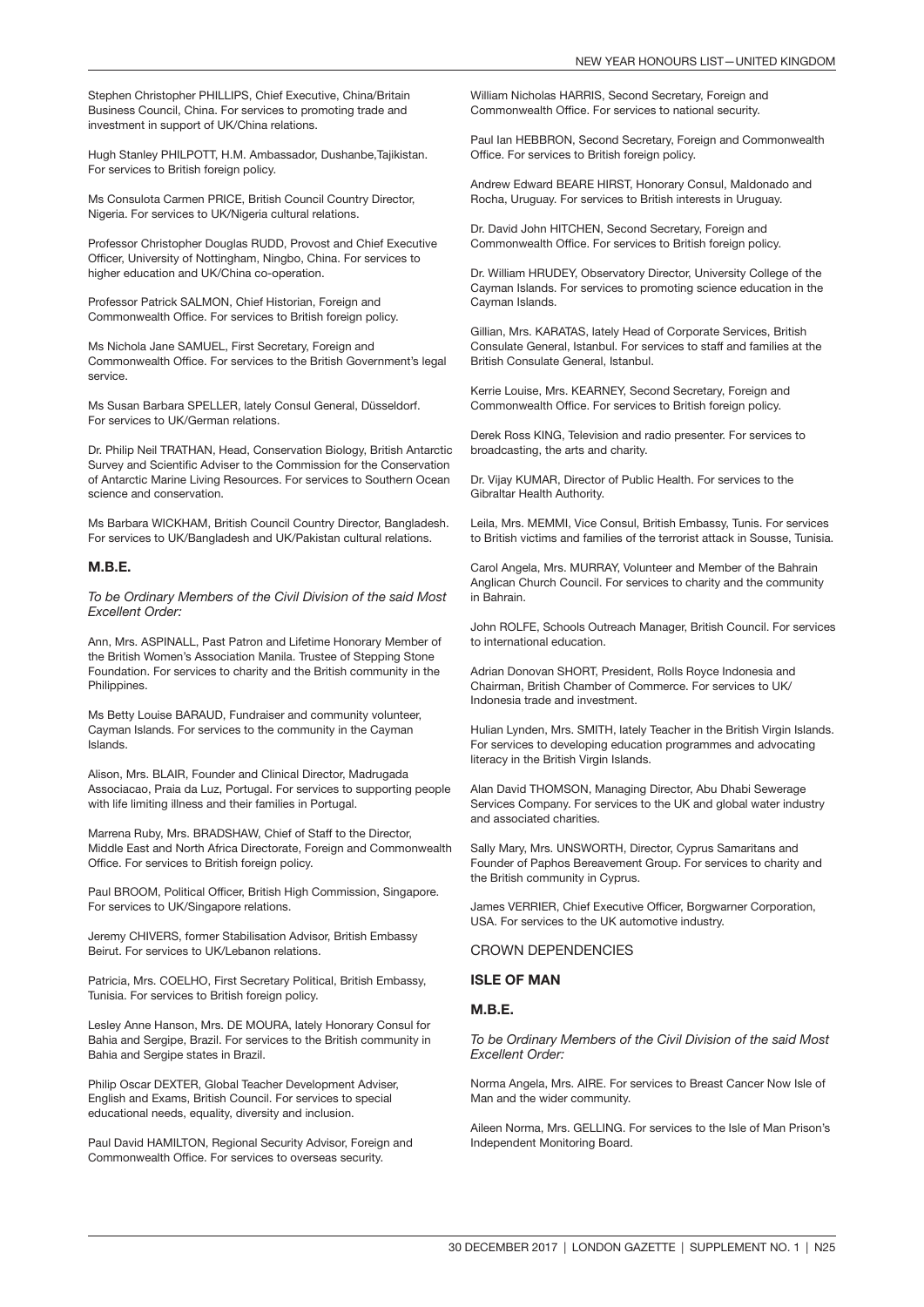#### **GUERNSEY**

#### M.B.E.

*To be an Ordinary Member of the Civil Division of the said Most Excellent Order:*

Derek Alfred WEBB. For services to table tennis in Guernsey.

#### **JERSEY**

#### O.B.E.

*To be an Ordinary Officer of the Civil Division of the said Most Excellent Order:*

Philip Sidney GOWER. For services to Vulnerable Children and Young People in Jersey.

### CENTRAL CHANCERY OF THE ORDERS OF KNIGHTHOOD

St. James's Palace, London SW1

30 December 2017

THE QUEEN has been graciously pleased to give orders for the following appointments to the Order of the Companions of Honour:

## ORDER OF THE COMPANIONS OF HONOUR

#### *To be Members:*

Baron Melvyn BRAGG. For services to Broadcasting and the Arts.

Lady Antonia FRASER, D.B.E., Author and Historian. For services to **Literature** 

DIPLOMATIC SERVICE AND OVERSEAS LIST

#### *To be a Member:*

Professor Margaret Olwen MACMILLAN, lately Warden, St Antony's College, Oxford. For services to higher education, history and international affairs.

### CENTRAL CHANCERY OF THE ORDERS OF KNIGHTHOOD

St. James's Palace, London SW1

30 December 2017

THE QUEEN has been graciously pleased to approve the award of the British Empire Medal (Civil Division) to the undermentioned:

### BRITISH EMPIRE MEDAL

(CIVIL DIVISION)

#### B.E.M.

David John ALLEN. For services to the community in Barnsley.

Thomas ALLEN. For services to the community in Donemana, County Tyrone.

Ms Yasmin Jade ALLEN, Clinical Fellow, NHS. For services to Oral Health.

Michael Anthony AMIES, lately Chair, Organ Donation Committee, Worcestershire Acute Hospitals NHS Trust. For services to Healthcare.

Anthony Robin ARDRON. For services to People with Learning Difficulties in Cumbria.

Antony Robin Brian ASHBURNER. For services to the community in Exford, Somerset.

Violet, Mrs. ATKINSON, Road Safety Volunteer, Northumbria Police. For services to Road Safety Awareness and Education in Northumberland.

Sarah, Mrs. AVERY (HOGAN), Team Manager, Child Protection and Court Team, Bath and North East Somerset Council. For services to Children.

Gertrude, Mrs. AYER. For services to the community in Annfield Plain, County Durham.

Peter BAILLIE, Senior Executive Officer, Ministry of Defence. For services to Defence and the Veteran's.

Ramon Lionel (Ray) BANKS. For services to the community in Tiptree, Essex.

Reginald Robert BARRY. For services to the community on the Isle of Wight.

Jack Alexander Erwin BEATTIE. For services to the Development of Sport in Lisburn, Northern Ireland.

Mark Macleod BEAUMONT. For services to Sport, Broadcasting and charity.

Catherine Cicely, Mrs. BEECH. For services to the community in Ceredigion.

James BELL. For services to the Farming Community in Northern Ireland.

Neomi Beverley BENNETT, Managing Director, Neo-Innovations UK Ltd. For services to Nursing and Healthcare.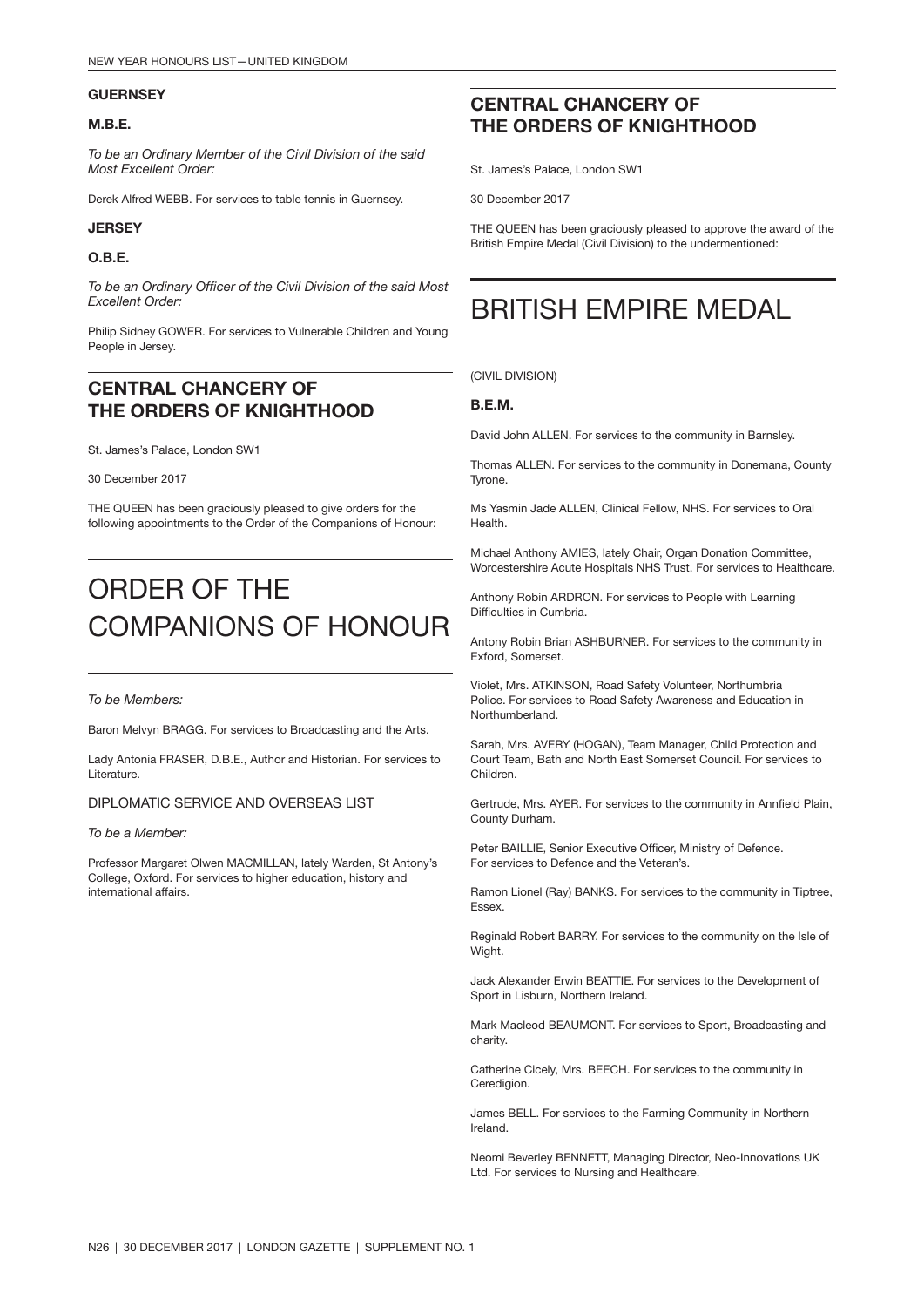Jean, Mrs. BETT. For services to Education and Community Drama in Renfrewshire and West Dunbartonshire.

Mark Gunter BEYER, Administrative Officer, Ministry of Defence. For services to Defence and the Dartmoor Mountain Rescue Group.

Harry BIBRING. For services to Holocaust Education.

Bryan BIRKETT. For services to Bell Ringing and the community in Nottinghamshire.

Margaret Jean, Mrs. BISHOP. For services to Age UK and to charity.

Elizabeth Masson, Mrs. BLADES, Captain, 5th Motherwell Girls' Brigade. For services to Young People and the community in Motherwell, Lanarkshire.

Ms Regina Akosua BOAKYE-NIMO. For services to Dance.

Terence George BOLT. For services to the community in Cornwall.

Sonia Jane, Mrs. BOND. For services to Dance.

Sandra Jane, Mrs. BOOER. For services to Music and the community in Dartford.

Ms Eileen BORTON. For services to Older People in Rugby, **Warwickshire** 

Alison Sara, Mrs. BRADBURY. For services to the community in Clophill, Bedfordshire.

Sandra, Mrs. BRADSHAW. For services to the community in Manchester.

Kulbir Singh BRAR, Community and Diversity Officer, Thames Valley Police. For services to Community Cohesion.

Andrew Robert BROMLEY, International Student Support Officer, Sheffield Hallam University. For services to Higher Education.

Joyce Ellen, Mrs. BROOKER. For services to the community in Wing, Buckinghamshire.

Ann Maureen, Mrs. BROWNING, Chairman, Berkhamsted Committee, The Children's Society. For charitable services.

Frank Eric BULL. For services to The Royal British Legion and the community in Whitby.

Derek Alan BURNETT. For services to the community in Nottinghamshire.

Margaret, Mrs. CAHOON, Learning Support Assistant, Knockloughrim Primary School, Magherafelt. For services to Education in Northern Ireland.

Gayle Luett, Mrs. CARSON, Administrator, Northern Ireland Custody Visitor Scheme. For services to Prisoner Welfare and charity in Northern Ireland.

Samuel Frederick Erskine (Ricky) CARUTH. For services to Rowing in Northern Ireland.

Colin Russell CASE. For voluntary and charitable services to the community in Ruyton XI Towns, Shropshire.

Anita Itallina, Mrs. CASTELLINA. For services to the community in Cannock.

Stephen CHAPMAN. For services to Music in Northern Ireland.

Paul CLABBURN, Member, London Veterans Advisory and Pensions Committee. For services to Veterans and to Awareness of Cardiac Risk.

Susan, Mrs. CLAREY, Office Manager, St. Anne's Church of England Primary School, Bishop Auckland. For services to Education.

Mary, Mrs. CLARKE. For services to Flood Defence and the community in Cardiff.

Jacqueline, Mrs. CLARK-BASTEN. For services to the community in Sipson, Middlesex.

Jean, Mrs. CLARKSON. For services to Riding for the Disabled in Dumfries and Galloway.

Gayle Denise, Mrs. CLAY, Team Manager, Homeless Healthcare Team, Gloucestershire Care Services NHS Trust. For services to Community Health for Homeless and Vulnerable People.

Richard CLEAVES. For services to the community in Ewhurst, Surrey.

Jonathan Victor COOKE. For services to Cross Community Relations through Sport in Northern Ireland.

John Mervyn CORNISH. For services to the community in Stewkley, Buckinghamshire.

Lee COULSON. For services to Disability Basketball.

John Charles COX. For services to Scouting and to Holy Trinity Church, Bradford on Avon.

Patricia Anne, Mrs. COX. For voluntary and charitable services.

Michael CREDLAND. For services to First World War Heritage and Remembrance.

June Mary, Mrs. CREW. For voluntary service to Natural History and the community in Broxbourne, Hertfordshire.

Tom CROSBY, Volunteer, Network Rail Community Safety Programme. For services to Railway Safety.

Diane Gail, Mrs. CURTIS, Manager, Bowel Screening Wales. For services to Cancer Patients.

Nadine Samantha, Mrs. DANIEL. For services to Interfaith and Community Relations in Merseyside.

Jacqueline Rhys, Mrs. DAVIES. For services to Young People in Cheshire.

Dawn Ruth, Mrs. DAVIS, Northern Ireland Environment Agency. For voluntary services through the Samaritans.

Ms Wendy Elizabeth DAWS. For voluntary service to Visually Impaired People in North Kent.

Hamish DEAN, Pipe Major, Huntly and District Pipe Band. For services to Piping and the community in Aberdeenshire.

Elizabeth Gabrielle, Mrs. DEANS. For voluntary service to the Western Health and Social Care Trust, Northern Ireland.

Sheila, Mrs. DELAHOY. For services to Cancer and Cystic Fibrosis charities in Flintshire.

Louise Gail, Mrs. DEMBNY, Executive Officer, Department for Work and Pensions. For public and charitable services.

Leslie David DENNISON, D.L., For services to charity.

Watch Commander David DENVIR, Northern Ireland Fire and Rescue Service. For services to Fire Safety in Northern Ireland.

Rosalind Jane, Mrs. DOLDING. For services to the community in Edington and Polden Hill, Somerset.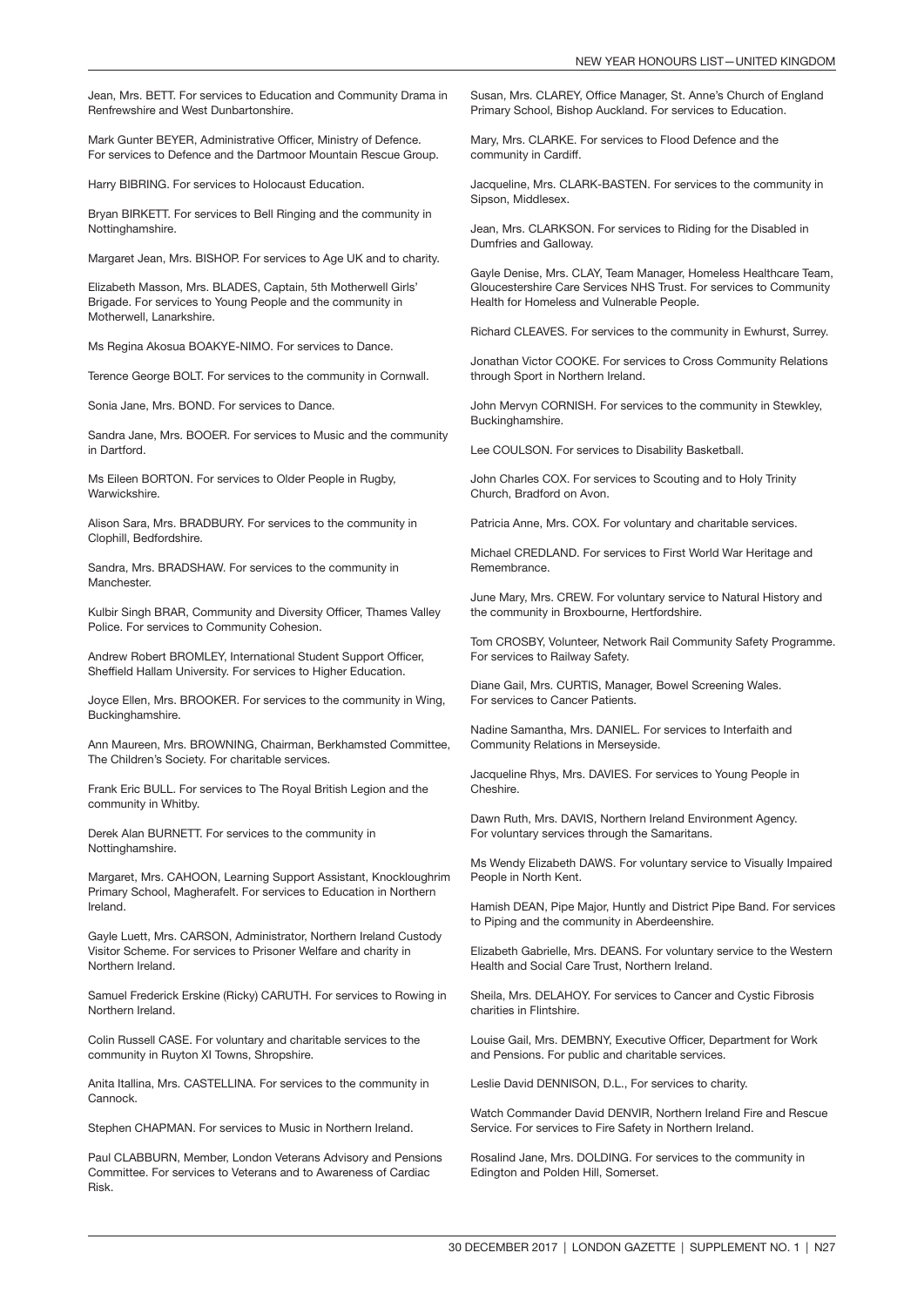Theresa Mary, Mrs. DOUGLAS, Police Staff, Police Service of Northern Ireland. For services to Policing and the community in Northern Ireland.

Rosemary Enid, Mrs. DOWIE. For services to the community in Weston-Super-Mare, Somerset.

Ms Mary DOWSON. For services to Community Radio.

Gregory Matthew DROZDZ. For services to the community in Hinckley, Leicestershire.

Hazel Valerie, Mrs. DRUMMOND. For services to Music in Northern Ireland.

Frances, Mrs. EDWARDS. For services to the community in Bishopsteignton, Devon.

Thomas Wallace ELDER. For services to the community in Ahoghill, County Antrim.

James Andrew EMERY. For voluntary service to the Boys' Brigade and the community in County Tyrone.

Miss Alison Lesley EVANS. For services to the community in Suffolk.

Gareth EVANS, Deputy Local Policing Inspector, South Wales Police. For services to Community Cohesion and Engagement.

Gordon Malcolm EVANS, Chairman, Stafford Town Football Club. For services to Football in Stafford.

Ms Efe Elizabeth EZEKIEL. For services to Young People in London.

Special Constable Lloyd Bartle FAIREY, Northamptonshire Police. For services to Policing and the community in Wootton Fields, Northampton.

Adrian Kenneth FARMER. For services to the community in Belper and Derwent Valley, Derbyshire.

Gay Sandra, Mrs. FIFIELD. For services to Older People in South Wales.

Miss Susan Ann FIFIELD. For services to the community in Farringdon, Hampshire.

Robert FISHER. For services to the Northern Ireland Prison Service Pipes and Drums Band.

William James Keith FLEMING. For services to Young People through the Church Lads' and Church Girls' Brigades and The Duke of Edinburgh's Award Scheme.

Joan Marie, Mrs. FLYNN, lately Senior Receptionist, Medical Research Council. For services to the Medical Research Council.

Anne Danson, Mrs. FORBES, Refugee Resettlement Co-ordinator, Ashford Borough Council. For services to the Resettlement of Syrian Refugees in the UK.

Hilary Cynthia, Mrs. FORD, School volunteer, Herringthorpe Junior School, Rotherham. For services to Education.

Edwin Ian FOWLES, Trumpeter, Bunbury Branch, Royal British Legion. For voluntary service to ex-Service Personnel.

Gregory FRANCIS, Senior Officer, National Cyber Crime Unit, National Crime Agency. For services to Law Enforcement and Protecting Vulnerable People.

Ms Sabrina Alicia FRANCIS, Social Media Officer, City, University of London. For services to the University of London.

Margaret Louise, Mrs. FROST. For services to charity and the community in Bude, Cornwall.

Stuart Alan FROST. For services to the community in Harrogate, North Yorkshire.

Alan FUTTER. For services to People with Visual Impairments.

Mathew FYFE, Poppy Convener, Royal British Legion. For services to Veterans in Aberdeenshire.

Patrick James GAUL. For voluntary service in Turriff, Aberdeenshire.

Bernard Oswyn GEORGE. For services to Withybush Hospital Chemotherapy Day Unit, Pembrokeshire.

Patricia Elizabeth, Mrs. GEORGE. For services to Withybush Hospital Chemotherapy Day Unit, Pembrokeshire.

Teifwen Mary, Mrs. GEORGE. For services to Equality, Young People, charity and the community in Merthyr Tydfil.

Mary Bernadette, Mrs. GLASS. For services to Nursing and the community in the Causeway Area, Northern Ireland.

Mary Sydney, Mrs. GRACE. For services to the community in Crawley, West Sussex.

Aonghas William GRANT. For services to Fiddling and Music Tuition in the Highlands.

David Edward GRAVELL. For services to charity, Sport and Education in Wales.

Jenny, Mrs. GRIFFITHS. For services to Wrexham Maelor Hospital, North Wales.

Ms Lesley Ann HALL. For services to Education.

Isabella Turnbull, Mrs. HALLIDAY, Fundraiser, Children's Hospices Across Scotland. For services to charity.

Benjamin David HAMMOND. For services to Dance and charity.

Peter George Thomson HARDIE, Badminton and Tennis Coach. For services to Sport and Young People in the Scottish Borders.

Celia, Mrs. HARGRAVE. For services to charity and the community in Sheepscombe, Gloucestershire.

Roberta June, Mrs. HARRINGTON, Education Officer, Chelmsford Cathedral, Essex. For services to Education.

Margaret Mary, Mrs. HARVIE. For services to Music in Dumfries and Galloway.

Judith, Mrs. HAYCOCKS, Healthcare Assistant, Whitchurch Community Hospital, Shropshire Community Health NHS Trust. For services to Care of Older People.

Kathryn Jane, Mrs. HEYWORTH. For services to the community in Burnley.

Emmelence Irivuzimana, Mrs. HIGGINS, Manager, Barlochan Care Home. For services to Older People in Castle Douglas, Dumfries and Galloway.

Henry Arnold HILL, Tailor to the Royal Navy and Royal Marines. For services to Naval Personnel.

Dr. Norman Wesley Francis Berkeley HILL. For services to Music in Kent.

Ms Roselyn HIRST, Senior Chief Cardiac Physiologist, Manchester Royal Infirmary. For services to the NHS.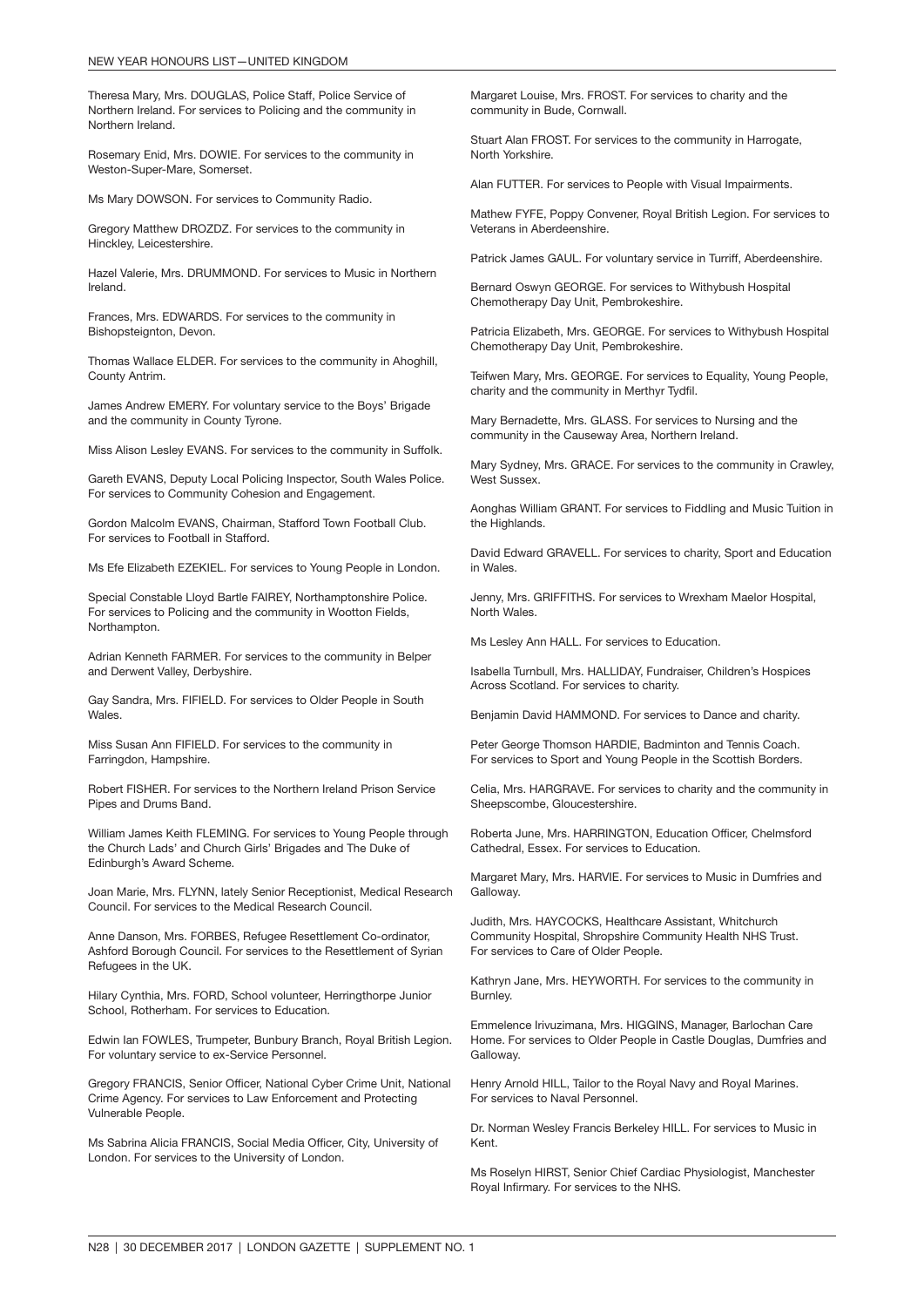Pauline May, Mrs. HODGETTS. For services to the community in Tipton, West Midlands.

Colin Brendan HOLLOWAY, Field Force Collector, Debt Management, HM Revenue and Customs. For voluntary services to Young People.

Jean, Mrs. HOLMES. For services to Choral Music in Nottinghamshire.

Lisa Jane, Mrs. HORDER, Domestic Abuse Champion, British Forces Germany, Ministry of Defence. For services to the Armed Forces and their Families in Germany.

Gail Louise, Mrs. HUMPHREYS, Troubled Families Lead, Liverpool City Council. For services to Troubled Families in Liverpool.

James George HURST, Administrative Officer, Compliance Operations Processing, HM Revenue and Customs. For voluntary and charitable services in Salford.

Caroline Anne, Mrs. HUSAIN. For services to charity and the community in Chandlers Ford, Hampshire.

Percy Edwin ILES. For services to RAF Veterans and the community in Basingstoke, Hampshire.

Adrian Mark JACOBS, Volunteer, Police Liaison, Metropolitan Police Service. For services to Interfaith Relations and the community in the London Borough of Barnet.

Robert Walker JAMES. For services to the community in Hungerford, Berkshire.

Margaret Harvey, Mrs. JAMIESON, Founder, The Blue Door. For services to the community and charity in Orkney.

Patricia, Mrs. JARDINE. For services to charity through the Annan and District Group of Friends, Dumfries and Galloway.

Yvonne Margaret, Mrs. JARDINE. For services to the community in Sleaford, Lincolnshire.

Annwen Selima Amoret, Mrs. JOHNSON, Correspondence Manager, HM Treasury. For service to Diversity and Inclusion.

Betty Irene, Mrs. JOHNSON, Visiting Assistant, The Royal Star and Garter Home. For voluntary service to Veterans.

Brenda, Mrs. JOHNSTON. For services to Swimming and the community in Grimsby.

Bryan Stanley JONES. For services to Education and Young People.

Gareth JONES. For services to Church communities in Skewen and Neath, South West Wales.

Helena, Mrs. JONES. For services to Young People and the community in Wales.

Ms Buldev Kaur Angela KANDOLA, Founder, AWAAZ charity. For services to Vulnerable People with Mental Health Issues.

Geoffrey Miles KEATING, Founder and Conductor, Solway Sinfonia. For services to Music and charity in Dumfries and Galloway.

John Roger KENNEDY. For services to the community in St Bees and West Cumberland.

Sarah Gertrude (Sally), Mrs. KENNEDY. For services to the community in St Bees and West Cumberland.

Yvonne Teresa, Mrs. KEY, Main Reception Coordinator, Queen's Medical Centre. For services to the community in Nottingham.

Leslie KLEINMAN. For services to Holocaust Education.

Maria, Mrs. KOVACEVIC-THOMAS. For services to the National Health Service and voluntary service in Merthyr Tydfil.

Philip Colin KYLE. For services to Young People and the community in Northern Ireland.

Janet Eve, Mrs. LAKE. For services to the community in Brancaster, **Norfolk** 

Sister Mary-Joy LANGDON. For services to Disabled and Disadvantaged Children.

John LAW. For services to the community in Coldstream, Scottish Borders.

Elizabeth June, Mrs. LAWRENCE. For services to the community in Morton, Shropshire.

Angeline Margaret, Mrs. LAWSON. For services to Children, the Judiciary and the community in Denbighshire.

Sonia Jean, Mrs. LEWIS, Alderman. For services to the community in Colchester, Essex.

Ms Kathryn Angela Maria Ann LIVINGSTON, Founder, First Person Plural Charity. For services to People with Dissociative Identity Disorder.

Ann Maria, Mrs. LOADER. For services to charity and the community in Tickenham, North Somerset.

Elizabeth, Mrs. MACCOLL. For voluntary service in North Berwick.

John MACLEAN, Chairman, Peterhead Branch, RAF Association. For voluntary service to ex-Service Personnel.

John MADDEN, Principal, Roddensvale School. For services to the community in Larne, County Antrim.

Eileen Mary, Mrs. MAGEE. For services to Cheltenham Croquet Club and the community in Hartpury, Gloucestershire.

Subhash Chander MAHAJAN. For services to the community in Hounslow.

Ellen Maisie, Mrs. MANN, Nurse, Cwm Taf University Health Board. For services to Children and Young People.

James Donald MANNING. For services to Young People and the community in Ipswich.

Andrea, Mrs. MANSON. For voluntary service to Disability Sport.

Giles William MARGARSON. For services to the community in Aylsham, Norfolk.

Jennifer Susan, Mrs. MARLOW. For services to Vulnerable People in the community in Alton, Hampshire.

Richard MARRIOTT, Fundraiser, RNLI. For charitable services.

Andrew Neil MARSHALLSAY, Fire Service Trainer, Hertfordshire Fire and Rescue Service. For voluntary service to the Fire Cadets Unit and the Fire Service Youth Training Association.

George Edwin MARTIN, Train Manager, CrossCountry Trains and Founder, Myra's Wells. For services to charity.

William John MATHESON. For services to Music, Culture and charity in the Highlands.

Norman MAWHINNEY. For services to Running and the community in Comber, County Down.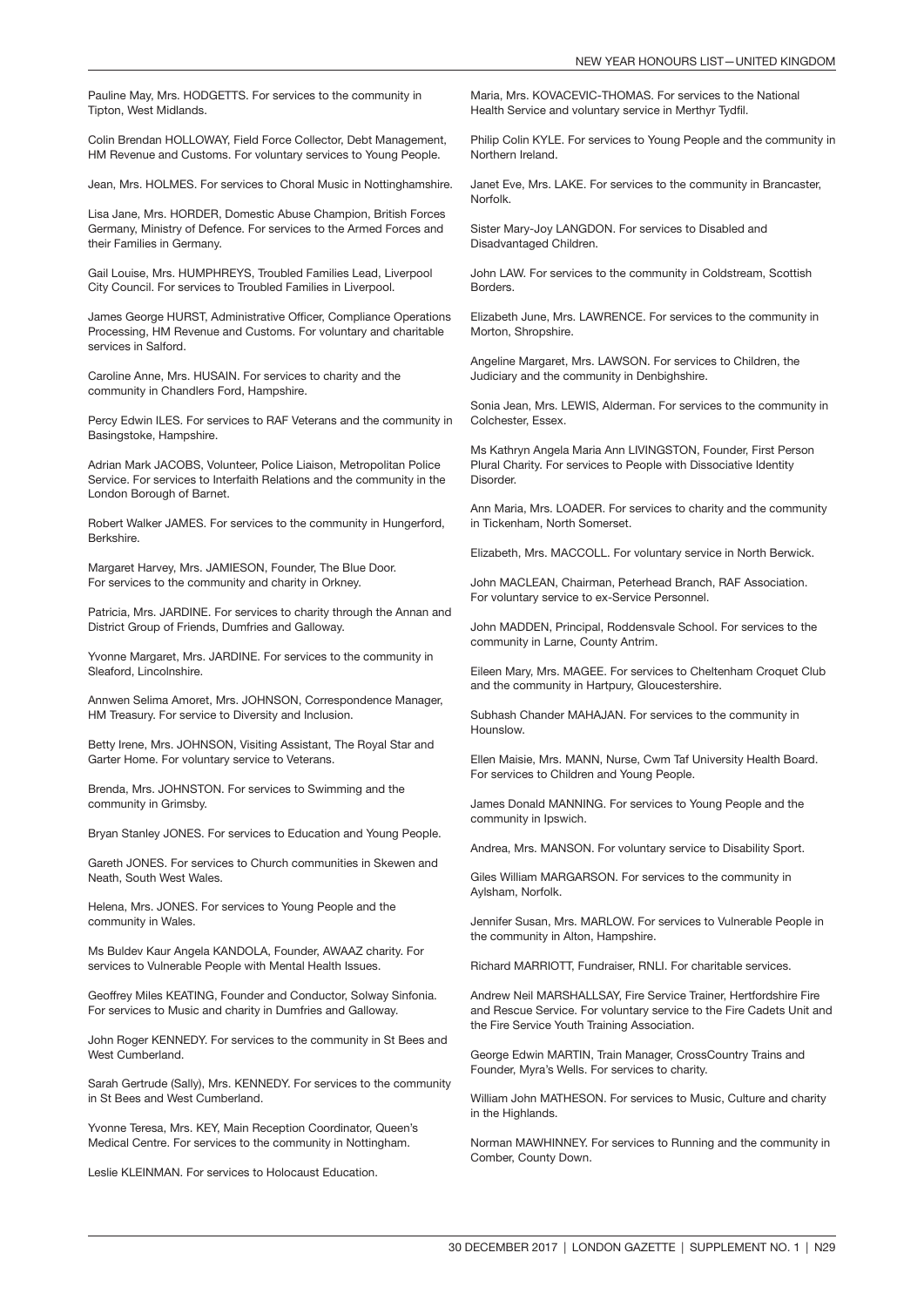Ann Margaret, Mrs. MAYER. For services to the community in Bollington, Cheshire.

Miss Clare Beatrice McCARTHY, Member, London and South Region, St John Fellowship. For voluntary service to First Aid.

Ms Fiona McCORMACK. For services to Children and Young Adults with Special Educational Needs in Essex, Hertfordshire and London.

Margaret Patricia, Mrs. McDONALD. For services to Young People through the Dunmurry Girls' Brigade and to the community in Lisburn, Northern Ireland.

Veronica, Mrs. McDONALD, Club Leader, Firpark Alma Group. For services to Adults with Special Needs in North Lanarkshire.

Jennifer Mary, Mrs. McGREGOR-SMITH. For services to the community in Bromsgrove.

Alistair McINNES, Civilian Assistant, Gwent and Powys Army Cadet Force. For voluntary service to Young People.

Elaine Davidson, Mrs. McINTEE, Physiotherapy Technical Instructor, Douglas Grant Rehabilitation Centre, Irvine. For services to Holistic Rehabilitation in Ayrshire.

Alan McINTOSH, D.L., Company Captain, 1st Buckie Company. For services to the Boys' Brigade.

Jennifer Kay, Mrs. McINTOSH, Officer in Charge, Anchor Boys, 1st Buckie Company. For services to the Boys' Brigade.

Barbara, Mrs. McKINLEY, Company Secretary, Ulster Orchestra. For services to Culture in Northern Ireland.

Selma Anne, Mrs. McMULLAN. For services to Young People through the Girls' Brigade in Ballycastle, County Antrim.

Jeanette, Mrs. McMURRAY, Police Staff, Police Service of Northern Ireland. For services to Policing and the community in Northern Ireland.

Sarah Reeman, Mrs. McNAMARA. For services to the community in Terling, Essex.

Iris Phoebe, Mrs. McSWIGIN. For services to charity and Community Relations in Fivemiletown, County Tyrone.

Ms Heather MEALING. For services to People with Disabilities and their Carers in Leeds and East Sussex.

Miss Lucia Quinney MEE. For services to Promoting Public Awareness about Organ Donation.

Andrew MENMUIR, Group Scout Leader, Tannadice Scout Group. For services to the Scouting Movement in Angus.

John Robert MIDDLETON, lately Facilities Manager, School of Physics and Astronomy, University of Nottingham. For services to Higher Education and Science.

Sheila, Mrs. MILLER, Volunteer, Leeds Teaching Hospitals NHS Trust. For services to the community in Leeds.

Gillian Ward, Mrs. MILNE, Senior Dental Nurse, Department of Oral and Maxillofacial Surgery, Ninewells Hospital, Dundee. For services to Maxillofacial Surgery Patients in Tayside.

Dean John MILTON. For voluntary service to Young People and Charitable Fundraising.

William David Alexander MITCHELL. For services to the community in County Down.

Colin John MOORE. For services to Music in East Sussex.

Ms Jo-Ann MORAN, Senior Executive Officer, Home Office. For services to People with Disabilities in the Public Sector.

Judith, Mrs. MORRIS, Unit Manager, Halesowen Young Persons Service Unit, St John Ambulance. For voluntary service to First Aid and to Young People.

Ms Patricia (Patsy) MORRISON, Founder and Managing Director, Universal Comedy. For services to Comedy, People with Long Term Health Conditions and charity.

Rachel, Mrs. MORRISON. For services to the community in Portstewart, County Londonderry.

Helen Arrol, Mrs. MORTON, Childline Volunteer, NSPCC. For services to Children and Young People.

Janice Inglis, Mrs. MOSS. For voluntary services and for Fundraising for the Christie Hospital, Manchester.

Peter Francis MULLIGAN. For services to Archery and the Arts in Northern Ireland.

Ms Diana Stella MURDIE. For services to Sport for Visually Impaired People.

Peter NEILD. For services to the community in Maghull, Merseyside.

Elizabeth Mary (Elma), Mrs. NELSON. For services to the community in Maguiresbridge, County Fermanagh.

Ms Hayley Angela Rhodes NELSON. For services to Digital Inclusion in Sheffield.

Ms Lucy Nkwameni NJOMO. For services to Vulnerable Young People on the Dangers of Female Genital Mutilation.

Jean, Mrs. O'HANLON, Caseworker, Northumberland Branch, SSAFA. For voluntary service to ex-Service Personnel and to the community in Alnwick, Northumberland.

Ernest O'HARA. For services to Agriculture and the community in Northern Ireland.

Alex Peter OLIVER. For services to charity and the community in Durham.

Dr. Chaim OLMER. For services to Holocaust Education.

Rebekah Mary, Mrs. OLPHERT, Founder and Artistic Director, Ballymena Chamber Orchestra. For services to Music.

Francis Peter George OSBORN, Civilian Instructor, Bexley and Lewisham Sea Cadets. For voluntary service to Young People.

Ms Jane Claire OWEN, Train Running Controller, Network Rail. For services to the LGBT community.

Melanie Jane Petrina, Mrs. PARKER. For services to Girlguiding and the Royal British Legion.

Martin Richard PARRY. For services to Film, Media and Music.

Ann Marjorie Francescia, Mrs. PEMBROKE. For services to the Cultural History of the City of London.

Josef PERL. For services to Holocaust Education.

Hugh Raymond PHILLIPS. For services to Gymnastics.

Sandra Elizabeth, Mrs. PLASTING, Manager and Matron, Queen's House Nursing and Residential Home. For services to Older People and the community in the Scottish Borders.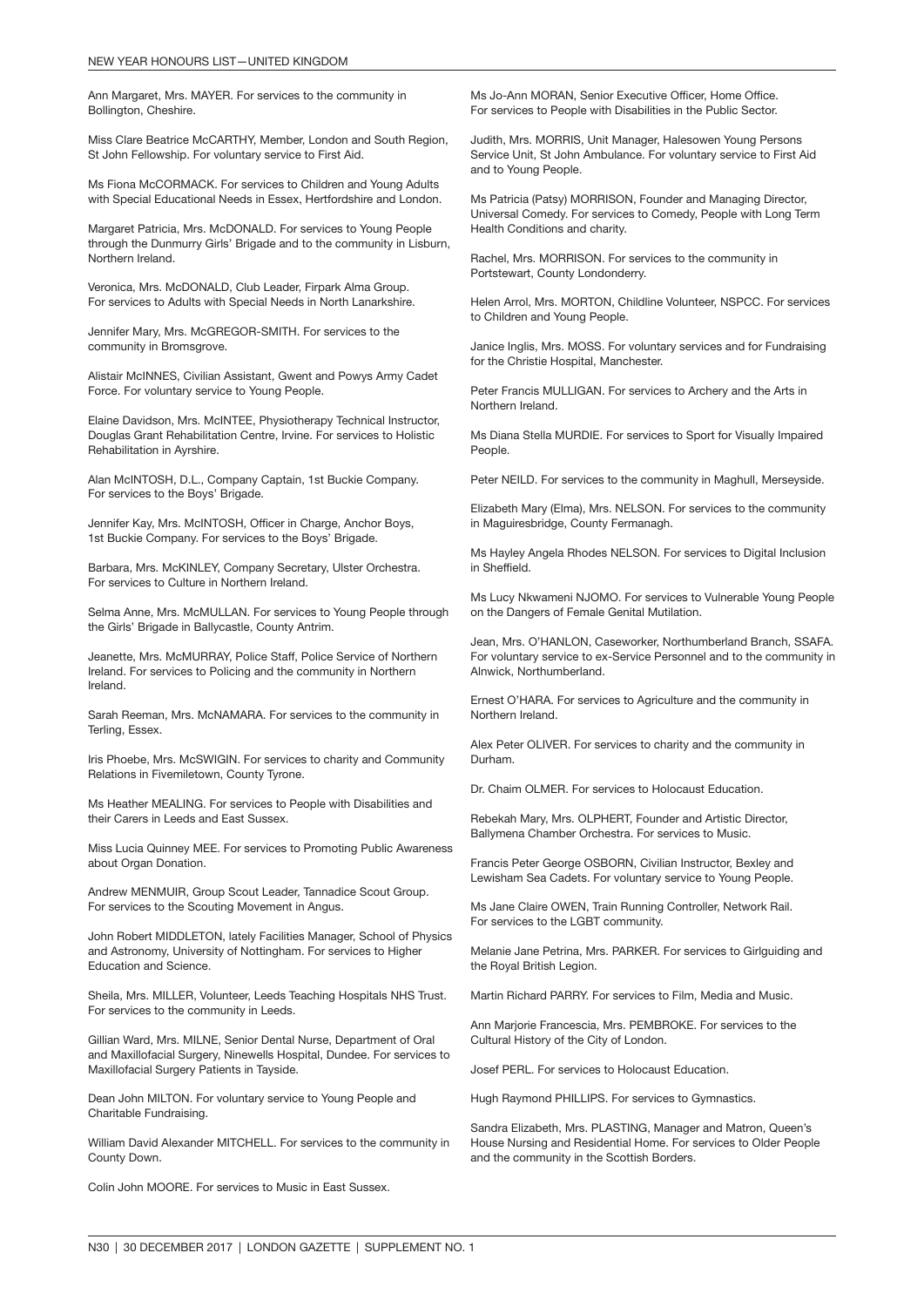Avril, Mrs. POLLOCK. For services to the community in Strabane, County Tyrone.

Samuel POLLOCK. For services to the community in Northern Ireland.

Christine, Mrs. PRATT. For services to the community in Blurton, Stoke-on-Trent.

Patrick Joseph PRUNTY. For services to the Lough Neagh Rescue Service.

Elfyn PUGH. For voluntary service to Rugby.

Manju, Mrs. RAJAWAT, Higher Officer, Border Force, Home Office. For services to Border Security.

Robert RAMSEY. For services to Schools and Youth Football in Northern Ireland.

Dr. Suryadevara Yadu Purna Chandra Prasad RAO, lately Chair, Stoke on Trent Clinical Commissioning Group. For services to Health and Care.

Phyllis Martha Kathleen, Mrs. REEVE. For services to Basildon Hospital.

Phoebe Ethel, Mrs. REVILL-JOHNSON, Secretary and Treasurer, Leeds Branch, National Association of Retired Police Officers. For voluntary service to Police Officers.

Alison Margaret, Mrs. REYNOLDS. For services to community Sport in Kent.

Ms Gillian Mary RHODES. For services to Digital Inclusion in Sheffield.

Elvet Owen RICHARDS. For services to the community in Trelystan, Powys.

Terry Stephen RIDGLEY, Welfare Officer, Buckinghamshire Fire and Rescue Service. For services to the Fire and Rescue Service and the Fire Fighters Charity.

William Robert ROBERTS. For services to in community in Ty'n-y-Groes, Conwy.

Mary Gertrude, Mrs. ROBINSON. For services to Nursing.

Steven Michael ROBINSON. For services to People with Disabilities and the community in West Yorkshire.

Stuart Christopher ROSE. For services to the Multiple Sclerosis Society in Scotland.

Paul David ROY, Vice President, The Spinal Injuries Association. For voluntary service to Healthcare.

Hayley Louise, Mrs. RYAN, Teaching Innovation Manager, Southampton City College. For services to Education.

Janet, Mrs. RYLES. For services to the community in Aston-on-Trent, Derbyshire.

Julie Elizabeth, Mrs. SALMON. For services to Charitable Fundraising and the community in the Wirral.

Robert John SAVAGE, Caretaker, Southern Regional College, Greenbank Campus. For services to Further Education in Northern Ireland.

Alfred George SCORER. For services to the community in Ellesmere Port, Cheshire.

Elizabeth Pauline, Mrs. SCOTT, Crossing Patrol Warden, Alloway Primary School. For services to Education in Ayrshire.

Thomas Richard SCOTT. For voluntary service to the Ulster Special Constabulary Association.

Carl Jonathan SCRIVENS. For services to the community in Glenridding, Cumbria.

Miss Nancie Caroline SHACKLETON, lately Assistant Chief Officer (Resources), Lincolnshire Police. For services to Policing and to charity.

Paul Terence SHEEHY, Driver, Government Car Service. For public service.

Janet Mary, Mrs. SHEPHARD, Trustee, The Sunrise Appeal. For services to Cancer Care in Cornwall.

Elizabeth Joan, Mrs. SHIPTON. For services to the community in South Derbyshire.

Adele Ellen, Mrs. SILVEY, Volunteer, Thames Valley Hospice. For services to Hospice Patients.

Daryl Jon SIMPSON. For services to Community Relations and Peace and Reconciliation in Northern Ireland.

Joan Edna, Mrs. SIMPSON. For services to the community in Coningsby, Lincolnshire.

Arthur Roy SKELLINGTON. For services to the community in Gedling, Nottinghamshire.

Jeanette Lavon, Mrs. SMITH, County Youth Officer, West Glamorgan, St John Ambulance. For voluntary service to First Aid and to Young People.

Ms Maureen SMITH, Operations Manager, Facility for Airborne Atmospheric Measurements. For services to Atmospheric Science and Meteorology.

Ronald Scott SMITH. For voluntary service to Harmeny School, the Seagull Trust and the community in Midlothian.

Amy Margaret, Mrs. SMYTON. For services to Local Government and the community in Omagh, County Tyrone.

Susan Mary, Mrs. SOLLIS. For services to Leukaemia Research.

Asish Jaidev SONI. For voluntary and charitable services to Homeless People in London.

Michael John SPEIGHT. For services to the community in Rotherham.

Miss Susan SPENCE. For voluntary service to Rugby.

Nicola Jane, Mrs. SPENCER. For services to the Arts in London.

Harry SPIRO. For services to Holocaust Education.

Karen, Mrs. SQUIRES. For services to the community in Sheffield.

David STARK, Pipe Major. For voluntary service to Piping in South Lanarkshire.

Margaret Elizabeth, Mrs. STEAD, Voluntary Worker, Breast Cancer Research Action Group, Leeds. For services to Women Suffering from Breast Cancer in West Yorkshire.

Lisa Ann, Mrs. STEPHENSON, Founder, Lisa's Challenge for Maggie's. For services to Maggie's Cancer Care Scotland.

Maryon, Mrs. STEWART, Founder, Angelus Foundation. For services to Drug Education.

Elizabeth MacPhail, Mrs. STODDART. For services to the community in Lanarkshire.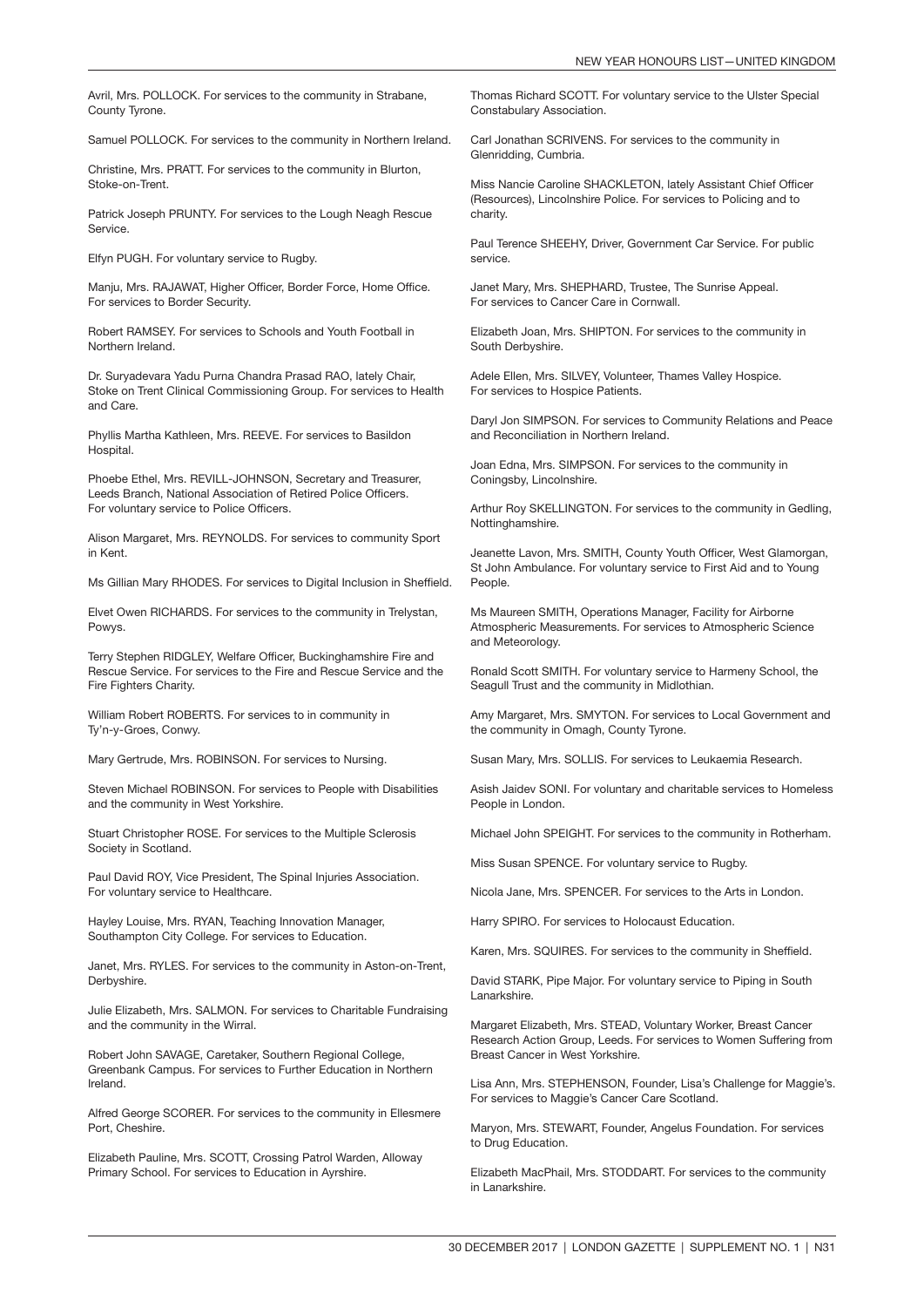The Reverend Deacon Roger STONE, Apostleship of the Seas Port Chaplain. For services to Seafarers.

Eileen Thelma, Mrs. STRANGE. For voluntary service to The Seven Towers Male Voice Choir.

Dr. Sarah Louise STRINGER, Honorary Lecturer, King's College London. For services to Psychiatry and Equality in Mental Healthcare.

Marilyn (Marsie), Mrs. STUART, Founder, Sign and Be Heard. For services to British Sign Language Education.

Miss Margaret Janet SUTTON, Chair, Mount Vernon Hospital Comforts Fund, Hillingdon Hospital NHS Foundation Trust. For services to the NHS.

Deviesh TANKARIA, International Youth Chairman, Sathya Sai International Organisation. For voluntary service.

Geoffrey TAYLOR. For services to the Scouts and the community in **Chester.** 

Miss Joyce TAYLOR. For services to Durham Cathedral.

Stephen Terence TAYLOR. For services to the community in Midsomer Norton, Somerset.

Sheila Lynnette, Mrs. THOMAS. For services to Music, Education and the Welsh Language in Powys.

David THOMPSON. For services to the community in Billingshurst, West Sussex.

John Charles THOMPSON, Administrative Officer, Detection Technology Management Unit, Border Force South and Europe, Home Office. For services to Border Security.

Martin Piers Grant THOMPSON, Higher Officer, Border Force, Home Office. For services to Border Security.

Robert James Hamilton THORNBERRY. For services to Young People through the Boys' Brigade in Northern Ireland.

Lillian, Mrs. THORNTON. For services to Local Government and the community in County Fermanagh.

Joanna, Mrs. TINDALL. For voluntary service to the Pony Club.

Lisa, Mrs. TOOKEY. For voluntary service.

Mary Edith, Mrs. TOWARD. For political service in the North East of England.

James TRAVIS. For services to the community in Silkstone, South Yorkshire.

Roy William TRICKER. For services to Heritage in Suffolk.

Robert John TRIMBLE, Chief Executive and Team Leader, the Bromley by Bow Centre. For services to the Economy.

Lisa Mariane, Mrs. TURNER. For services to the community in the Four Churches Benifice, South Cambridgeshire.

Patricia Catherine, Mrs. VENTON, Business Manager, Camelsdale Primary School. For services to Education.

Alfred Shaun VICKERS. For voluntary service to Sport in Tower Hamlets.

Dr. Margaret Ruth VINCENT. For charitable services in the UK and Abroad and the community in Swansea.

Graham John WADLEY. For services to Church Music.

Marion Maitland (Morag), Mrs. WALLACE. For voluntary service in Falkirk and Stirlingshire.

Bernadette Mary, Mrs. WALLINGTON. For services to Homeless People.

Scott John WATKIN, Eye Care and Vision Development Officer, SeeAbility. For services to People with Learning Disabilities.

Paul WATSON, Vice Chairman, Lee-on-Solent Branch, Royal Naval Association. For voluntary service to Veterans.

Janine, Mrs. WEBBER. For services to Holocaust Education.

Philippa Pia, Mrs. WEBSTER, Trustee, NSPCC. For services to Children and Young People.

Shirley Ann, Mrs. WELLS. For services to Education and Young People.

Kerstin Yvonne, Mrs. WHEELER, Higher Officer, Border Force Intelligence, Home Office. For services to Preventing Modern Slavery and Protecting Vulnerable People.

Susan Jacqueline, Mrs. WHITHAM, Head of Student Services, St Mary's University, Twickenham. For services to Higher Education.

Ellen, Mrs. WILES, Chef, Oak Field Special School. For services to Children with Special Dietary Requirements.

Ms Alyson Elizabeth WILLIAMS. For services to Young People and the community in Swansea.

David John WILLIAMS, First Aid Volunteer and Trainer, Shrewsbury Branch, British Red Cross. For voluntary service to First Aid.

Doris, Mrs. WILLIAMS. For services to Choral Singing in the North East.

Geoffrey David WILLIAMS. For services to the community in Merseyside.

David Alan WILSON, Conductor, Slough Philharmonic Orchestra and Chorus. For services to Music and Young People.

John Samuel WILSON. For services to the community in Newtownstewart, County Tyrone.

Freda, Mrs. WINEMAN. For services to Holocaust Education.

Alan Robert WITHAM, Parish Councillor. For services to the community in Erpingham, Norfolk.

Michael John WOODHALL. For services to the community in Hampshire.

David Thomas William WOODWARD. For services to Youth Hockey in South Yorkshire.

Frances Elizabeth, Mrs. WOOLAWAY. For services to The Ways and Means Trust and the community in Caversham, Berkshire.

Miss Gillian Doreen WORTHING, Manager, Holy Trinity Cadet Unit, Hereford, St John Ambulance. For services to First Aid and Young People.

Brian Arthur Frederick YEOMAN. For services to Lions Clubs International and the community in Bramley and Wickersley, South Yorkshire.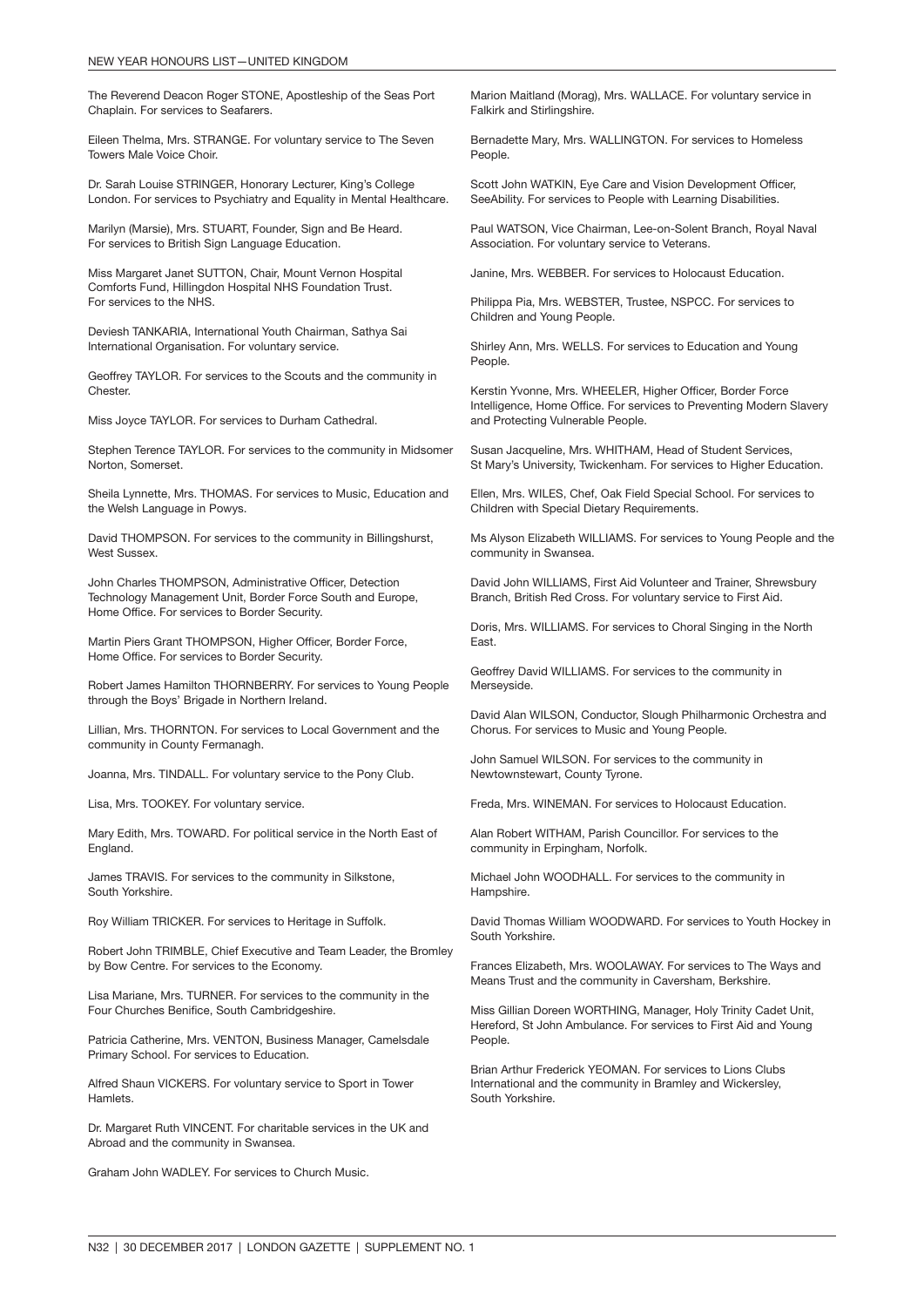#### DIPLOMATIC SERVICE AND OVERSEAS LIST

#### B.E.M.

Monica, Mrs. ALLEN, Volunteer. For services to the community in the British Virgin Islands.

Ian Alexander BADDON, Volunteer for Cancer Patients, Cyprus. For services to supporting patients with both cancer and dementia.

Peter George DAVIES, Third Secretary, Foreign and Commonwealth Office. For services to British foreign policy.

Leo Gabriel Paul Marie Joseph DEMAY, Director of International Affairs, United Nations Military Cemetery in Korea. For services to British and Commonwealth Korea war veterans.

Gillian, Mrs. HANLON, Third Secretary, Foreign and Commonwealth Office. For services to British foreign policy.

John Allen HUNTER, lately Chair of the Argentine-British Community Council. For services to the Anglo-Argentine community in Argentina.

Peter IBBETSON, Third Secretary, Foreign and Commonwealth Office. For services to British foreign policy.

Sonia Penelope, Mrs. STANTON, Service Children's Education Teacher, Ralston School, Alberta. For services to Service Children's Education in Canada.

Martin Gideon WALSH, Head of Corporate Services, British Embassy Budapest. For services to British interests in Hungary.

Ms Sabra WILLIAMS, Director, The Prison Project and Director of Engagement, The Actors Group, Los Angeles. For services to the arts and prison reform.

#### CROWN DEPENDENCIES

#### ISLE OF MAN

#### B.E.M.

Julian Roderick POWER. For services to the Manx community.

#### **GUERNSEY**

#### B.E.M.

Miss Anne Mildred DIAMOND. For services to the Deaf Community in **Guernsey** 

#### **JERSEY**

#### B.E.M.

Stuart William ELLIOTT. For services to the Community in Jersey.

### MINISTRY OF DEFENCE

Whitehall, London SW1

30 December 2017

THE QUEEN has been graciously pleased to give orders for the following appointment to the Royal Red Cross:

## ROYAL RED CROSS

#### (MILITARY DIVISION)

MINISTRY OF DEFENCE (ARMY)

#### R.R.C.

*To be an Ordinary Member of the Royal Red Cross, First Class:*

Lieutenant Colonel Simon DAVIES, Queen Alexandra's Royal Army Nursing Corps, Army Reserve, 560793.

### CENTRAL CHANCERY OF THE ORDERS OF KNIGHTHOOD

St. James's Palace, London SW1

30 December 2017

THE QUEEN has been graciously pleased to approve the award of The Queen's Police Medal for Distinguished Service to the undermentioned:

## QUEEN'S POLICE MEDAL

#### ENGLAND AND WALES

#### Q.P.M.

Detective Constable Alice BARR, Surrey Police.

Detective Chief Inspector Michael Vincent CALLAN, Durham Constabulary.

Jeremy GRAHAM, Chief Constable, Cumbria Constabulary.

Charles Edwin Nelson HALL, Chief Constable, Hertfordshire Constabulary.

Constable Matthew HONE, City of London Police.

Matthew Jonathan JUKES, Deputy Chief Constable, South Wales Police.

Constable Virginia JUPP, Sussex Police.

Constable Paul LOCKHART, Metropolitan Police Service.

Andrew David MARSH, Chief Constable, Avon and Somerset Constabulary.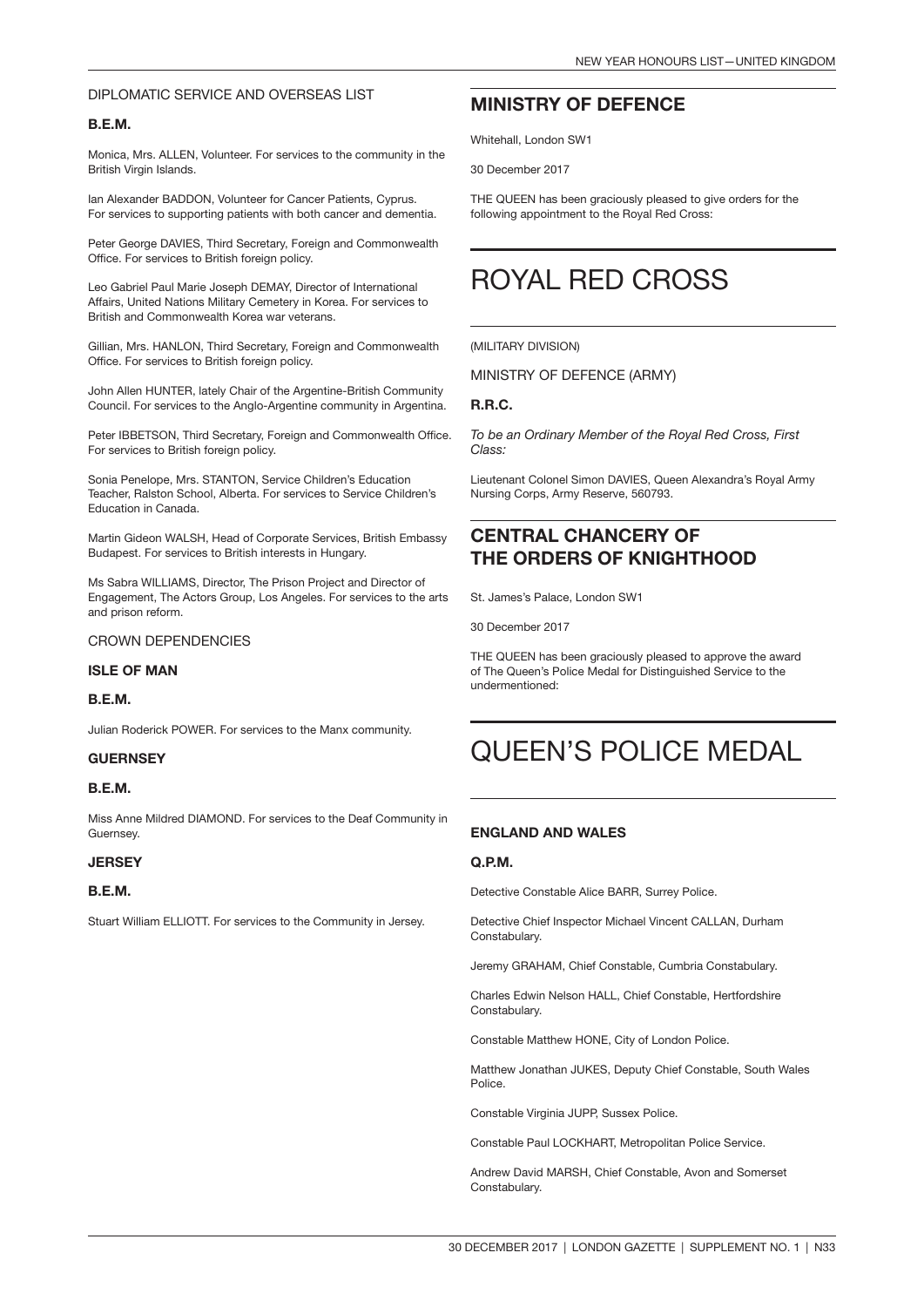Constable Tina Louise NEWMAN, Avon and Somerset Constabulary.

Constable Adele OWEN, Greater Manchester Police.

Superintendent Lee PORTER, South Wales Police.

Inspector William James SCOTT, North Yorkshire Police.

Michelle, Mrs. SKEER, Deputy Chief Constable, Cumbria Constabulary.

Neill TULLY, lately Constable, Metropolitan Police Service.

Constable Sara WIDDRINGTON, North Yorkshire Police.

Chief Superintendent Richard WOOD, Metropolitan Police Service.

Superintendent Matthew WRATTEN, British Transport Police.

#### **SCOTLAND**

#### Q.P.M.

Superintendent Lesley CLARK, Police Service of Scotland.

Chief Superintendent Barry McEWAN, Police Service of Scotland.

#### NORTHERN IRELAND

#### Q.P.M.

Superintendent Alywin John BARTON, Police Service of Northern Ireland.

Detective Inspector Jeremy Thomas McFARLAND, Police Service of Northern Ireland.

### CENTRAL CHANCERY OF THE ORDERS OF KNIGHTHOOD

St. James's Palace, London SW1

30 December 2017

THE QUEEN has been graciously pleased to approve the award of The Queen's Fire Service Medal for Distinguished service to the undermentioned:

## QUEEN'S FIRE SERVICE MEDAL

#### ENGLAND AND WALES

#### Q.F.S.M.

Chief Fire Officer James William COURTNEY, South Yorkshire Fire and Rescue Service.

Chief Fire Officer Philip John LOACH, West Midlands Fire Service.

Chief Fire Officer Russell PEARSON, Surrey Fire and Rescue Service.

Watch Manager Karen Anne SOADY, Tyne and Wear Fire and Rescue Service.

Chief Fire Officer Paul WALKER, Cornwall Fire and Rescue Service.

#### **SCOTLAND**

#### Q.F.S.M.

Fire-Fighter Gordon BROWN, Scottish Fire and Rescue Service.

### CENTRAL CHANCERY OF THE ORDERS OF KNIGHTHOOD

St. James's Palace, London SW1

30 December 2017

THE QUEEN has been graciously pleased to approve the award of The Queen's Ambulance Service Medal for Distinguished service to the undermentioned:

## QUEEN'S AMBULANCE SERVICE MEDAL

#### ENGLAND AND WALES

#### Q.A.M.

Kuldip Singh BHAMRAH, Technician, East Midlands Ambulance Service NHS Trust.

Kath, Mrs. CHARTERS, Clinical Data Specialist, Welsh Ambulance Service NHS Trust.

David Roger Thomas JOHN, Advanced Paramedic Practitioner, Welsh Ambulance Service NHS Trust.

Ms Diane Jessica SCOTT, Deputy Chief Executive Officer, West Midlands Ambulance Service NHS Foundation Trust.

#### **SCOTLAND**

#### Q.A.M.

Mark TREHERNE, SORT Team Leader, East of Scotland Special Operations Response Team, Scottish Ambulance Service.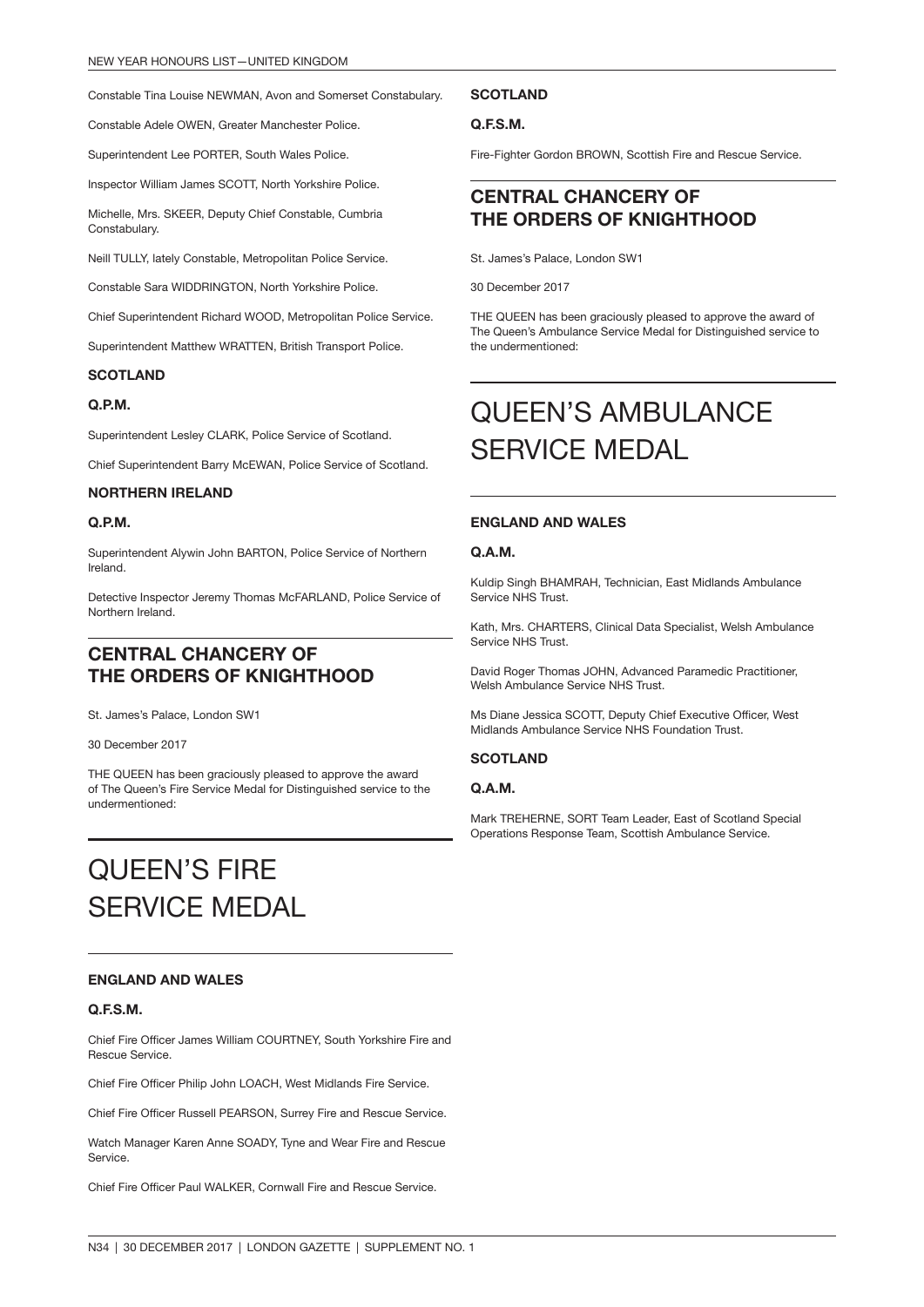### MINISTRY OF DEFENCE

Whitehall, London SW1

30 December 2017

THE QUEEN has been graciously pleased to approve the award of The Queen's Volunteer Reserves Medal to the undermentioned:

## QUEEN'S VOLUNTEER RESERVES MEDAL

#### ROYAL NAVY

#### Q.V.R.M.

Corporal Timothy BYROM, Royal Marines Reserve, P901185T.

#### ARMY

#### Q.V.R.M.

Warrant Officer Class 2 Peter Lewis GLIWITZKI, The Mercian Regiment, Army Reserve, 24461672.

Warrant Officer Class 1 Nigel Christian MARSHALL, Corps of Royal Engineers, Army Reserve, 24486426.

Sergeant Alan RAINEY, The Royal Logistic Corps, Army Reserve, 24563687.

Warrant Officer Class 2 Steven SINGLETON, The Parachute Regiment, Army Reserve, 24942762.

ROYAL AIR FORCE

#### Q.V.R.M.

Warrant Officer Shobha EARL, Royal Auxiliary Air Force, J8060968.

Flight Lieutenant Norman McKay GRAY, Royal Auxiliary Air Force, 2622305J.

### FOREIGN AND COMMONWEALTH **OFFICE**

Whitehall, London SW1

30 December 2017

THE QUEEN has been graciously pleased to approve the award of the Overseas Territories Police Medal for Meritorious Service to the undermentioned:

## OVERSEAS TERRITORIES POLICE MEDAL

### DIPLOMATIC SERVICE AND OVERSEAS LIST

#### O.T.P.M.

Superintendent Andreas PITSILLIDES, Sovereign Base Areas Police, Cyprus.